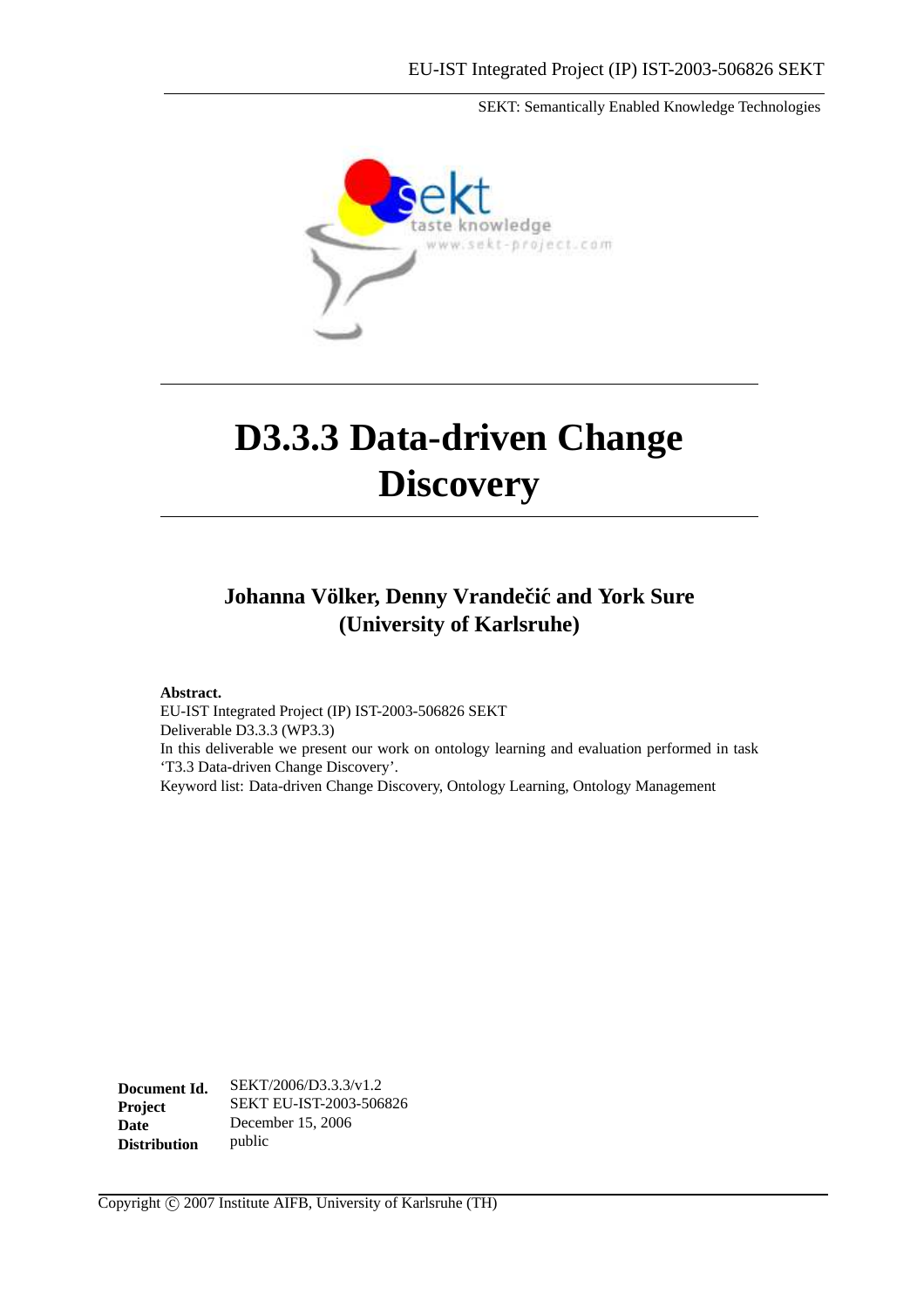## **SEKT Consortium**

This document is part of a research project partially funded by the IST Programme of the Commission of the European Communities as project number IST-2003-506826.

#### **British Telecommunications plc.**

Orion 5/12, Adastral Park Ipswich IP5 3RE, UK Tel: +44 1473 609583, Fax: +44 1473 609832 Contact person: John Davies E-mail: john.nj.davies@bt.com

#### **Jozef Stefan Institute**

Jamova 39 1000 Ljubljana, Slovenia Tel: +386 1 4773 778, Fax: +386 1 4251 038 Contact person: Marko Grobelnik E-mail: marko.grobelnik@ijs.si

#### **University of Sheffield**

Department of Computer Science Regent Court, 211 Portobello St. Sheffield S1 4DP, UK Tel: +44 114 222 1891, Fax: +44 114 222 1810 Contact person: Hamish Cunningham E-mail: hamish@dcs.shef.ac.uk

#### **Intelligent Software Components S.A.**

Pedro de Valdivia, 10 28006 Madrid, Spain Tel: +34 913 349 797, Fax: +49 34 913 349 799 Contact person: Richard Benjamins E-mail: rbenjamins@isoco.com

### **Ontoprise GmbH**

Amalienbadstr. 36 76227 Karlsruhe, Germany Tel: +49 721 50980912, Fax: +49 721 50980911 Contact person: Hans-Peter Schnurr E-mail: schnurr@ontoprise.de

#### **Vrije Universiteit Amsterdam (VUA)**

Department of Computer Sciences De Boelelaan 1081a 1081 HV Amsterdam, The Netherlands Tel: +31 20 444 7731, Fax: +31 84 221 4294 Contact person: Frank van Harmelen E-mail: frank.van.harmelen@cs.vu.nl

### **Siemens Business Services GmbH & Co. OHG**

Otto-Hahn-Ring 6 81739 Munich, Germany Tel: +49 89 636 40 225, Fax: +49 89 636 40 233 Contact person: Dirk Ramhorst E-mail: dirk.ramhorst@siemens.com

### **Empolis GmbH**

Europaallee 10 67657 Kaiserslautern, Germany Tel: +49 631 303 5540, Fax: +49 631 303 5507 Contact person: Ralph Traphöner E-mail: ralph.traphoener@empolis.com

#### **University of Karlsruhe**, Institute AIFB

Englerstr. 28 D-76128 Karlsruhe, Germany Tel: +49 721 608 6592, Fax: +49 721 608 6580 Contact person: York Sure E-mail: sure@aifb.uni-karlsruhe.de

#### **University of Innsbruck**

Institute of Computer Science Technikerstraße 13 6020 Innsbruck, Austria Tel: +43 512 507 6475, Fax: +43 512 507 9872 Contact person: Jos de Bruijn E-mail: jos.de-bruijn@deri.ie

#### **Kea-pro GmbH**

Tal 6464 Springen, Switzerland Tel: +41 41 879 00, Fax: 41 41 879 00 13 Contact person: Tom Bösser E-mail: tb@keapro.net

#### **Sirma Group Corp., Ontotext Lab**

135 Tsarigradsko Shose Sofia 1784, Bulgaria Tel: +359 2 9768 303, Fax: +359 2 9768 311 Contact person: Atanas Kiryakov E-mail: naso@sirma.bg

#### **Universitat Autonoma de Barcelona**

Edifici B, Campus de la UAB 08193 Bellaterra (Cerdanyola del Valles) ` Barcelona, Spain Tel: +34 93 581 22 35, Fax: +34 93 581 29 88 Contact person: Pompeu Casanovas Romeu E-mail: pompeu.casanovas@uab.es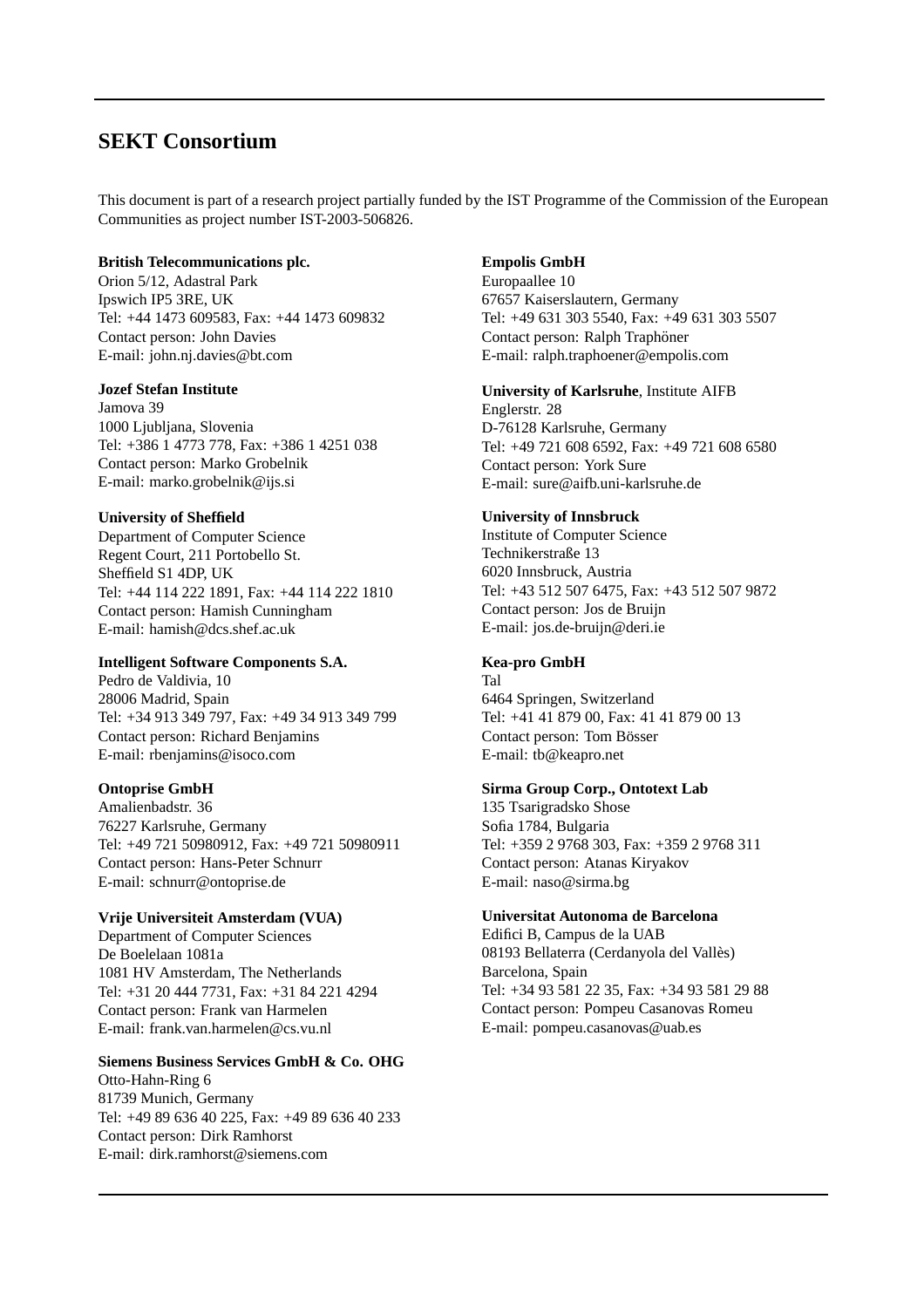# **Executive Summary**

This deliverable, D3.3.3 Data-driven Change Discovery, deals with two approaches to enable the automation of the evolution of ontologies. First, we present a new version of Text2Onto, a framework for ontology learning from text. The previously existing English version of Text2Onto has been adapted to support the linguistic analysis of Spanish documents, including language-specific algorithms for the extraction of ontological concepts, instances and relations. The adaptation to Spanish stems from the requirements collected from on of the SEKT case studies, i.e. the legal spanish case study. Second, we present an approach for the learning of disjointness axioms. Introducing disjointness axioms, for example, greatly facilitates consistency checking and the automatic evaluation of individuals in a knowledge base with regards to a given ontology. The approach advances significantly the state-of-the-art and reflects a trend towards usage of more expressive ontology languages such as OWL.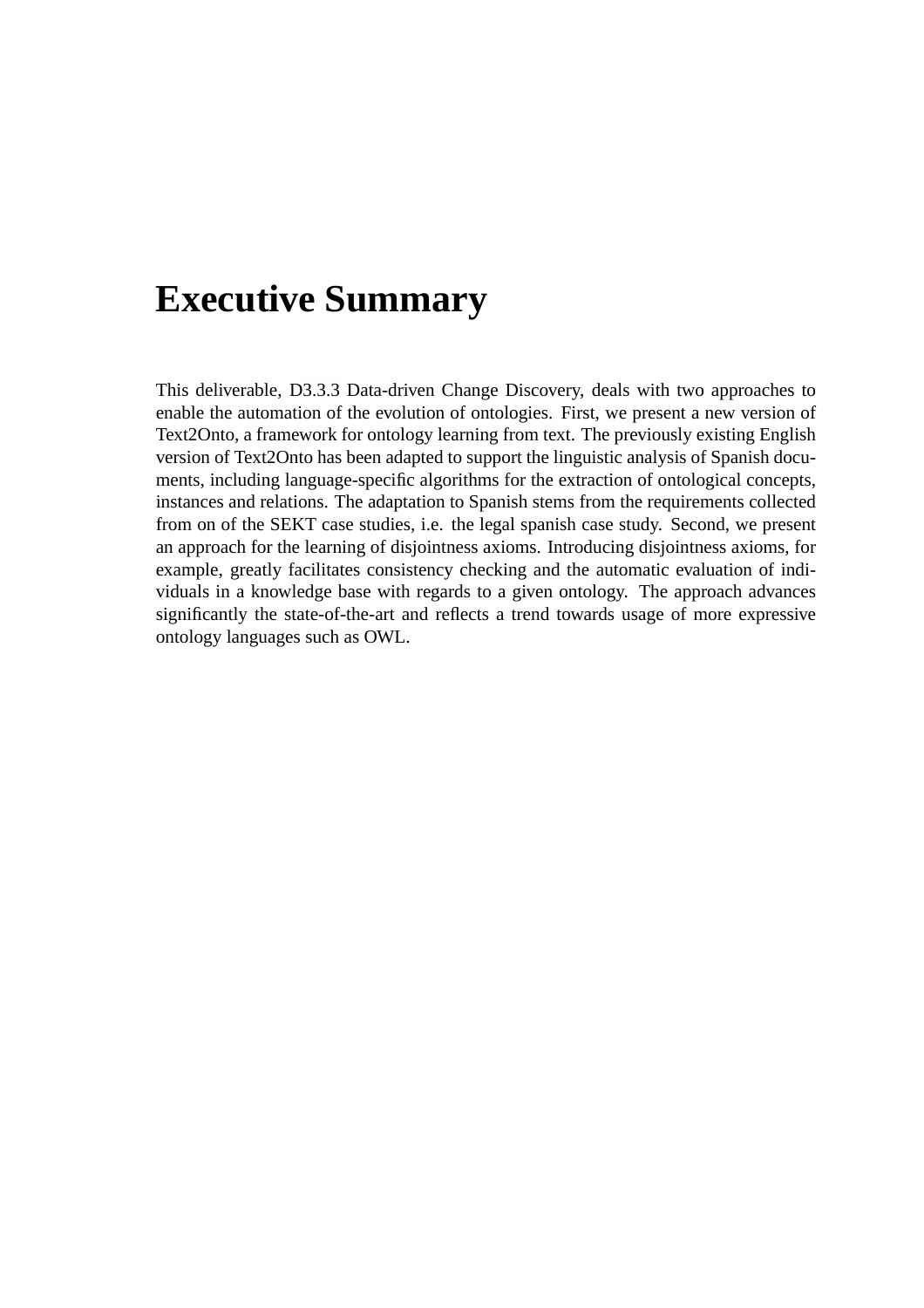# **Contents**

| $\mathbf{1}$   |     | <b>Introduction</b> | 3                                                  |
|----------------|-----|---------------------|----------------------------------------------------|
|                | 1.1 |                     | 3                                                  |
|                | 1.2 |                     | $\overline{3}$                                     |
|                | 1.3 |                     | $\overline{4}$                                     |
| $\overline{2}$ |     | <b>Text2Onto</b>    | 5                                                  |
|                | 2.1 |                     | 5                                                  |
|                | 2.2 |                     | 5                                                  |
|                | 2.3 |                     | $\overline{7}$                                     |
|                |     | 2.3.1               | $\overline{7}$                                     |
|                |     | 2.3.2               | $\overline{7}$                                     |
|                |     | 2.3.3               | 9                                                  |
|                |     | 2.3.4               | 10                                                 |
|                | 2.4 |                     | 11                                                 |
| 3              |     |                     | 12<br><b>Learning Disjointness</b>                 |
|                | 3.1 |                     | 12                                                 |
|                | 3.2 |                     | 13                                                 |
|                |     | 3.2.1               | 14                                                 |
|                |     | 3.2.2               | 16                                                 |
|                |     | 3.2.3               | 16                                                 |
|                |     | 3.2.4               | 17                                                 |
|                |     | 3.2.5               | 17                                                 |
|                |     | 3.2.6               | 18                                                 |
|                | 3.3 |                     | 18<br>Experiment: Human Annotation of Disjointness |
|                |     | 3.3.1               | 19                                                 |
|                |     | 3.3.2               | Evaluation Setting: Manual Taggings<br>19          |
|                |     | 3.3.3               | 20                                                 |
|                |     | 3.3.4               | 21                                                 |
|                | 3.4 |                     | 24                                                 |
|                |     | 3.4.1               | 24                                                 |
|                |     | 3.4.2               | 25                                                 |
|                | 3.5 |                     | 26                                                 |
|                |     |                     |                                                    |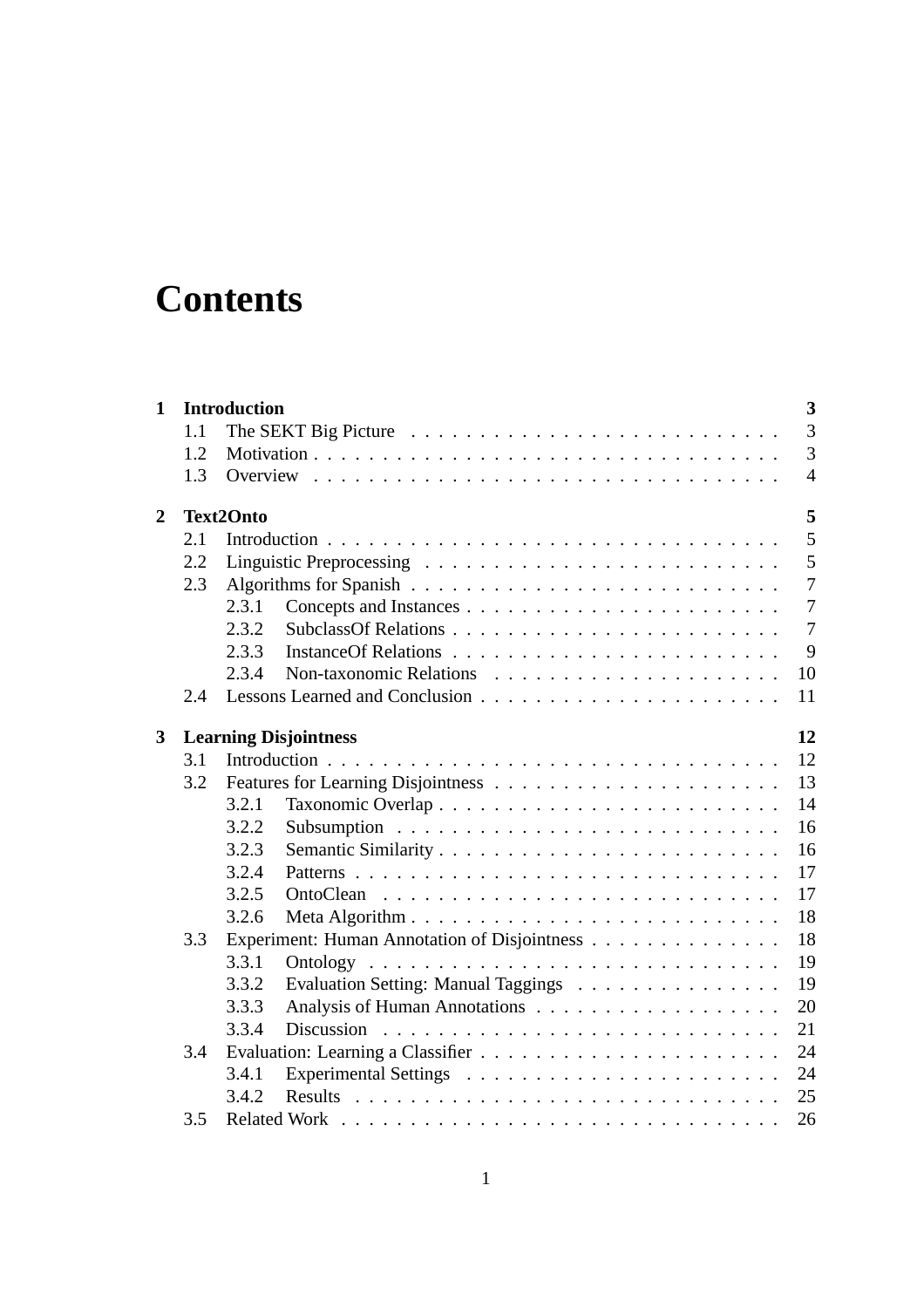## CONTENTS 2

|  | <b>4</b> Conclusion and Future Work   | 30 |
|--|---------------------------------------|----|
|  | A Installation of Text2Onto (Spanish) | 31 |
|  |                                       |    |
|  |                                       |    |
|  |                                       |    |
|  |                                       |    |
|  |                                       |    |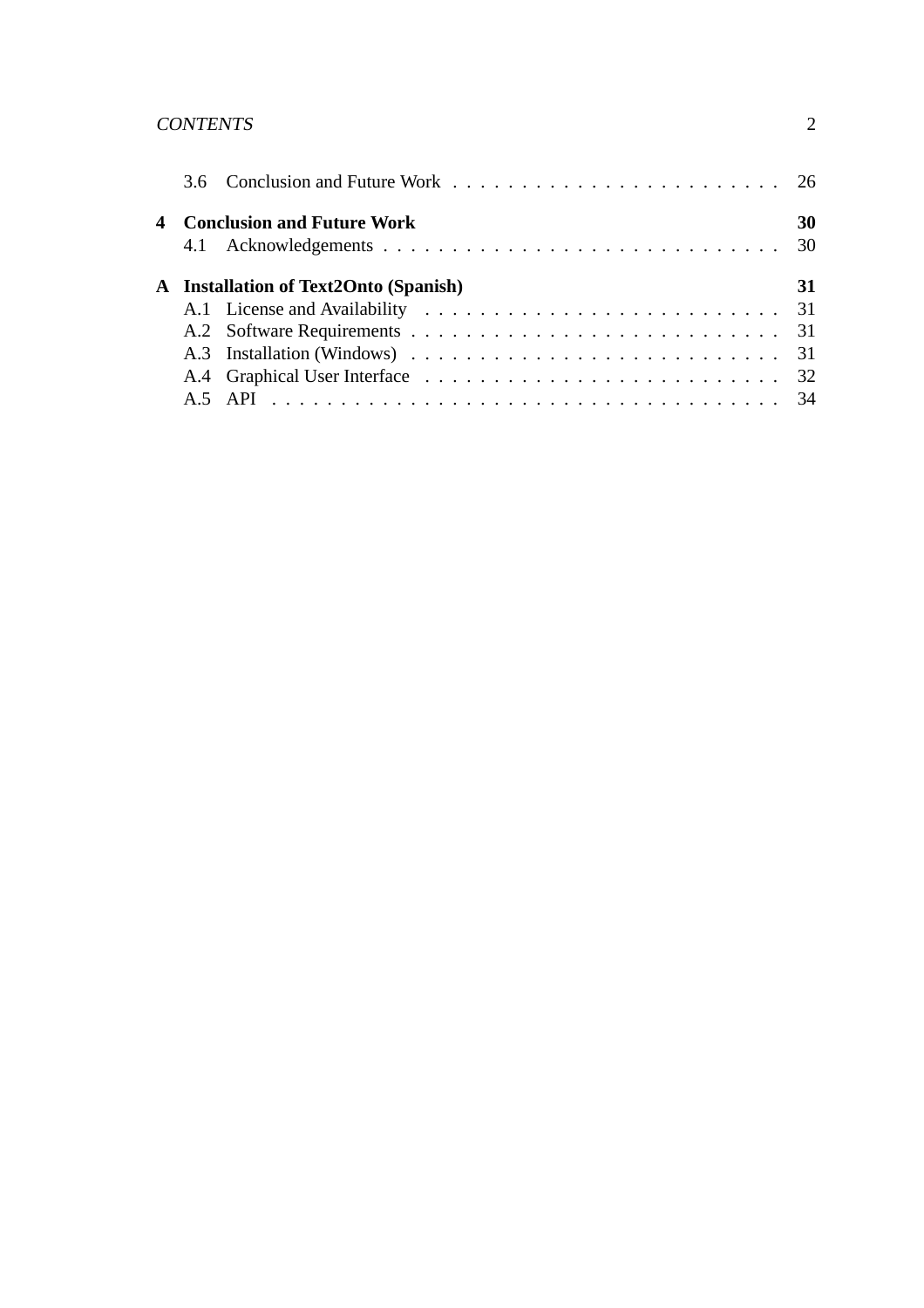# **Chapter 1**

# **Introduction**

# **1.1 The SEKT Big Picture**

This report is part of the work performed in workpackage (WP) 3 on "Ontology and Metadata Management". It specifically refers to task 'T3.3 Data-driven Change Discovery'. As shown in Figure 1.1 this work is closely related with other technical workpackages in SEKT. The main goal of this workpackage is to enable and to facilitate the setting up and maintenance of semantic knowledge management applications by supporting the complex tasks of managing ontologies and corresponding metadata.

# **1.2 Motivation**

As described in [VS05a] the ontology learning framework Text2Onto has been designed to provide an infrastructure for data-driven change discovery in the SEKT project. In deliverable 3.3.2 [VS05b] we evaluated our initial prototype in the context of the BT Case Study (WP11), and we presented AEON, a framework for the automatic evaluation of ontologies with respect to the OntoClean methodology. This deliverable extends our previous work.

We present two approaches to enable the automation of the evolution of ontologies. As data we use in the SEKT case studies text documents (English and Spanish) from which we first learn ontologies and then evolve them, both in an automatic manner. Our work in the final year of the SEKT project has been driven by the requirements coming from the case studies as well as current scientific trends.

First, we present a new version of Text2Onto, a framework for ontology learning from text. The previously existing English version of Text2Onto has been adapted to support the linguistic analysis of Spanish documents, including language-specific algorithms for the extraction of ontological concepts, instances and relations. The adaptation to Spanish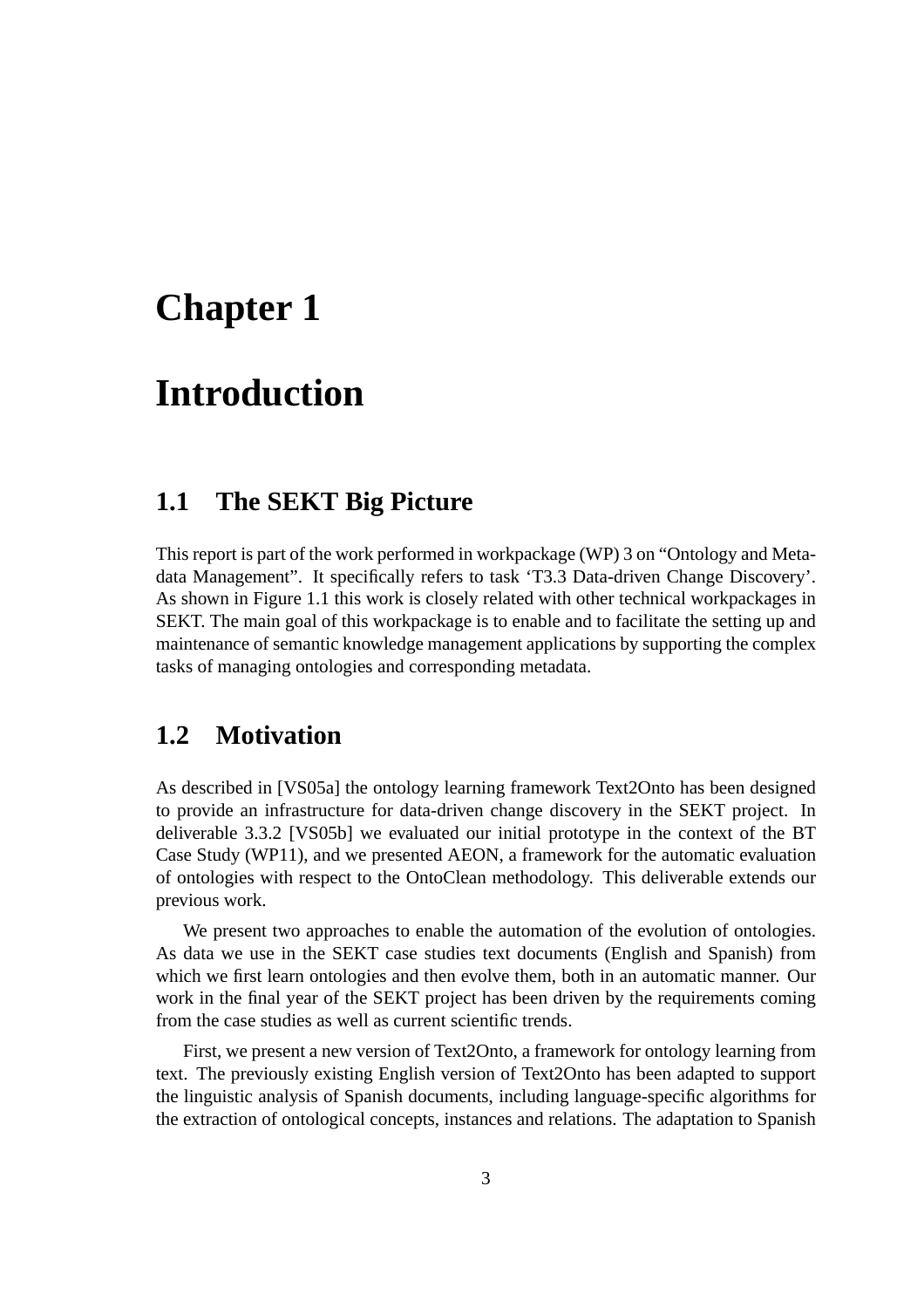

Figure 1.1: The SEKT Big Picture

stems from the requirements collected from on of the SEKT case studies, i.e. the Spanish Legal Case Study (WP10).

Second, we present an approach for the learning of disjointness axioms. Introducing disjointness axioms, for example, greatly facilitates consistency checking, the detection of modelling errors and the automatic evaluation of individuals in a knowledge base with regards to a given ontology. The approach advances significantly the state-of-the-art and reflects a trend towards usage of more expressive ontology languages such as OWL.

# **1.3 Overview**

The following chapter 2 gives an overview of the current status of Text2Onto, particularly the components required for processing Spanish texts (see Section 2.3). In Chapter 3 we describe a classification-based approach for learning disjointness axioms (cf. Section 3.2) along with a detailed evaluation (see Sections 3.3 and 3.4). Finally, chapter 4 concludes with a summary and an outlook to future work.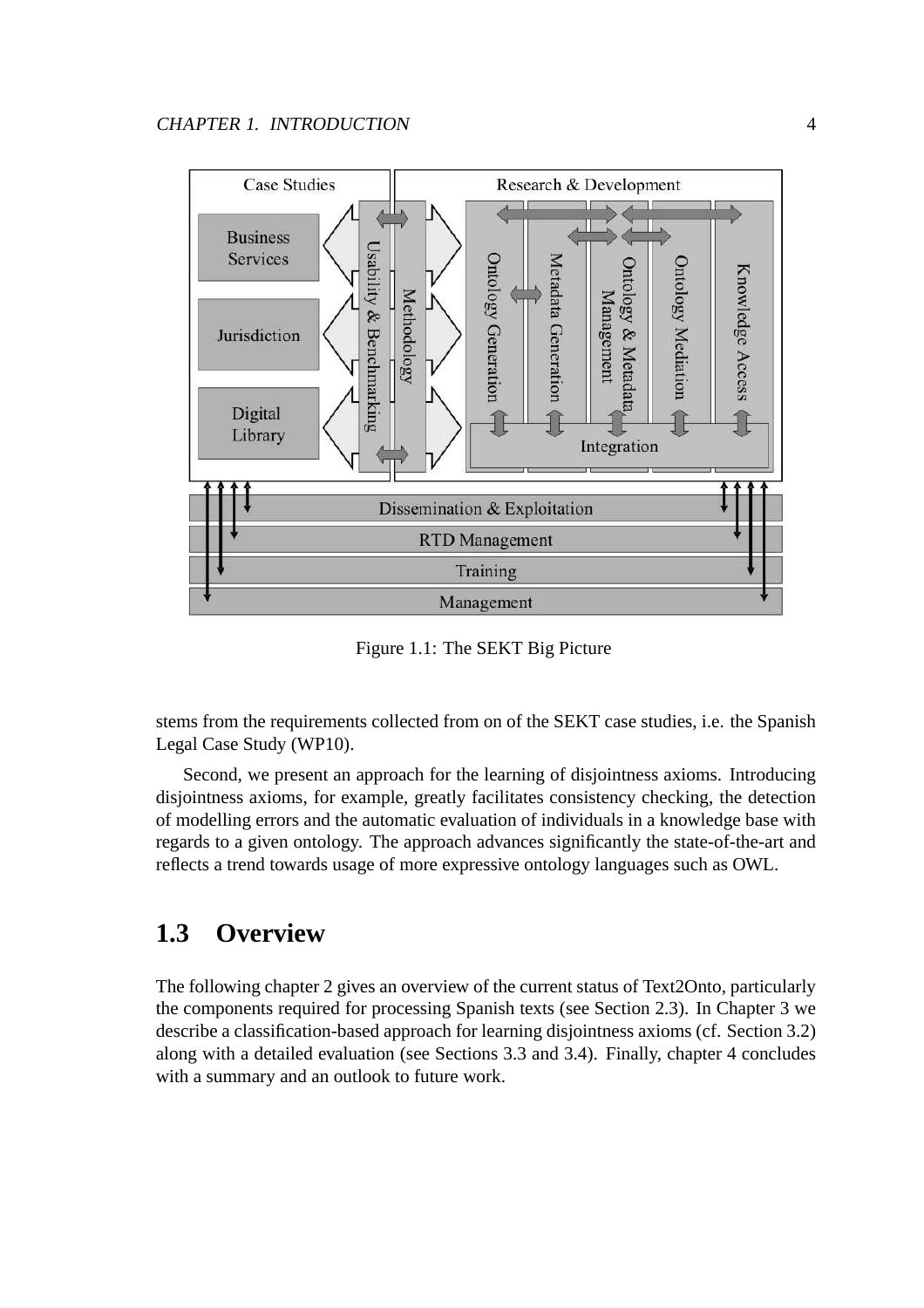# **Chapter 2**

# **Text2Onto**

## **2.1 Introduction**

The case study on "Intelligent Integrated Decision Support for Legal Professionals" (WP10) aims at supporting newly appointed judges in Spain by means of iFAQ, an intelligent Frequently Asked Questions. iFAQ relies on several complex ontologies of the legal domain, among them the Ontology of Professional Judicial Knowledge (OPJK) consisting of about 100 classes and more than 500 instances. Building and maintaining this ontology is a tedious and time-consuming task requiring profound knowledge of legal documents and language. Therefore, any kind of automatic support can significantly increase the efficiency of the knowledge acquisition process.

In this chapter we present a new version of  $Text2Onto<sup>1</sup>$ , a framework for ontology learning from text. The previously existing English version of Text2Onto has been adapted to support the linguistic analysis of Spanish documents, including languagespecific algorithms for the extraction of ontological concepts, instances and relations. Since a detailed description of the individual algorithms has already been given in [VS05a] we focus on the key differences between the two versions.

# **2.2 Linguistic Preprocessing**

All of the algorithms being part of the Text2Onto framework largely rely on a combination of machine learning and natural language processing techniques in order to extract ontology entities and relationships from open-domain unstructured text. Since the necessary linguistic analysis is done by means of GATE [CMBT02] it is very flexible with respect to the set of linguistic components used, i.e. the underlying GATE application can be freely configured by replacing existing components or adding new ones such as a deep

<sup>1</sup>http://ontoware.org/projects/text2onto/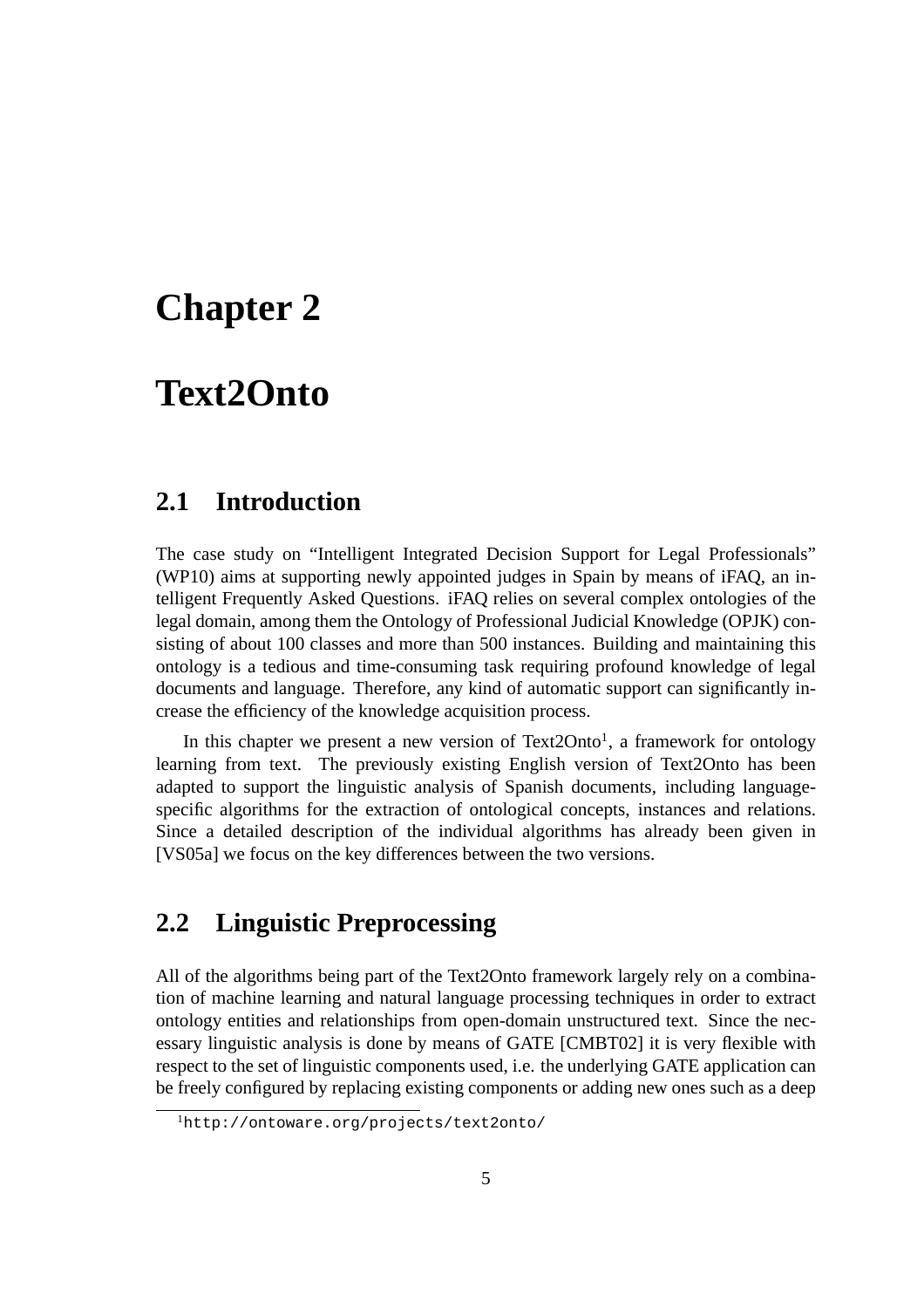### CHAPTER 2. TEXT2ONTO 6

parser if required. Another benefit of using GATE is the seamless integration of JAPE which provides finite state transduction over annotations based on regular expressions.

- **Tokenizer:** splits text into individual tokens, basically words and punctuation symbols.
- **Sentence splitter:** detects sentence boundaries.
- **Part-of-Speech tagger:** assigns a syntactic category to each token.
- **Lemmatizer:** reduces each token to its lemma, i.e. base form.
- **JAPE transducer** for shallow parsing: identifies chunks of tokens which constitute e.g. noun phrases or verb phrases.

Linguistic preprocessing in Text2Onto starts by tokenization and sentence splitting. The resulting annotation set serves as an input for a POS tagger which in the following assigns appropriate syntactic categories to all tokens. Finally, lemmatizing or stemming (depending on the availability of the regarding processing components for the current language) is done by a morphological analyzer or a stemmer respectively.

In order to improve the quality of the linguistic analysis particularly for Spanish text, we replaced some of the standard GATE components by external resources. The TreeTagger<sup>2</sup> is a POS tagger and lemmatizer developed by the University of Stuttgart which can be adapted to a multitude of languages by means of language-specific parameter files. The following screenshot 2.1 shows the output of the TreeTagger's command line interface. Our GATE wrapper transforms this output into GATE annotations which are available at all subsequent stages in the linguistic processing pipeline.

After the basic linguistic preprocessing is done, an additional JAPE transducer is run over the annotated corpus in order to match a set of particular JAPE patterns for shallow parsing. These JAPE patterns have to take into account the specific structure of Spanish noun phrases, verb phrases and prepositional phrases. For example, Spanish other than English noun phrases may contain adjectives before as well as after the head of the phrase, and a prepositional complement.

In the following sections we describe the core algorithms provided by the Text2Onto framework and their required adaption to the Spanish language.

<sup>2</sup>http://www.ims.uni-stuttgart.de/projekte/corplex/TreeTagger/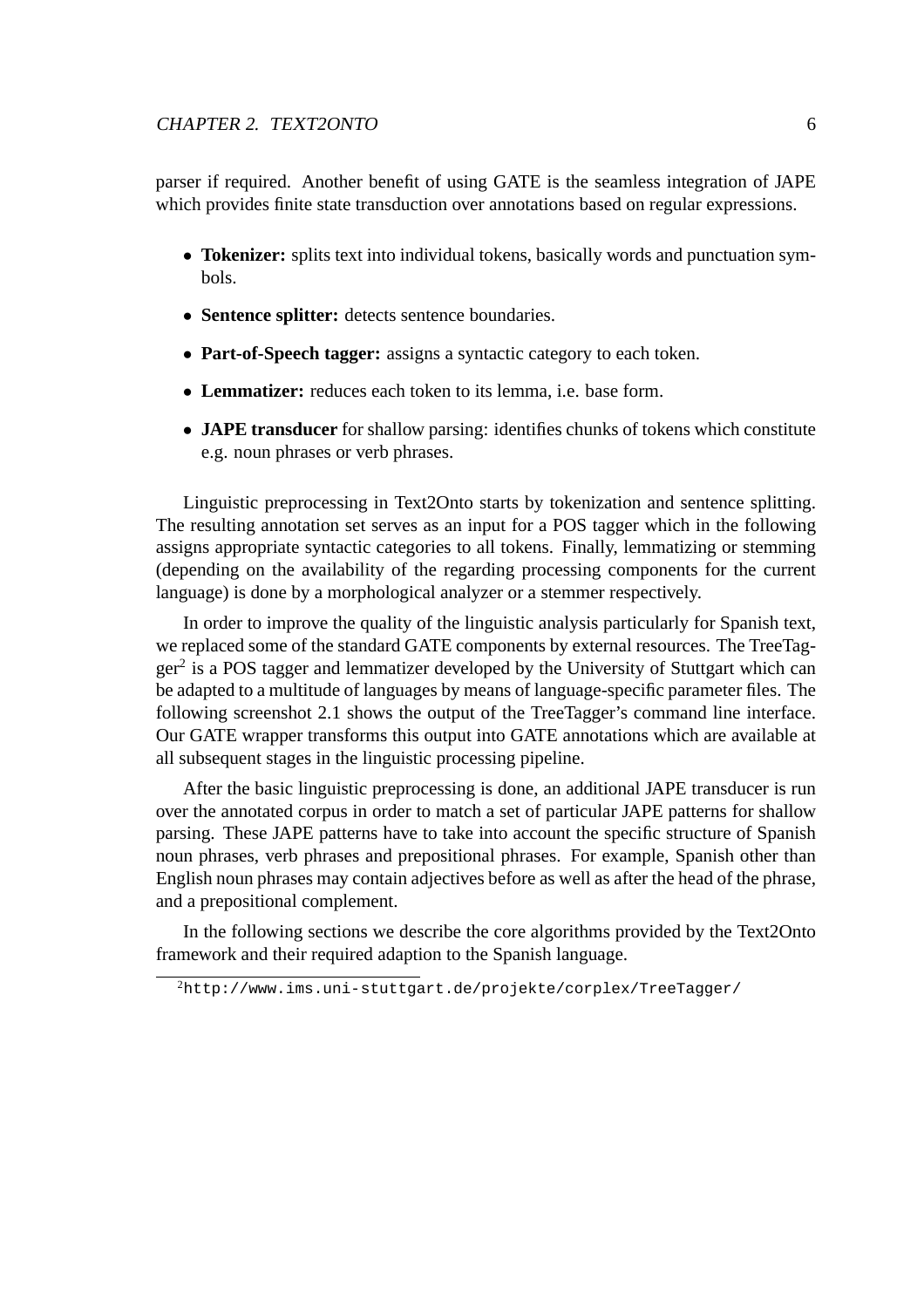|                        | <b>EX</b> Command Prompt |                      |                                                          | <u>니미지</u> |
|------------------------|--------------------------|----------------------|----------------------------------------------------------|------------|
|                        |                          | reading parameters   | C:\DOCUME~1\Sergi\MYDOCU~1\corpus>tag-spanish proba1.txt |            |
|                        | tagging                  | $\sim$ $\sim$ $\sim$ |                                                          |            |
| l∗R.I<br>2004\7951*    | ULFin                    | ∗RJ<br>ULinf         | 2004\7951*                                               |            |
| Sentencia              |                          | <b>NC</b>            | sentencia                                                |            |
| Tribunal               |                          | NC.                  | tribunal                                                 |            |
| Supremo ADJ            |                          | alto supremo         |                                                          |            |
| ln ·m                  | <b>NC</b>                | $n \cdot m$          |                                                          |            |
|                        | FS                       |                      |                                                          |            |
| 1167/2004              |                          | CODE                 | <b>PeardP</b>                                            |            |
|                        | LP                       |                      |                                                          |            |
| Sala                   | <b>NC</b>                | sala                 |                                                          |            |
| de                     | <b>PREP</b>              | de                   |                                                          |            |
| llo                    | ART                      | e 1                  |                                                          |            |
| Penal                  | NC                       | penal                |                                                          |            |
|                        | $_{\rm RP}$<br>CМ        |                      |                                                          |            |
| láe                    | <b>PREP</b>              | de                   |                                                          |            |
| 22                     | CODE                     | <b>CcardP</b>        |                                                          |            |
| octubre NMON           |                          | octubre              |                                                          |            |
| Jurisdicci≤n           |                          | NС                   | iurisdicci≤n                                             |            |
|                        | COLON                    |                      |                                                          |            |
| Penal                  | NC.                      | penal                |                                                          |            |
| Recurso NC             |                          | recurso              |                                                          |            |
| de                     | <b>PREP</b>              | de                   |                                                          |            |
| Casaci≤n               |                          | <b>NC</b>            | casaci≤n                                                 |            |
| ln ·m                  | NС                       | n · m                |                                                          |            |
|                        | FS                       |                      |                                                          |            |
| 1056/2002              |                          | <b>CARD</b>          | <b>Ccard</b>                                             |            |
|                        | FS                       |                      |                                                          |            |
| $\left  \cdot \right $ |                          |                      |                                                          | ь          |

Figure 2.1: TreeTagger

# **2.3 Algorithms for Spanish**

## **2.3.1 Concepts and Instances**

The extraction of concepts and instances relies on a set of JAPE patterns for identifying common and proper noun phrases. Each noun phrase is assigned a relevance value before being mapped to a new or existing class in the ontology. The relevance values with respect to the particular domain are computed by means of statistical measures such as average TFIDF or entropy. While these measures are in principle language independent, the structure of Spanish noun phrases requires specific treatment. We therefore had to develop a number of new JAPE patterns for shallow parsing to be matched during the linguistic preprocessing phase.

## **2.3.2 SubclassOf Relations**

In the previous version of Text2Onto mainly three algorithms were used for extracting subclassOf relationships from English text. As described in the following sections all of them had to be adapted to the requirements of the Spanish language. Figure 2.2 shows the results of the Spanish concept classification which is described in the following sections.

Please note that the screenshot as well as most of the examples in this chapter were created from a corpus of web documents about ontologies and the semantic web, since the terminology of this domain is more easily accessible to non Spanish speaking people. Evaluation results and detailed examples relating to original legal case study data are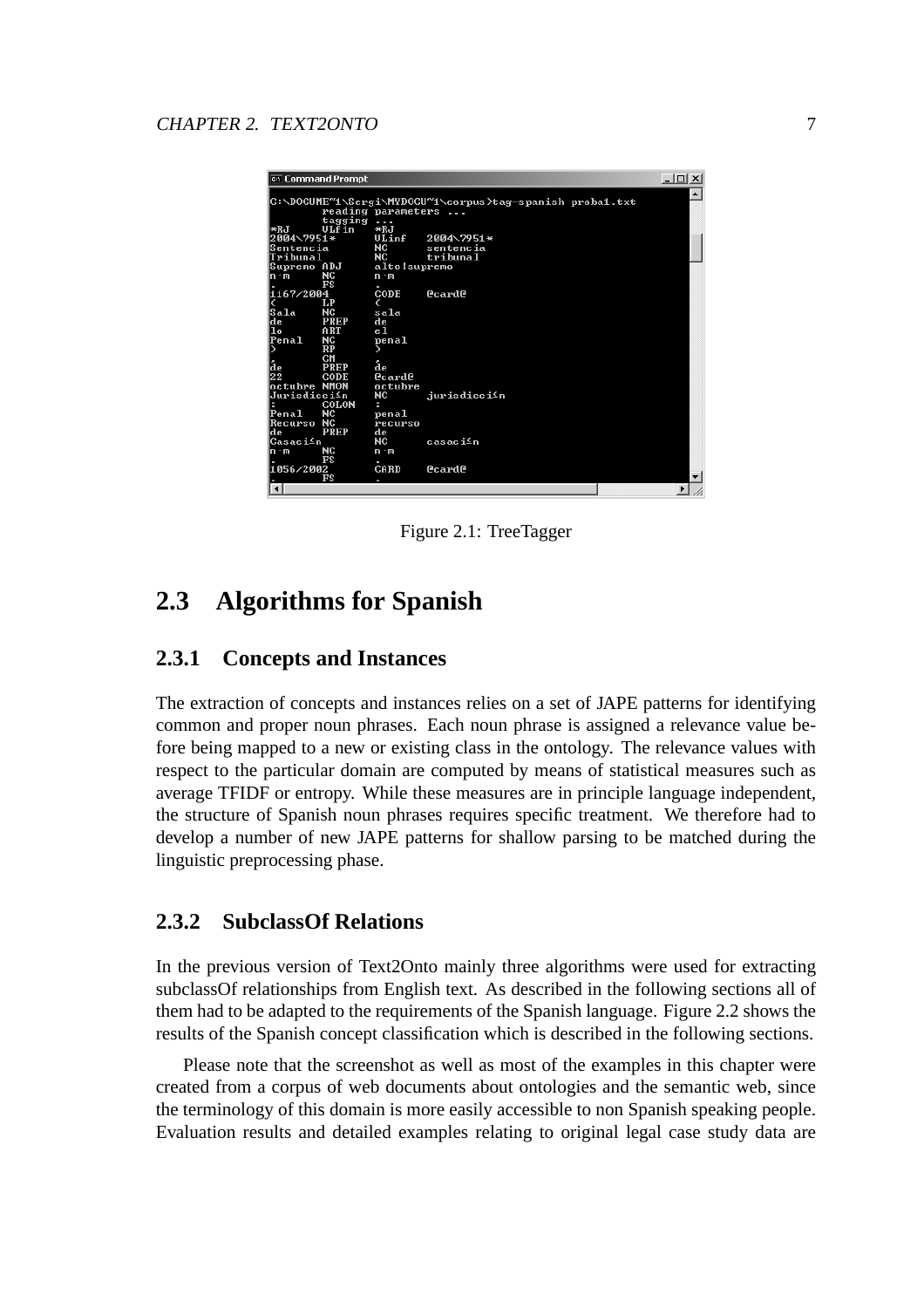## CHAPTER 2. TEXT2ONTO 8

### given in [PC06].

| File Help<br>* D 2 5 5 0 8<br>Concept Instance Similarity SubclassOf InstanceOf Relation SubtopicOf<br>B - Algorithms<br>B-6 Concept<br>Confidence<br>Domain<br>Range<br>TFIDFConceptExtraction<br>1.0<br>web<br>Futuro<br>图 hstance<br>1.0<br>google<br>buscador<br>TFIDFInstanceExtraction<br>volatilidad<br>1.0<br>tecnología<br>B-BI Smlarity<br>1.0<br>información<br>página<br>ContextSimilarityExtraction<br>1.0<br>colección<br>ontologías<br>B-9 SubclassOf<br>1.0<br>herramienta<br>Forma<br>PatternConceptClassification<br>1.0<br>significado<br>conocimiento<br>SpanishVerticalRelationsConceptClassification<br>1.0<br>significado<br>idea<br>SpanishWordNetConceptClassification<br>documento<br>1.0<br>relación<br>图 histanceOf<br>1.0<br>documento<br>comunicación<br>PatternInstanceClassification<br>1.0<br>máquina<br>cosa<br>GoogleInstanceClassification<br>1.0<br>máquina<br>objeto<br>B-图 Relation<br>1.0<br>persona<br>cosa<br>SubcatRelationExtraction<br>1.0<br>persona<br>objeto<br>B- 图 SubtopicOf<br>1.0<br>tecnología<br>conocimiento<br>SubtopicOfRelationConversion<br>1.0<br>tecnología<br>campo<br>SubtopicOfRelationExtraction<br>1.0<br>tecnología<br>área<br>1.0<br>catálogo<br>cosa<br>1.0<br>catálogo<br>objeto<br>1.0<br>herramienta<br>manera<br>1.0<br>palabra<br>relación<br>1.0<br>texto<br>relación<br>1.0<br>código<br>relación<br>flor<br>1.0<br>cosa<br>E-C Corpus<br>1.0<br>vocabulario<br>cosa<br>C:\Corpus\web semantica\doc1 1.txt<br>1.0<br>texto<br>comunicación<br>C:\Corpus\web_semantica\doc1_10.txt<br>código<br>1.0<br>comunicación<br>C:\Corpus\web semantica\doc1 11.bit<br>1.0<br>flor<br>objeto<br>C:\Corpus\web_semantica\doc1_12.bit<br>vocabulario<br>1.0<br>objeto<br>C:\Corpus\web semantica\doc1 13.bit<br>1.0<br>venta<br>evento<br>C:\Corpus\web_semantica\doc1_2.txt<br>idea<br>conocimiento<br>0.7142857142857143<br>C:\Corpus\web semantica\doc1 3.txt<br>entidad<br>0.66666666666666<br>agente<br>C:\Corpus\web semantica\doc1 4.txt<br>0.666666666666666<br>descripción<br>relación<br>C:\Corpus\web_semantica\doc1_5.txt<br>C:\Corpus\web semantica\doc1 6.txt<br>C:\Corpus\web_semantica\doc1_7.txt<br>Debug Errors<br>C:\Corpus\web semantica\doc1 8.txt<br>C:\Corpus\web_semantica\doc1_9.txt<br>C:\Corpus\web semantica\doc2 1.txt<br>HTML, HTML de, Acme, una bateria, Ferreteria Acme, XHTML, XML Schema, RDF Schema, Barcelona, Madrid, rdf, xml, http, slashdo<br>C:\Corpus\web_semantica\doc2_2.txt<br>t, Amazon, Resource Description Framework, URI, Uniform Resource Identifier, Descripcion de, XML para])<br>C:\Corpus\web semantica\doc2 3.txt<br>C:\Corpus\web_semantica\doc2_4.txt<br>ComplexAlgorithm: Similarity ( combiner=org.ontoware.text2onto.algorithm.combiner.AverageCombiner algorithms=[ContextSimilari<br>C:\Corpus\web_semantica\doc2_5.txt<br>tyExtraction]<br>C:\Corpus\web semantica\doc2 6.txt<br>C:\Corpus\web_semantica\doc3_1.txt<br>ComplexAlgorithm: SubtopicOf ( combiner=org.ontoware.text2onto.algorithm.combiner.AverageCombiner algorithms=[SubtopicOfRelat<br>C:\Corpus\web semantica\doc3 10.bit<br>C:\Corpus\web_semantica\doc3_11.bit<br>ionConversion, SubtopicOfRelationExtraction] )<br>C:\Corpus\web semantica\doc3 12.bit | € Text2Onto |  |              |
|---------------------------------------------------------------------------------------------------------------------------------------------------------------------------------------------------------------------------------------------------------------------------------------------------------------------------------------------------------------------------------------------------------------------------------------------------------------------------------------------------------------------------------------------------------------------------------------------------------------------------------------------------------------------------------------------------------------------------------------------------------------------------------------------------------------------------------------------------------------------------------------------------------------------------------------------------------------------------------------------------------------------------------------------------------------------------------------------------------------------------------------------------------------------------------------------------------------------------------------------------------------------------------------------------------------------------------------------------------------------------------------------------------------------------------------------------------------------------------------------------------------------------------------------------------------------------------------------------------------------------------------------------------------------------------------------------------------------------------------------------------------------------------------------------------------------------------------------------------------------------------------------------------------------------------------------------------------------------------------------------------------------------------------------------------------------------------------------------------------------------------------------------------------------------------------------------------------------------------------------------------------------------------------------------------------------------------------------------------------------------------------------------------------------------------------------------------------------------------------------------------------------------------------------------------------------------------------------------------------------------------------------------------------------------------------------------------------------------------------------------------------------------------------------------------------------------------------------------------------------------------------------------------------------------------------------------------------------------------------------------------------------------------------------------------------------------------------------------------------------------------------------------------------------------------------------------------------------------------------------------------------|-------------|--|--------------|
|                                                                                                                                                                                                                                                                                                                                                                                                                                                                                                                                                                                                                                                                                                                                                                                                                                                                                                                                                                                                                                                                                                                                                                                                                                                                                                                                                                                                                                                                                                                                                                                                                                                                                                                                                                                                                                                                                                                                                                                                                                                                                                                                                                                                                                                                                                                                                                                                                                                                                                                                                                                                                                                                                                                                                                                                                                                                                                                                                                                                                                                                                                                                                                                                                                                               |             |  |              |
|                                                                                                                                                                                                                                                                                                                                                                                                                                                                                                                                                                                                                                                                                                                                                                                                                                                                                                                                                                                                                                                                                                                                                                                                                                                                                                                                                                                                                                                                                                                                                                                                                                                                                                                                                                                                                                                                                                                                                                                                                                                                                                                                                                                                                                                                                                                                                                                                                                                                                                                                                                                                                                                                                                                                                                                                                                                                                                                                                                                                                                                                                                                                                                                                                                                               |             |  |              |
|                                                                                                                                                                                                                                                                                                                                                                                                                                                                                                                                                                                                                                                                                                                                                                                                                                                                                                                                                                                                                                                                                                                                                                                                                                                                                                                                                                                                                                                                                                                                                                                                                                                                                                                                                                                                                                                                                                                                                                                                                                                                                                                                                                                                                                                                                                                                                                                                                                                                                                                                                                                                                                                                                                                                                                                                                                                                                                                                                                                                                                                                                                                                                                                                                                                               |             |  |              |
|                                                                                                                                                                                                                                                                                                                                                                                                                                                                                                                                                                                                                                                                                                                                                                                                                                                                                                                                                                                                                                                                                                                                                                                                                                                                                                                                                                                                                                                                                                                                                                                                                                                                                                                                                                                                                                                                                                                                                                                                                                                                                                                                                                                                                                                                                                                                                                                                                                                                                                                                                                                                                                                                                                                                                                                                                                                                                                                                                                                                                                                                                                                                                                                                                                                               |             |  |              |
|                                                                                                                                                                                                                                                                                                                                                                                                                                                                                                                                                                                                                                                                                                                                                                                                                                                                                                                                                                                                                                                                                                                                                                                                                                                                                                                                                                                                                                                                                                                                                                                                                                                                                                                                                                                                                                                                                                                                                                                                                                                                                                                                                                                                                                                                                                                                                                                                                                                                                                                                                                                                                                                                                                                                                                                                                                                                                                                                                                                                                                                                                                                                                                                                                                                               |             |  |              |
|                                                                                                                                                                                                                                                                                                                                                                                                                                                                                                                                                                                                                                                                                                                                                                                                                                                                                                                                                                                                                                                                                                                                                                                                                                                                                                                                                                                                                                                                                                                                                                                                                                                                                                                                                                                                                                                                                                                                                                                                                                                                                                                                                                                                                                                                                                                                                                                                                                                                                                                                                                                                                                                                                                                                                                                                                                                                                                                                                                                                                                                                                                                                                                                                                                                               |             |  |              |
|                                                                                                                                                                                                                                                                                                                                                                                                                                                                                                                                                                                                                                                                                                                                                                                                                                                                                                                                                                                                                                                                                                                                                                                                                                                                                                                                                                                                                                                                                                                                                                                                                                                                                                                                                                                                                                                                                                                                                                                                                                                                                                                                                                                                                                                                                                                                                                                                                                                                                                                                                                                                                                                                                                                                                                                                                                                                                                                                                                                                                                                                                                                                                                                                                                                               |             |  |              |
|                                                                                                                                                                                                                                                                                                                                                                                                                                                                                                                                                                                                                                                                                                                                                                                                                                                                                                                                                                                                                                                                                                                                                                                                                                                                                                                                                                                                                                                                                                                                                                                                                                                                                                                                                                                                                                                                                                                                                                                                                                                                                                                                                                                                                                                                                                                                                                                                                                                                                                                                                                                                                                                                                                                                                                                                                                                                                                                                                                                                                                                                                                                                                                                                                                                               |             |  |              |
|                                                                                                                                                                                                                                                                                                                                                                                                                                                                                                                                                                                                                                                                                                                                                                                                                                                                                                                                                                                                                                                                                                                                                                                                                                                                                                                                                                                                                                                                                                                                                                                                                                                                                                                                                                                                                                                                                                                                                                                                                                                                                                                                                                                                                                                                                                                                                                                                                                                                                                                                                                                                                                                                                                                                                                                                                                                                                                                                                                                                                                                                                                                                                                                                                                                               |             |  |              |
|                                                                                                                                                                                                                                                                                                                                                                                                                                                                                                                                                                                                                                                                                                                                                                                                                                                                                                                                                                                                                                                                                                                                                                                                                                                                                                                                                                                                                                                                                                                                                                                                                                                                                                                                                                                                                                                                                                                                                                                                                                                                                                                                                                                                                                                                                                                                                                                                                                                                                                                                                                                                                                                                                                                                                                                                                                                                                                                                                                                                                                                                                                                                                                                                                                                               |             |  |              |
|                                                                                                                                                                                                                                                                                                                                                                                                                                                                                                                                                                                                                                                                                                                                                                                                                                                                                                                                                                                                                                                                                                                                                                                                                                                                                                                                                                                                                                                                                                                                                                                                                                                                                                                                                                                                                                                                                                                                                                                                                                                                                                                                                                                                                                                                                                                                                                                                                                                                                                                                                                                                                                                                                                                                                                                                                                                                                                                                                                                                                                                                                                                                                                                                                                                               |             |  |              |
|                                                                                                                                                                                                                                                                                                                                                                                                                                                                                                                                                                                                                                                                                                                                                                                                                                                                                                                                                                                                                                                                                                                                                                                                                                                                                                                                                                                                                                                                                                                                                                                                                                                                                                                                                                                                                                                                                                                                                                                                                                                                                                                                                                                                                                                                                                                                                                                                                                                                                                                                                                                                                                                                                                                                                                                                                                                                                                                                                                                                                                                                                                                                                                                                                                                               |             |  |              |
|                                                                                                                                                                                                                                                                                                                                                                                                                                                                                                                                                                                                                                                                                                                                                                                                                                                                                                                                                                                                                                                                                                                                                                                                                                                                                                                                                                                                                                                                                                                                                                                                                                                                                                                                                                                                                                                                                                                                                                                                                                                                                                                                                                                                                                                                                                                                                                                                                                                                                                                                                                                                                                                                                                                                                                                                                                                                                                                                                                                                                                                                                                                                                                                                                                                               |             |  |              |
|                                                                                                                                                                                                                                                                                                                                                                                                                                                                                                                                                                                                                                                                                                                                                                                                                                                                                                                                                                                                                                                                                                                                                                                                                                                                                                                                                                                                                                                                                                                                                                                                                                                                                                                                                                                                                                                                                                                                                                                                                                                                                                                                                                                                                                                                                                                                                                                                                                                                                                                                                                                                                                                                                                                                                                                                                                                                                                                                                                                                                                                                                                                                                                                                                                                               |             |  |              |
|                                                                                                                                                                                                                                                                                                                                                                                                                                                                                                                                                                                                                                                                                                                                                                                                                                                                                                                                                                                                                                                                                                                                                                                                                                                                                                                                                                                                                                                                                                                                                                                                                                                                                                                                                                                                                                                                                                                                                                                                                                                                                                                                                                                                                                                                                                                                                                                                                                                                                                                                                                                                                                                                                                                                                                                                                                                                                                                                                                                                                                                                                                                                                                                                                                                               |             |  |              |
|                                                                                                                                                                                                                                                                                                                                                                                                                                                                                                                                                                                                                                                                                                                                                                                                                                                                                                                                                                                                                                                                                                                                                                                                                                                                                                                                                                                                                                                                                                                                                                                                                                                                                                                                                                                                                                                                                                                                                                                                                                                                                                                                                                                                                                                                                                                                                                                                                                                                                                                                                                                                                                                                                                                                                                                                                                                                                                                                                                                                                                                                                                                                                                                                                                                               |             |  |              |
|                                                                                                                                                                                                                                                                                                                                                                                                                                                                                                                                                                                                                                                                                                                                                                                                                                                                                                                                                                                                                                                                                                                                                                                                                                                                                                                                                                                                                                                                                                                                                                                                                                                                                                                                                                                                                                                                                                                                                                                                                                                                                                                                                                                                                                                                                                                                                                                                                                                                                                                                                                                                                                                                                                                                                                                                                                                                                                                                                                                                                                                                                                                                                                                                                                                               |             |  |              |
|                                                                                                                                                                                                                                                                                                                                                                                                                                                                                                                                                                                                                                                                                                                                                                                                                                                                                                                                                                                                                                                                                                                                                                                                                                                                                                                                                                                                                                                                                                                                                                                                                                                                                                                                                                                                                                                                                                                                                                                                                                                                                                                                                                                                                                                                                                                                                                                                                                                                                                                                                                                                                                                                                                                                                                                                                                                                                                                                                                                                                                                                                                                                                                                                                                                               |             |  |              |
|                                                                                                                                                                                                                                                                                                                                                                                                                                                                                                                                                                                                                                                                                                                                                                                                                                                                                                                                                                                                                                                                                                                                                                                                                                                                                                                                                                                                                                                                                                                                                                                                                                                                                                                                                                                                                                                                                                                                                                                                                                                                                                                                                                                                                                                                                                                                                                                                                                                                                                                                                                                                                                                                                                                                                                                                                                                                                                                                                                                                                                                                                                                                                                                                                                                               |             |  |              |
|                                                                                                                                                                                                                                                                                                                                                                                                                                                                                                                                                                                                                                                                                                                                                                                                                                                                                                                                                                                                                                                                                                                                                                                                                                                                                                                                                                                                                                                                                                                                                                                                                                                                                                                                                                                                                                                                                                                                                                                                                                                                                                                                                                                                                                                                                                                                                                                                                                                                                                                                                                                                                                                                                                                                                                                                                                                                                                                                                                                                                                                                                                                                                                                                                                                               |             |  |              |
|                                                                                                                                                                                                                                                                                                                                                                                                                                                                                                                                                                                                                                                                                                                                                                                                                                                                                                                                                                                                                                                                                                                                                                                                                                                                                                                                                                                                                                                                                                                                                                                                                                                                                                                                                                                                                                                                                                                                                                                                                                                                                                                                                                                                                                                                                                                                                                                                                                                                                                                                                                                                                                                                                                                                                                                                                                                                                                                                                                                                                                                                                                                                                                                                                                                               |             |  |              |
|                                                                                                                                                                                                                                                                                                                                                                                                                                                                                                                                                                                                                                                                                                                                                                                                                                                                                                                                                                                                                                                                                                                                                                                                                                                                                                                                                                                                                                                                                                                                                                                                                                                                                                                                                                                                                                                                                                                                                                                                                                                                                                                                                                                                                                                                                                                                                                                                                                                                                                                                                                                                                                                                                                                                                                                                                                                                                                                                                                                                                                                                                                                                                                                                                                                               |             |  |              |
|                                                                                                                                                                                                                                                                                                                                                                                                                                                                                                                                                                                                                                                                                                                                                                                                                                                                                                                                                                                                                                                                                                                                                                                                                                                                                                                                                                                                                                                                                                                                                                                                                                                                                                                                                                                                                                                                                                                                                                                                                                                                                                                                                                                                                                                                                                                                                                                                                                                                                                                                                                                                                                                                                                                                                                                                                                                                                                                                                                                                                                                                                                                                                                                                                                                               |             |  |              |
|                                                                                                                                                                                                                                                                                                                                                                                                                                                                                                                                                                                                                                                                                                                                                                                                                                                                                                                                                                                                                                                                                                                                                                                                                                                                                                                                                                                                                                                                                                                                                                                                                                                                                                                                                                                                                                                                                                                                                                                                                                                                                                                                                                                                                                                                                                                                                                                                                                                                                                                                                                                                                                                                                                                                                                                                                                                                                                                                                                                                                                                                                                                                                                                                                                                               |             |  |              |
|                                                                                                                                                                                                                                                                                                                                                                                                                                                                                                                                                                                                                                                                                                                                                                                                                                                                                                                                                                                                                                                                                                                                                                                                                                                                                                                                                                                                                                                                                                                                                                                                                                                                                                                                                                                                                                                                                                                                                                                                                                                                                                                                                                                                                                                                                                                                                                                                                                                                                                                                                                                                                                                                                                                                                                                                                                                                                                                                                                                                                                                                                                                                                                                                                                                               |             |  |              |
|                                                                                                                                                                                                                                                                                                                                                                                                                                                                                                                                                                                                                                                                                                                                                                                                                                                                                                                                                                                                                                                                                                                                                                                                                                                                                                                                                                                                                                                                                                                                                                                                                                                                                                                                                                                                                                                                                                                                                                                                                                                                                                                                                                                                                                                                                                                                                                                                                                                                                                                                                                                                                                                                                                                                                                                                                                                                                                                                                                                                                                                                                                                                                                                                                                                               |             |  |              |
|                                                                                                                                                                                                                                                                                                                                                                                                                                                                                                                                                                                                                                                                                                                                                                                                                                                                                                                                                                                                                                                                                                                                                                                                                                                                                                                                                                                                                                                                                                                                                                                                                                                                                                                                                                                                                                                                                                                                                                                                                                                                                                                                                                                                                                                                                                                                                                                                                                                                                                                                                                                                                                                                                                                                                                                                                                                                                                                                                                                                                                                                                                                                                                                                                                                               |             |  |              |
|                                                                                                                                                                                                                                                                                                                                                                                                                                                                                                                                                                                                                                                                                                                                                                                                                                                                                                                                                                                                                                                                                                                                                                                                                                                                                                                                                                                                                                                                                                                                                                                                                                                                                                                                                                                                                                                                                                                                                                                                                                                                                                                                                                                                                                                                                                                                                                                                                                                                                                                                                                                                                                                                                                                                                                                                                                                                                                                                                                                                                                                                                                                                                                                                                                                               |             |  |              |
|                                                                                                                                                                                                                                                                                                                                                                                                                                                                                                                                                                                                                                                                                                                                                                                                                                                                                                                                                                                                                                                                                                                                                                                                                                                                                                                                                                                                                                                                                                                                                                                                                                                                                                                                                                                                                                                                                                                                                                                                                                                                                                                                                                                                                                                                                                                                                                                                                                                                                                                                                                                                                                                                                                                                                                                                                                                                                                                                                                                                                                                                                                                                                                                                                                                               |             |  |              |
|                                                                                                                                                                                                                                                                                                                                                                                                                                                                                                                                                                                                                                                                                                                                                                                                                                                                                                                                                                                                                                                                                                                                                                                                                                                                                                                                                                                                                                                                                                                                                                                                                                                                                                                                                                                                                                                                                                                                                                                                                                                                                                                                                                                                                                                                                                                                                                                                                                                                                                                                                                                                                                                                                                                                                                                                                                                                                                                                                                                                                                                                                                                                                                                                                                                               |             |  |              |
|                                                                                                                                                                                                                                                                                                                                                                                                                                                                                                                                                                                                                                                                                                                                                                                                                                                                                                                                                                                                                                                                                                                                                                                                                                                                                                                                                                                                                                                                                                                                                                                                                                                                                                                                                                                                                                                                                                                                                                                                                                                                                                                                                                                                                                                                                                                                                                                                                                                                                                                                                                                                                                                                                                                                                                                                                                                                                                                                                                                                                                                                                                                                                                                                                                                               |             |  |              |
|                                                                                                                                                                                                                                                                                                                                                                                                                                                                                                                                                                                                                                                                                                                                                                                                                                                                                                                                                                                                                                                                                                                                                                                                                                                                                                                                                                                                                                                                                                                                                                                                                                                                                                                                                                                                                                                                                                                                                                                                                                                                                                                                                                                                                                                                                                                                                                                                                                                                                                                                                                                                                                                                                                                                                                                                                                                                                                                                                                                                                                                                                                                                                                                                                                                               |             |  |              |
|                                                                                                                                                                                                                                                                                                                                                                                                                                                                                                                                                                                                                                                                                                                                                                                                                                                                                                                                                                                                                                                                                                                                                                                                                                                                                                                                                                                                                                                                                                                                                                                                                                                                                                                                                                                                                                                                                                                                                                                                                                                                                                                                                                                                                                                                                                                                                                                                                                                                                                                                                                                                                                                                                                                                                                                                                                                                                                                                                                                                                                                                                                                                                                                                                                                               |             |  |              |
|                                                                                                                                                                                                                                                                                                                                                                                                                                                                                                                                                                                                                                                                                                                                                                                                                                                                                                                                                                                                                                                                                                                                                                                                                                                                                                                                                                                                                                                                                                                                                                                                                                                                                                                                                                                                                                                                                                                                                                                                                                                                                                                                                                                                                                                                                                                                                                                                                                                                                                                                                                                                                                                                                                                                                                                                                                                                                                                                                                                                                                                                                                                                                                                                                                                               |             |  |              |
|                                                                                                                                                                                                                                                                                                                                                                                                                                                                                                                                                                                                                                                                                                                                                                                                                                                                                                                                                                                                                                                                                                                                                                                                                                                                                                                                                                                                                                                                                                                                                                                                                                                                                                                                                                                                                                                                                                                                                                                                                                                                                                                                                                                                                                                                                                                                                                                                                                                                                                                                                                                                                                                                                                                                                                                                                                                                                                                                                                                                                                                                                                                                                                                                                                                               |             |  |              |
|                                                                                                                                                                                                                                                                                                                                                                                                                                                                                                                                                                                                                                                                                                                                                                                                                                                                                                                                                                                                                                                                                                                                                                                                                                                                                                                                                                                                                                                                                                                                                                                                                                                                                                                                                                                                                                                                                                                                                                                                                                                                                                                                                                                                                                                                                                                                                                                                                                                                                                                                                                                                                                                                                                                                                                                                                                                                                                                                                                                                                                                                                                                                                                                                                                                               |             |  |              |
|                                                                                                                                                                                                                                                                                                                                                                                                                                                                                                                                                                                                                                                                                                                                                                                                                                                                                                                                                                                                                                                                                                                                                                                                                                                                                                                                                                                                                                                                                                                                                                                                                                                                                                                                                                                                                                                                                                                                                                                                                                                                                                                                                                                                                                                                                                                                                                                                                                                                                                                                                                                                                                                                                                                                                                                                                                                                                                                                                                                                                                                                                                                                                                                                                                                               |             |  |              |
|                                                                                                                                                                                                                                                                                                                                                                                                                                                                                                                                                                                                                                                                                                                                                                                                                                                                                                                                                                                                                                                                                                                                                                                                                                                                                                                                                                                                                                                                                                                                                                                                                                                                                                                                                                                                                                                                                                                                                                                                                                                                                                                                                                                                                                                                                                                                                                                                                                                                                                                                                                                                                                                                                                                                                                                                                                                                                                                                                                                                                                                                                                                                                                                                                                                               |             |  |              |
|                                                                                                                                                                                                                                                                                                                                                                                                                                                                                                                                                                                                                                                                                                                                                                                                                                                                                                                                                                                                                                                                                                                                                                                                                                                                                                                                                                                                                                                                                                                                                                                                                                                                                                                                                                                                                                                                                                                                                                                                                                                                                                                                                                                                                                                                                                                                                                                                                                                                                                                                                                                                                                                                                                                                                                                                                                                                                                                                                                                                                                                                                                                                                                                                                                                               |             |  |              |
|                                                                                                                                                                                                                                                                                                                                                                                                                                                                                                                                                                                                                                                                                                                                                                                                                                                                                                                                                                                                                                                                                                                                                                                                                                                                                                                                                                                                                                                                                                                                                                                                                                                                                                                                                                                                                                                                                                                                                                                                                                                                                                                                                                                                                                                                                                                                                                                                                                                                                                                                                                                                                                                                                                                                                                                                                                                                                                                                                                                                                                                                                                                                                                                                                                                               |             |  |              |
|                                                                                                                                                                                                                                                                                                                                                                                                                                                                                                                                                                                                                                                                                                                                                                                                                                                                                                                                                                                                                                                                                                                                                                                                                                                                                                                                                                                                                                                                                                                                                                                                                                                                                                                                                                                                                                                                                                                                                                                                                                                                                                                                                                                                                                                                                                                                                                                                                                                                                                                                                                                                                                                                                                                                                                                                                                                                                                                                                                                                                                                                                                                                                                                                                                                               |             |  |              |
|                                                                                                                                                                                                                                                                                                                                                                                                                                                                                                                                                                                                                                                                                                                                                                                                                                                                                                                                                                                                                                                                                                                                                                                                                                                                                                                                                                                                                                                                                                                                                                                                                                                                                                                                                                                                                                                                                                                                                                                                                                                                                                                                                                                                                                                                                                                                                                                                                                                                                                                                                                                                                                                                                                                                                                                                                                                                                                                                                                                                                                                                                                                                                                                                                                                               |             |  |              |
|                                                                                                                                                                                                                                                                                                                                                                                                                                                                                                                                                                                                                                                                                                                                                                                                                                                                                                                                                                                                                                                                                                                                                                                                                                                                                                                                                                                                                                                                                                                                                                                                                                                                                                                                                                                                                                                                                                                                                                                                                                                                                                                                                                                                                                                                                                                                                                                                                                                                                                                                                                                                                                                                                                                                                                                                                                                                                                                                                                                                                                                                                                                                                                                                                                                               |             |  |              |
|                                                                                                                                                                                                                                                                                                                                                                                                                                                                                                                                                                                                                                                                                                                                                                                                                                                                                                                                                                                                                                                                                                                                                                                                                                                                                                                                                                                                                                                                                                                                                                                                                                                                                                                                                                                                                                                                                                                                                                                                                                                                                                                                                                                                                                                                                                                                                                                                                                                                                                                                                                                                                                                                                                                                                                                                                                                                                                                                                                                                                                                                                                                                                                                                                                                               |             |  |              |
|                                                                                                                                                                                                                                                                                                                                                                                                                                                                                                                                                                                                                                                                                                                                                                                                                                                                                                                                                                                                                                                                                                                                                                                                                                                                                                                                                                                                                                                                                                                                                                                                                                                                                                                                                                                                                                                                                                                                                                                                                                                                                                                                                                                                                                                                                                                                                                                                                                                                                                                                                                                                                                                                                                                                                                                                                                                                                                                                                                                                                                                                                                                                                                                                                                                               |             |  |              |
|                                                                                                                                                                                                                                                                                                                                                                                                                                                                                                                                                                                                                                                                                                                                                                                                                                                                                                                                                                                                                                                                                                                                                                                                                                                                                                                                                                                                                                                                                                                                                                                                                                                                                                                                                                                                                                                                                                                                                                                                                                                                                                                                                                                                                                                                                                                                                                                                                                                                                                                                                                                                                                                                                                                                                                                                                                                                                                                                                                                                                                                                                                                                                                                                                                                               |             |  |              |
|                                                                                                                                                                                                                                                                                                                                                                                                                                                                                                                                                                                                                                                                                                                                                                                                                                                                                                                                                                                                                                                                                                                                                                                                                                                                                                                                                                                                                                                                                                                                                                                                                                                                                                                                                                                                                                                                                                                                                                                                                                                                                                                                                                                                                                                                                                                                                                                                                                                                                                                                                                                                                                                                                                                                                                                                                                                                                                                                                                                                                                                                                                                                                                                                                                                               |             |  |              |
|                                                                                                                                                                                                                                                                                                                                                                                                                                                                                                                                                                                                                                                                                                                                                                                                                                                                                                                                                                                                                                                                                                                                                                                                                                                                                                                                                                                                                                                                                                                                                                                                                                                                                                                                                                                                                                                                                                                                                                                                                                                                                                                                                                                                                                                                                                                                                                                                                                                                                                                                                                                                                                                                                                                                                                                                                                                                                                                                                                                                                                                                                                                                                                                                                                                               |             |  |              |
|                                                                                                                                                                                                                                                                                                                                                                                                                                                                                                                                                                                                                                                                                                                                                                                                                                                                                                                                                                                                                                                                                                                                                                                                                                                                                                                                                                                                                                                                                                                                                                                                                                                                                                                                                                                                                                                                                                                                                                                                                                                                                                                                                                                                                                                                                                                                                                                                                                                                                                                                                                                                                                                                                                                                                                                                                                                                                                                                                                                                                                                                                                                                                                                                                                                               |             |  |              |
|                                                                                                                                                                                                                                                                                                                                                                                                                                                                                                                                                                                                                                                                                                                                                                                                                                                                                                                                                                                                                                                                                                                                                                                                                                                                                                                                                                                                                                                                                                                                                                                                                                                                                                                                                                                                                                                                                                                                                                                                                                                                                                                                                                                                                                                                                                                                                                                                                                                                                                                                                                                                                                                                                                                                                                                                                                                                                                                                                                                                                                                                                                                                                                                                                                                               |             |  |              |
|                                                                                                                                                                                                                                                                                                                                                                                                                                                                                                                                                                                                                                                                                                                                                                                                                                                                                                                                                                                                                                                                                                                                                                                                                                                                                                                                                                                                                                                                                                                                                                                                                                                                                                                                                                                                                                                                                                                                                                                                                                                                                                                                                                                                                                                                                                                                                                                                                                                                                                                                                                                                                                                                                                                                                                                                                                                                                                                                                                                                                                                                                                                                                                                                                                                               |             |  |              |
|                                                                                                                                                                                                                                                                                                                                                                                                                                                                                                                                                                                                                                                                                                                                                                                                                                                                                                                                                                                                                                                                                                                                                                                                                                                                                                                                                                                                                                                                                                                                                                                                                                                                                                                                                                                                                                                                                                                                                                                                                                                                                                                                                                                                                                                                                                                                                                                                                                                                                                                                                                                                                                                                                                                                                                                                                                                                                                                                                                                                                                                                                                                                                                                                                                                               |             |  |              |
| C:\Corpus\web_semantica\doc3_13.bit                                                                                                                                                                                                                                                                                                                                                                                                                                                                                                                                                                                                                                                                                                                                                                                                                                                                                                                                                                                                                                                                                                                                                                                                                                                                                                                                                                                                                                                                                                                                                                                                                                                                                                                                                                                                                                                                                                                                                                                                                                                                                                                                                                                                                                                                                                                                                                                                                                                                                                                                                                                                                                                                                                                                                                                                                                                                                                                                                                                                                                                                                                                                                                                                                           |             |  |              |
| ComplexAlgorithm: InstanceOf ( combiner=org.ontoware.text2onto.algorithm.combiner.AverageCombiner algorithms=[PatternInstance<br>C:\Corpus\web semantica\doc3 14.bit                                                                                                                                                                                                                                                                                                                                                                                                                                                                                                                                                                                                                                                                                                                                                                                                                                                                                                                                                                                                                                                                                                                                                                                                                                                                                                                                                                                                                                                                                                                                                                                                                                                                                                                                                                                                                                                                                                                                                                                                                                                                                                                                                                                                                                                                                                                                                                                                                                                                                                                                                                                                                                                                                                                                                                                                                                                                                                                                                                                                                                                                                          |             |  |              |
| Classification, GoogleInstanceClassification] )<br>C:\Corpus\web_semantica\doc3_15.bit                                                                                                                                                                                                                                                                                                                                                                                                                                                                                                                                                                                                                                                                                                                                                                                                                                                                                                                                                                                                                                                                                                                                                                                                                                                                                                                                                                                                                                                                                                                                                                                                                                                                                                                                                                                                                                                                                                                                                                                                                                                                                                                                                                                                                                                                                                                                                                                                                                                                                                                                                                                                                                                                                                                                                                                                                                                                                                                                                                                                                                                                                                                                                                        |             |  |              |
| $\checkmark$<br>C:\Cornus\web_semantica\doc3_16.hd                                                                                                                                                                                                                                                                                                                                                                                                                                                                                                                                                                                                                                                                                                                                                                                                                                                                                                                                                                                                                                                                                                                                                                                                                                                                                                                                                                                                                                                                                                                                                                                                                                                                                                                                                                                                                                                                                                                                                                                                                                                                                                                                                                                                                                                                                                                                                                                                                                                                                                                                                                                                                                                                                                                                                                                                                                                                                                                                                                                                                                                                                                                                                                                                            |             |  | $\checkmark$ |

Figure 2.2: Results (subclassOf)

### **Patterns**

The pattern-based concept classification algorithm relies upon a number of lexicosyntactic patterns indicating hyponymy relationships. SubclassOf relations are generated based on this evidence and annotated with a confidence value that corresponds to the normalized frequency of pattern occurrences.

*NP*superclass *como* (*por ejemplo*)? *NP*subclass *NP*subclass (*son*|*es*|*eran*|*era*) *NP*superclass *NP*subclass (*y*|*o*) (*otros*|*otras*|*demas´* ) *NP*superclass *NP*superclass (*incluiendo*|*especialmente*) *NP*subclass *NP*superclass *tal*|*tales como NP*subclass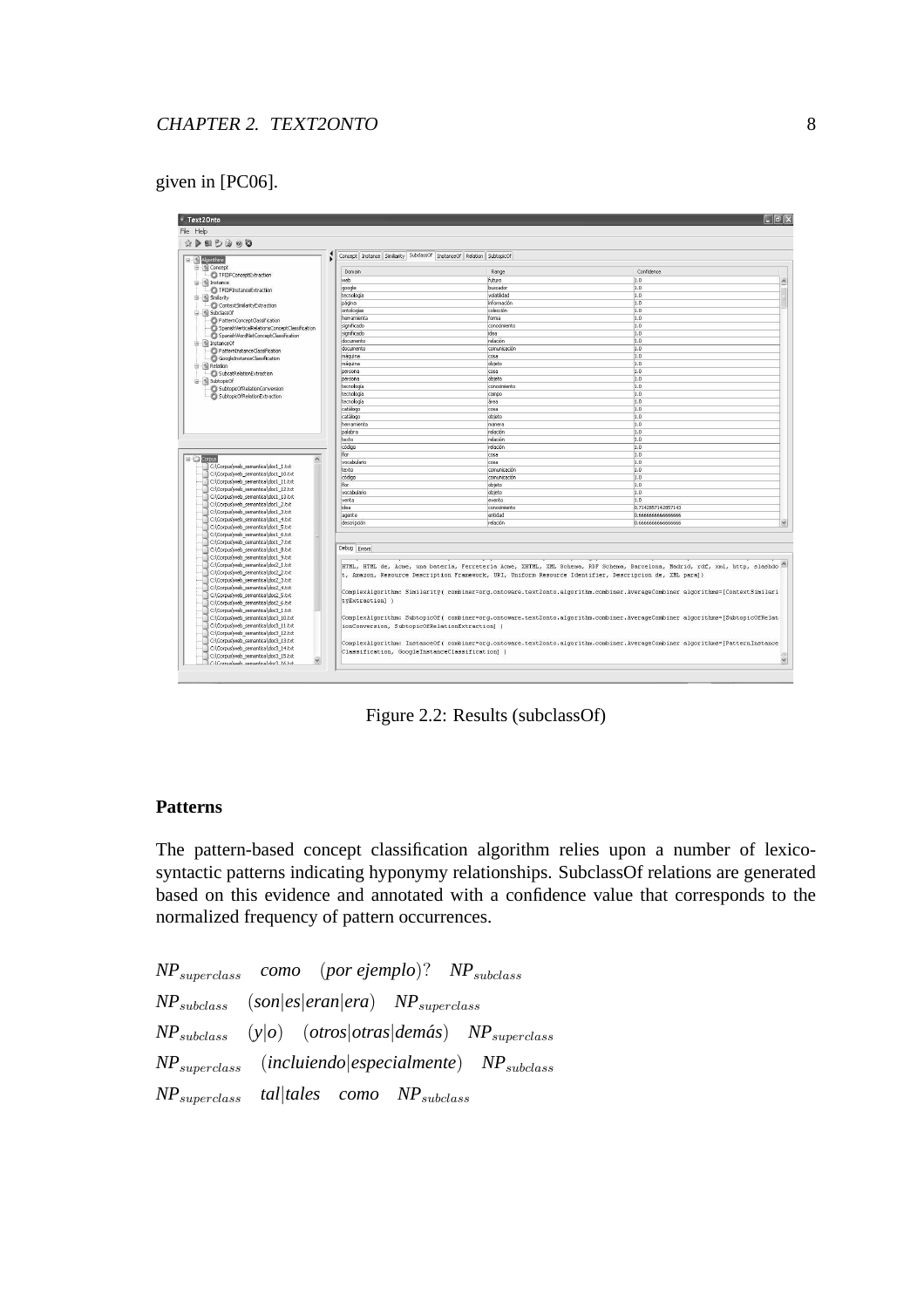### **WordNet**

For any given pair of classes the WordNet-based concept classification aims to find evidence for a hyponymy relationship between the corresponding terms by querying Word-Net.

Since the standard version of WordNet provided by Princeton University has been developed particulary for the English language, it is unsuitable for processing Spanish texts. We therefore integrated a Spanish version of WordNet which is developed and maintained by the natural language processing group of the Technical University of Catalonia (UPC).

### **Vertical Relations Heuristic**

The vertical relations heuristic generates subclassOf relations from composite noun phrases, assuming that the class denoted by the whole phrase is subsumed by the class which is represented by its head. For example, from the noun phrase "buscador semántico"<sup>3</sup> ("semantic search engine") the algorithm would conclude that the class Bus*cadorSemantico* is subsumed by *Buscador*.

## **2.3.3 InstanceOf Relations**

Basically three algorithms are available for learning instanceOf relationships from Spanish texts.

### **Patterns**

The pattern-based extraction of instanceOf relationships is very similar to the conceptbased concept classification described in Section 2.3.2. Some of the lexico-syntactic patterns used for detecting concept instantiations are listed below.

| $PNP_{instance}$ , $NP_{class}$ ,                   |  |  |                                                          |
|-----------------------------------------------------|--|--|----------------------------------------------------------|
| $PNP_{instance}$ ( $NP_{class}$ )                   |  |  |                                                          |
| $NP_{class}$ como (por ejemplo)? $PNP_{instance}$   |  |  |                                                          |
| $PNP_{instance}$ (son es   eran   era) $NP_{class}$ |  |  |                                                          |
|                                                     |  |  | $PNP_{instance}$ (y o) (otros otras demás) $NP_{class}$  |
|                                                     |  |  | $NP_{class}$ (incluyendo especialmente) $PNP_{instance}$ |
| $NP_{class}$ tal tales como $PNP_{instance}$        |  |  |                                                          |

<sup>&</sup>lt;sup>3</sup>Please note that the alternative spelling "buscador semantico" will not be recognized as denoting the same class by the current version of Text2Onto. This bug will be fixed for the next version.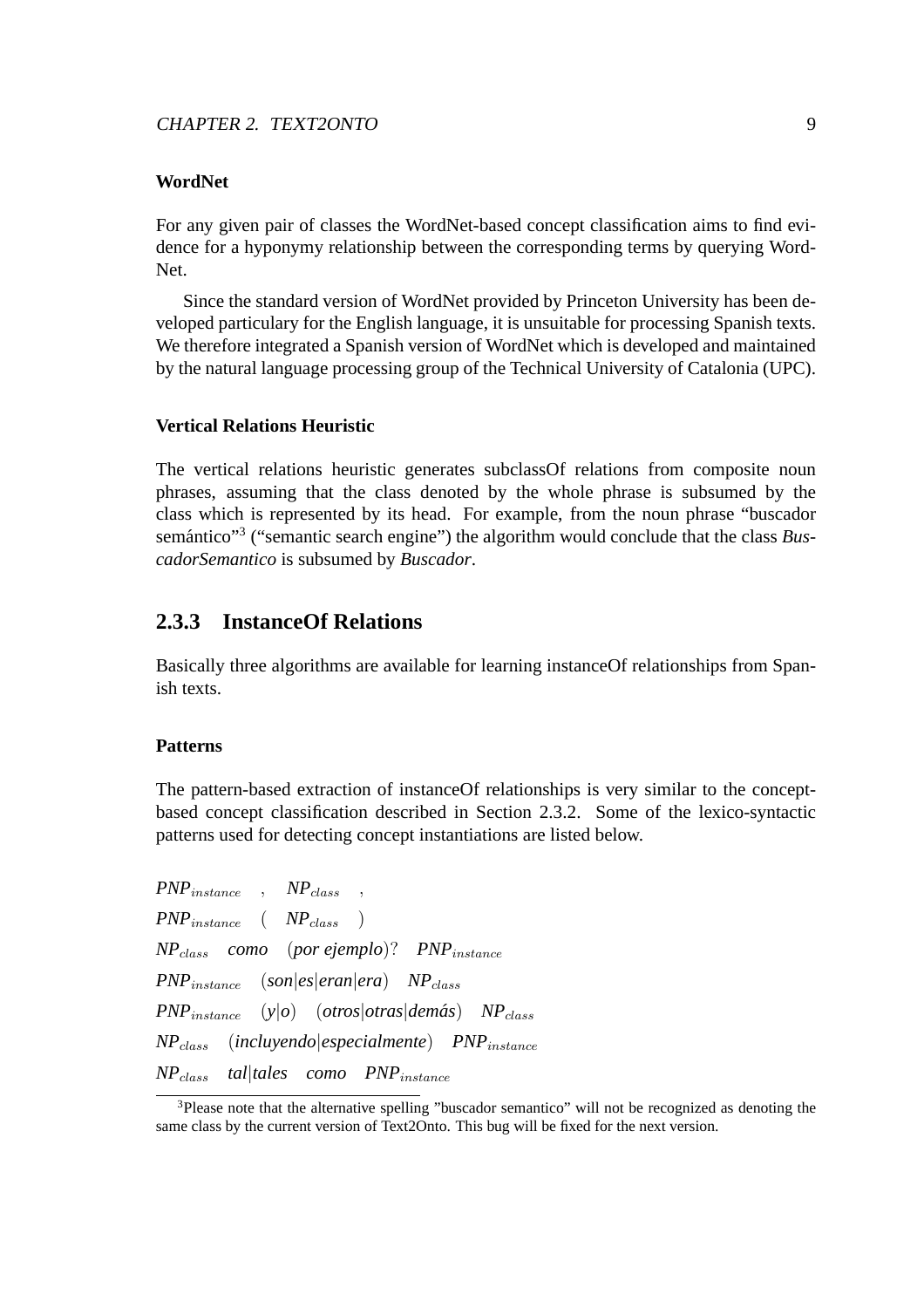### **Google**

In line with [CLS05] we implemented an approach to obtaining evidence for instanceOf relations by online pattern matching. For each instance lexically represented by *PNP*<sub>instance</sub> the algorithm poses a number of Google queries similar to those described in the previous section.

"*como PNP*instance" "*PNP*instance *es un*" "*PNP*instance *es una*"

The results returned for each of these queries are then analysed in order to determine possible fillers for the open position in the regarding pattern. For the first query template, for example, the filler must be a noun phrase directly preceding the phrase matched by the query.

### **Context-based Similarity**

The assumption underlying the context-based instance classification is that each instance belongs to the class which is semantically most similar.

In order to compute the semantic similarity Text2Onto exploits the distributional hypothesis by Harris which basically states that the senses of two words, i.e. concepts, are similar to the degree the words share lexical context. Lexical context in its most simple form is a vector consisting of all the words which co-occur (e.g. in the same sentence or token window) with the words representing the class or instance of interest. For the new version of Text2Onto we implemented a more sophisticated context extraction based on both lexical and syntactic features.

The context vector of each instance is compared to all context vectors of concepts in the ontology by means of the cosine measure. If the similarity of the context vectors is above a certain threshold the instance classification algorithms assumes the instance to instantiate that particular concept. Further details regarding different types of context features and similarity measures for instance classification are given by [CV05c].

## **2.3.4 Non-taxonomic Relations**

For the extraction of non-taxonomic relationships Text2Onto relies upon subcategorization frames, i.e. predicate argument structures consisting of verbs and prepositional or nominal complements, enriched by ontological knowledge and statistical information. Confidence values for each relationship are computed based on the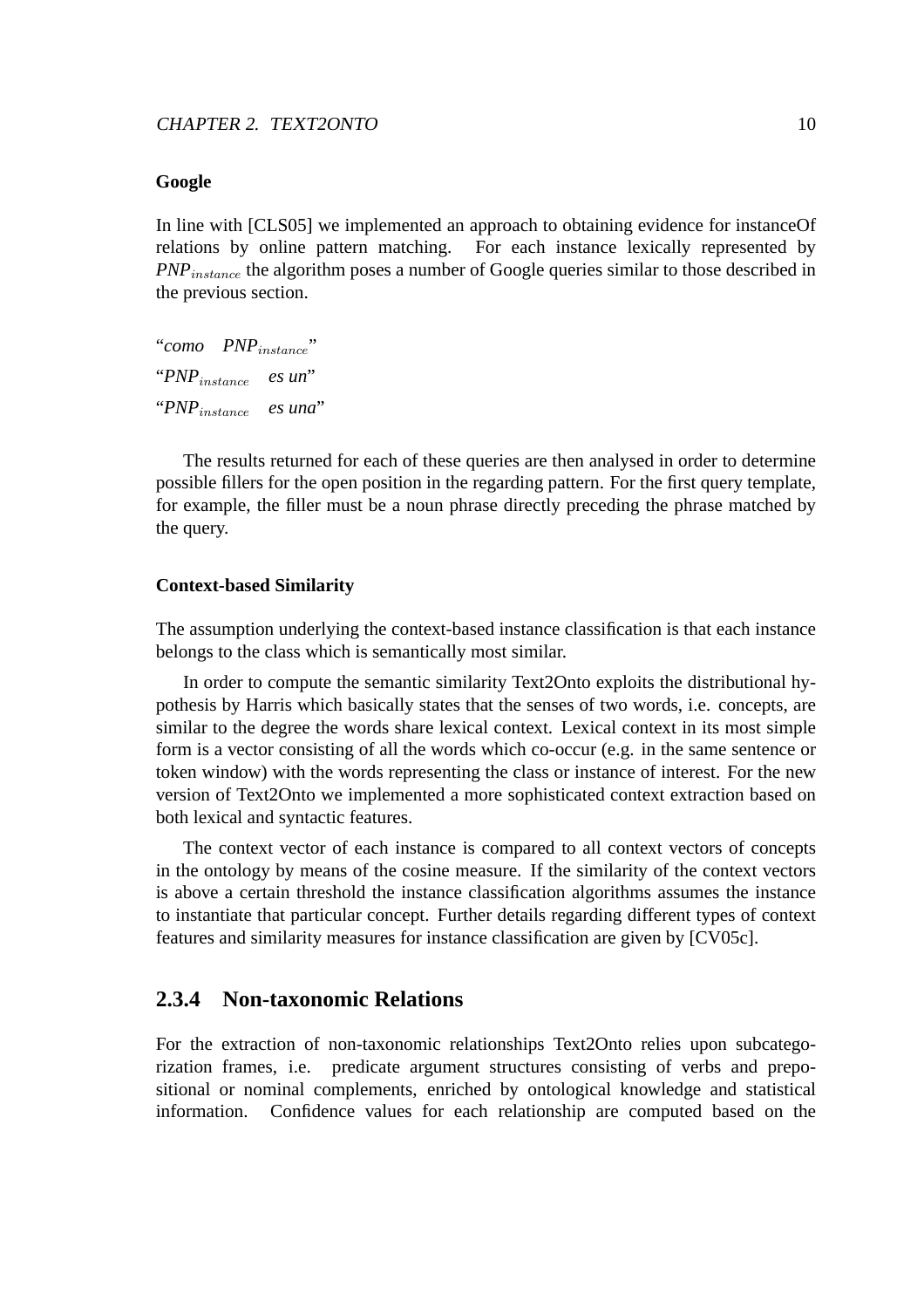number of instantiations of that particular frame found in the corpus. Example:  $incluir(Ontología, Definición)$ .

# **2.4 Lessons Learned and Conclusion**

Adapting Text2Onto to the requirements of the Spanish language confronted us with a number of unexpected technical challenges. Some of them had to do with syntactic and semantic particularities of the Spanish language, e.g. with respect to prepositional complements in noun phrases. Others were related to character encoding, compatibility of different versions of WordNet and the adaptation of new linguistic processing components.

On the other hand, we found that a flexible and extensible language processing framework such as GATE is of great use if multilinguality is required by the application. This flexibility made it possible to integrate specialized linguistic components for the Spanish language into Text2Onto without much effort, and significantly sped up the implementation process.

The final evaluation of Text2Onto in the Legal Case Study is still ongoing. However, initial experiments indicate that Text2Onto significantly helps in building ontologies from a given collection of Spanish documents (see upcoming SEKT deliverable 10.4.1 [PC06]). And we are confident that it can be a valuable part in an iterative process of learning and manual refinement.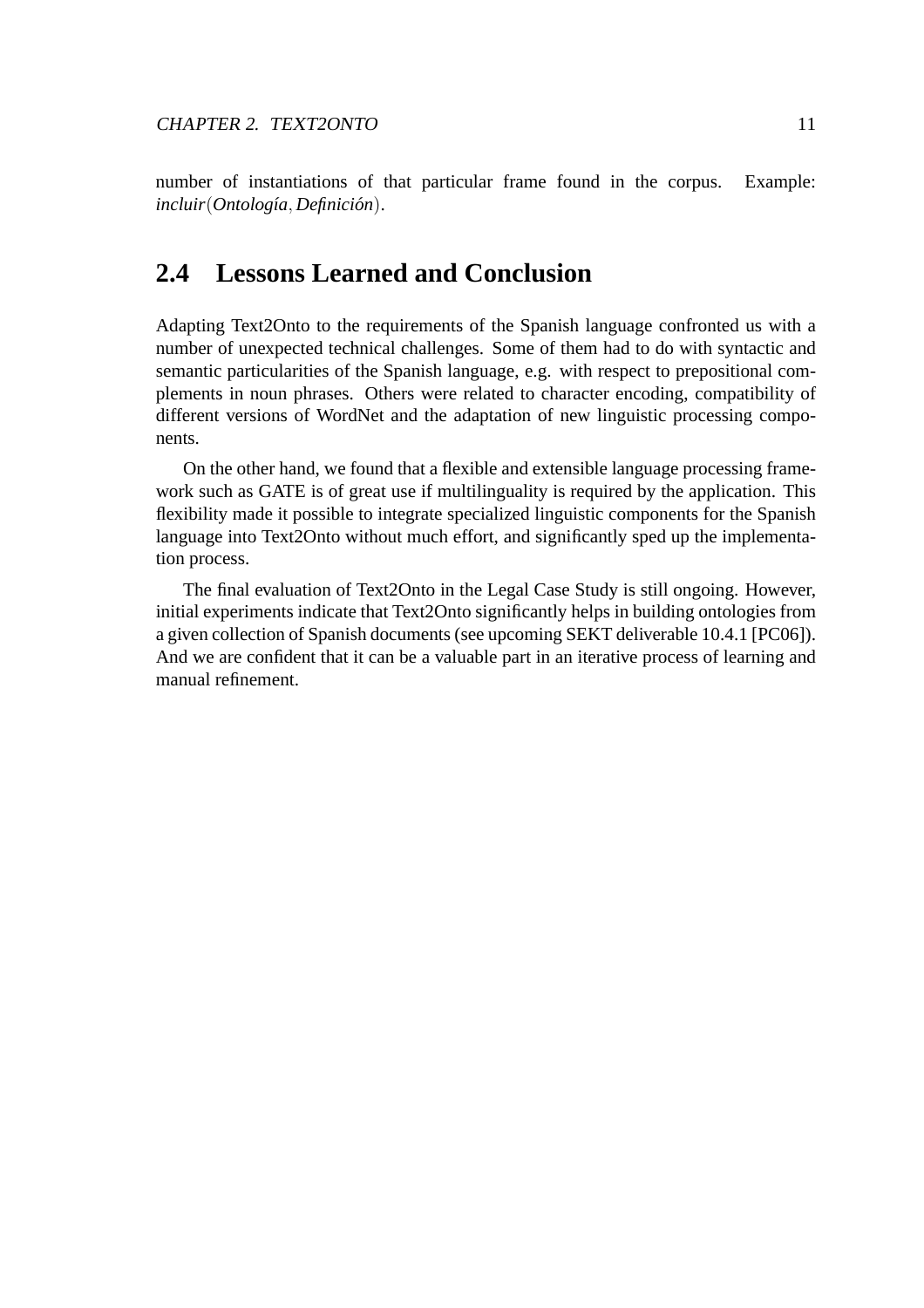# **Chapter 3**

# **Learning Disjointness**

# **3.1 Introduction**

An increasing number of applications benefits from light-weight ontologies, or, to put it differently, *"a little semantics goes a long way"* (Jim Hendler). Our experience in building ontology-based systems indicates, however, that adding more expressivity in a controlled manner can reap further benefits. Introducing disjointness axioms, for example, greatly facilitates consistency checking and the automatic evaluation of individuals in a knowledge base with regards to a given ontology.

In description logics two classes are considered as disjoint *iff* their *taxonomic overlap*, i.e. the set of common individuals, *must* be empty. This does not include classes with actual extensions that coincidentally do not have common individuals, for instance *Woman* and *US President*, but only those where the common subset must be empty in all possible worlds – like, for example, *Woman* and *Car*.

Disjointness allows for far more expressive and meaningful ontologies, as shown exemplary in the following. An ontology language with the expressivity of RDFS does not constrain the possible assertions in any way. Even after we set up an ontology defining terms like *Book*, *Student* and *University*, stating that *John* is both a *Student* and a *University* is logically perfectly viable and would not be recognized as an error by the ontology management system. Only if we define these classes as being disjoint, a reasoner will be able to infer the error in the above ontology, guaranteeing that particular constraints are met by the knowledge base and a certain quality of facts is achieved – thus raising the quality of the whole ontology-based system [Sch05].

Despite the obvious importance of stating disjointness among classes, many of today's ontologies do not contain any disjointness axioms. In fact, a survey of 1,275 ontologies [Wan06] recently found only 97 of them to include disjointness axioms. We can only speculate about the reasons, but it is very likely that ontology engineers often forget to introduce disjointness axioms, simply because they are not aware of the fact that classes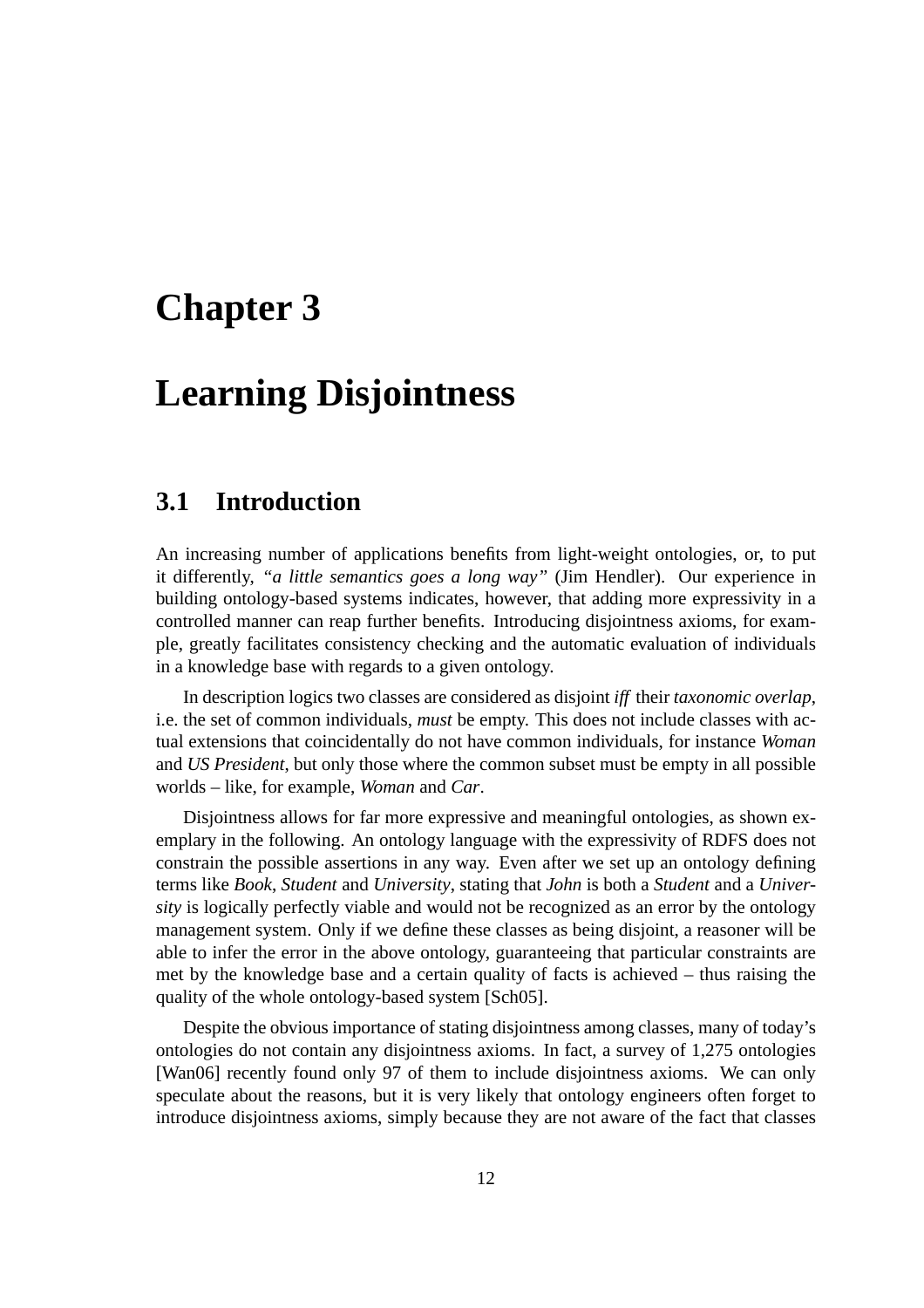### CHAPTER 3. LEARNING DISJOINTNESS 13

which are not explicitly declared to be disjoint will be considered as overlapping. Particularly, inexperienced users usually assume the semantics of partitions, or even complete partitions, when they build a subsumption hierarchy (see  $[RDH<sup>+</sup>04]$ ). Also, as the size of an ontology is a major cost driver for ontologies [BTS06], the manual engineering and addition of the axioms actually costs more time, and thus money.

Therefore, we believe that an approach to automatically introduce disjointness axioms into an ontology would be a valuable addition to any ontology learning or engineering framework. The principle feasibility of learning disjointness based on simple lexical evidence has already been shown by [HV05]. However, our experiments indicate that a single heuristic is not suitable for detecting disjointness with sufficiently high precision, i.e. better than an average human could do.

We performed an extensive survey in order to collect experience with modelling disjoint classes, and identified several problems frequently encountered by users who try to introduce disjointness axioms. Based on the results of our survey we developed a variety of different methods in order to automatically extract lexical *and* logical features which we believe to provide a solid basis for learning disjointness. These methods take into account the structure of the ontology, associated textual resources, and other types of data sources in order to compute the likeliness of two classes to be disjoint. The features obtained from these methods are used to build an overall classification model which we evaluated against more than 10,000 disjointness axioms provided by 30 human annotators. Due to the encouraging evaluation results we are confident that our implementation can be used, for example, to extend state-of-the-art ontology learning systems, to support ontology debugging [Sch05], or to evaluate manually added disjointness axioms.

The survey also showed that deciding if two classes are disjoint is far from trivial. Although experts have a higher agreement on disjointness than non-expert users, their agreement is still lower than we expected. Discussing these problematic formalizations, we uncovered a number of problems humans have with formal disjointness.

In this paper, we will, in Section 3.2, first present the features we have used in order to automatically learn disjointness axioms. Section 3.3 describes the set up and execution of the experiments we conducted in order to train a classifier and evaluate the results of our implementation (Section 3.4). We close with an overview of related work in Section 3.5 and a summary of the key contributions and remaining open questions in Section 3.6.

# **3.2 Features for Learning Disjointness**

Assuming that there is not the one and only approach to determine the disjointness of two classes in an ontology, we developed a variety of different methods to obtain evidence for or against disjointness from different sources. The features delivered by these methods will help us to train a classifier which is able to distinguish between disjoint and nondisjoint classes.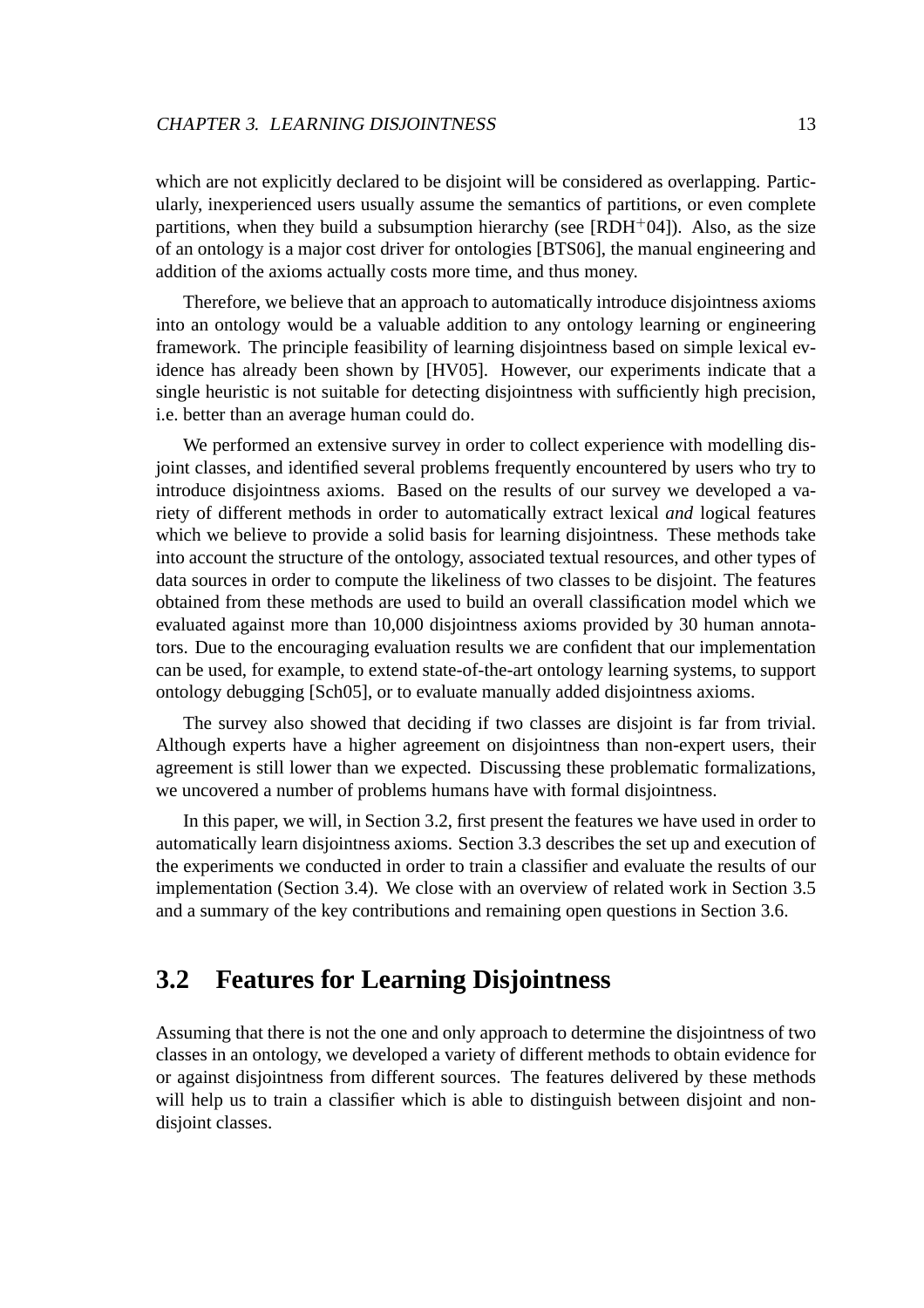### CHAPTER 3. LEARNING DISJOINTNESS 14

In the next subsections – after some preliminary remarks regarding the notation throughout this paper and some basic assumptions we made for the feature extraction process – we motivate and describe the construction of ten highly selective features. A machine learning classifier will then be trained on a set of manual annotations as described in Section 3.4.

In this paper we adopt the OWL ontology model, although we do not restrict our approach to OWL. Any ontology model that allows to state disjointness between two classes can be used with all the methods described in this paper.

**Preliminaries:** The methods the extraction of classification features are provided with an unsorted list of all the pairs previously tagged by human annotators. In the following the set of pairs will be denoted by  $P = \{p_1, ... p_n\}$  for  $0 \le n \le |C|^2$ , where  $C$  is the set of all classes in the ontology. Each pair  $p_k = (c_{k_1}, c_{k_2})$  consists of two classes  $c_{k_1}, c_{k_2} \in C$ and  $c_{k_1} \neq c_{k_2}$ . The confidence of the system in  $c_{k_1}$  and  $c_{k_2}$  being (not) disjoint is denoted by  $conf(p_k, +)$  or  $conf(p_k, -)$  respectively.

All methods are allowed to look up these classes within their semantic context, i.e. the domain **ontology** they have been extracted from (see Section 3.3.1). And finally, as additional sources of background knowledge, the methods may make use of a **corpus** of textual resources associated with the ontology. We automatically selected a subset of 957 documents from the Reuters corpus<sup>1</sup> [RSW02]. For efficiency reasons we only chose those documents with at least 20 occurrences of classes from the ontology.

It is important to mention, that we assume "meaningful" labels for all classes in the ontology, i.e. labels which may be understood by humans even without knowing the whole taxonomy. This assumption is particularly relevant for all methods which make use of textual resources such as the pattern-based disjointness extraction (cf. Section 3.2.4), the computation of extensional overlap with respect to Del.icio.us<sup>2</sup> and the algorithms for learning taxonomic relationships (see Section 3.2.1).

## **3.2.1 Taxonomic Overlap**

In description logics two classes are disjoint *iff* their *taxonomic overlap*, i.e. the set of common individuals, is empty. Because of the open world assumption in OWL, these individuals do not necessarily have to *exist* in the ontology. The taxonomic overlap of two classes is considered not empty as long as there *could* be common individuals within the domain of interest which is modeled by the ontology.

Therefore, we developed three methods which determine the likeliness for two classes to be disjoint by considering their overlap with respect to (i) **individuals** and **subclasses** in the ontology – or learned from a corpus of associated textual resources – and (ii) **Del.icio.us documents** tagged with the corresponding class labels.

<sup>1</sup>http://trec.nist.gov/data/reuters/reuters.html  ${}^{2}$ http://del.icio.us/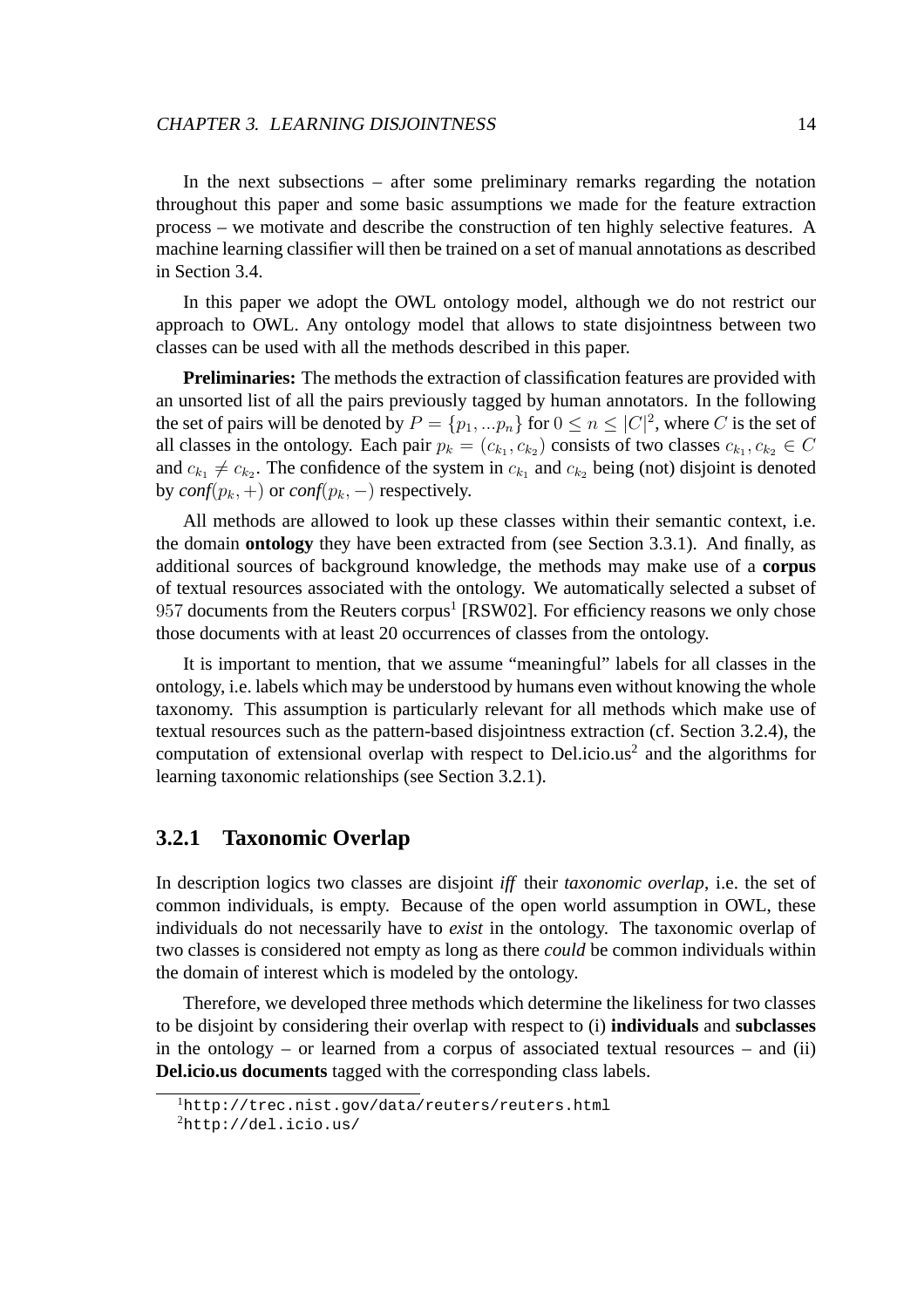### **Ontology**

Both, individuals and subclasses can be imported from an ontology (see Section 3.3.1) or from a given corpus of text documents. In the latter case, subclass-of and instance-of relationships are extracted by different algorithms provided by the Text2Onto ontology learning framework. A detailed description of these algorithms can be found in [CV05a]. All taxonomic relationships – learned and imported ones – are associated with rating annotations  $r_{subclass-of}$  (or  $r_{instance-of}$  respectively) indicating the certainty  $x > 0$  of the underlying ontology learning framework in the correctness of its results<sup>3</sup>.

$$
r_{subclass-of}(c_1, c_2) = \begin{cases} x & c_1 \text{ subclass-of } c_2 \\ 0 & \text{otherwise} \end{cases}
$$
 (3.1)

The following formula defines the confidence  $conf(p, -)$  for a pair  $p = (c_1, c_2)$  to be **not** disjoint based on the taxonomic overlap of  $c_1$  and  $c_2$  with respect to common **subclasses** (the same for **instance**):

$$
conf(p,-) = \frac{\sum_{c \in sub_1 \cap sub_2} (r_{subclass-of}(c, c_1) \cdot r_{subclass-of}(c, c_2))}{\sum_{c \in sub_1} r_{subclass-of}(c, c_1) + \sum_{c \in sub_2} r_{subclass-of}(c, c_2)}
$$
(3.2)

where  $sub_i$  denotes the set of subclasses of  $c_i$ .

### **Del.icio.us**

Del.icio.us is a server-based system with a simple-to-use interface that allows users to organize and share bookmarks on the internet. It associates each URL with a description, a note, and a set of tags (i.e. arbitrary class labels). For our experiments, we collected  $|U| = 75,242$  users,  $|T| = 533,191$  tags and  $|R| = 3,158,297$  resources, related by in total  $|Y| = 17,362,212$  triples. The idea underlying the use del.icio.us in this case is similar to the one described in subsection 3.2.4: If two labels are frequently used to tag the same resource they are likely to be disjoint, because users tend to avoid redundant labeling of documents.

$$
conf(p,-) = \frac{|\{d|c_1 \in t(d), c_2 \in t(d)\}|}{\sum_{c \in C} |\{d|c_1 \in t(d), c \in t(d)\}| + \sum_{c \in C} |\{d|c_2 \in t(d), c \in t(d)\}|}
$$
(3.3)

where  $t(d)$  is the set of Del.icio.us *tags* associated with document d. The normalized number of co-occurrences of  $c_1$  and  $c_2$  (their respective labels to be precise) as Del.icio.us tags aims at capturing the degree of association between the two classes.

 $3$ For imported relationships the confidence is 1.0.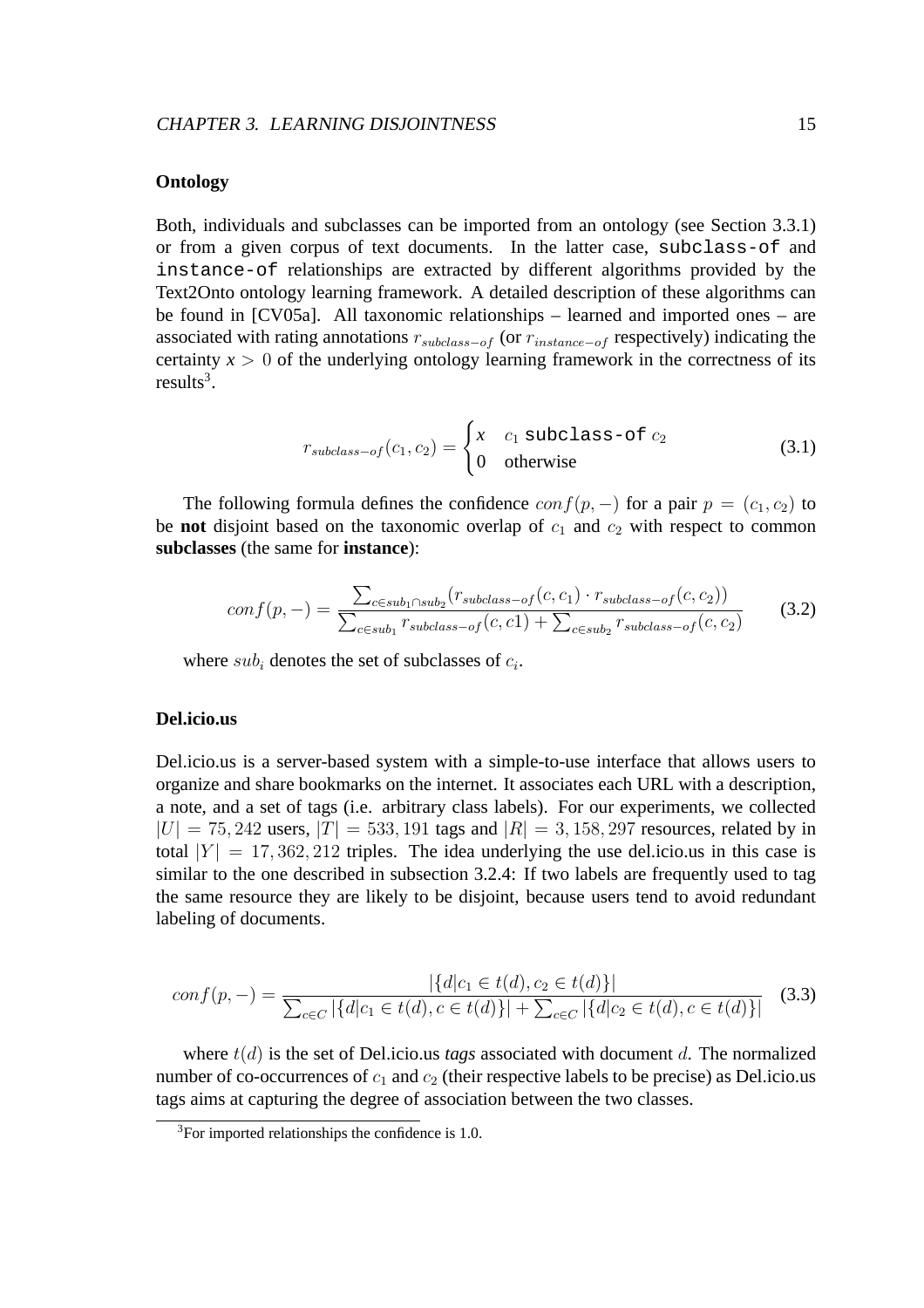## **3.2.2 Subsumption**

If one class is a subclass of the other we assume the two classes of a pair  $p = (c_1, c_2)$  to be **not** disjoint with a confidence equal to the likeliness associated with the subclass-of relationship (c.f. Section 3.2.1).

$$
conf(p,-) = \max(r_{subclass-of}(c_1,c_2)), r_{subclass-of}(c_2,c_1)))
$$
\n(3.4)

## **3.2.3 Semantic Similarity**

The assumption of a direct correspondence between the semantic similarity of two classes are their likeliness to be disjoint led to the development of three methods: The first one implements the similarity measure described by [WP94] to compute the semantic similarity  $sim$  of two classes  $c_1$  and  $c_2$  with respect to **WordNet** [Mil95].

$$
conf(p, -) = sim(s_1, s_2) = \frac{2 * depth(lcs(s_1, s_2))}{depth(s_1) + depth(s_2)}
$$
\n(3.5)

where  $s_i = first(c_i)$  denotes the first sense of  $c_i, i \in \{1, 2\}$  with respect to WordNet, and  $lcs(s_1, s_2)$  is the least common subsumer of  $s_1$  and  $s_2$ . The depth of a node n in Word-Net is recursively defined as follows:  $depth(root) = 1, depth(child(n)) = depth(n) + 1$ 

The second method measures the distance of  $c_1$  and  $c_2$  with respect to the given background **ontology** (see Section 3.3.1) by computing the minimum length of a path  $p$  of subclass-of relationships connecting  $c_1$  and  $c_2$ .

$$
conf(p,+) = \min_{p \in paths(c_1, c_2)} length(p)
$$
\n(3.6)

And finally, the third method computes the similarity of  $c_1$  and  $c_2$  based on their **lexical context**. Along with the ideas described in [CV05b] we exploit Harris' distributional hypothesis [Har68] which claims that two words are semantically similar to the extent to which they share syntactic contexts.

For each occurrence of a class label in a corpus of textual documents (see prelimaries of this section) we consider all the lemmatized tokens in the same sentence (except for stop words) as potential features in the context vector of the corresponding class. After the context vectors for both classes have been constructed, we assign weights to all features using a modified version of the tf-idf formula:

Let  $v_i = (f_1^i...f_n^i)$  be the context vector of class  $c_i$  where each  $f_j^i$ ,  $n \ge 1$  is the Let  $v_i = (f_1...f_n)$  be the context vector of class  $c_i$  where each  $f_j$ ,  $n \ge 1$  is the frequency of token j in the context of  $c_i$ . Then we define  $TF(f_j^i) = \sum_{d \in doc(c_i)} freq(f_j^i, d)$ and  $N = |doc(c_i)|$  and  $DF = |doc(c_i) \cap doc(f_j^i)|$ , where  $doc(t)$  is the set of documents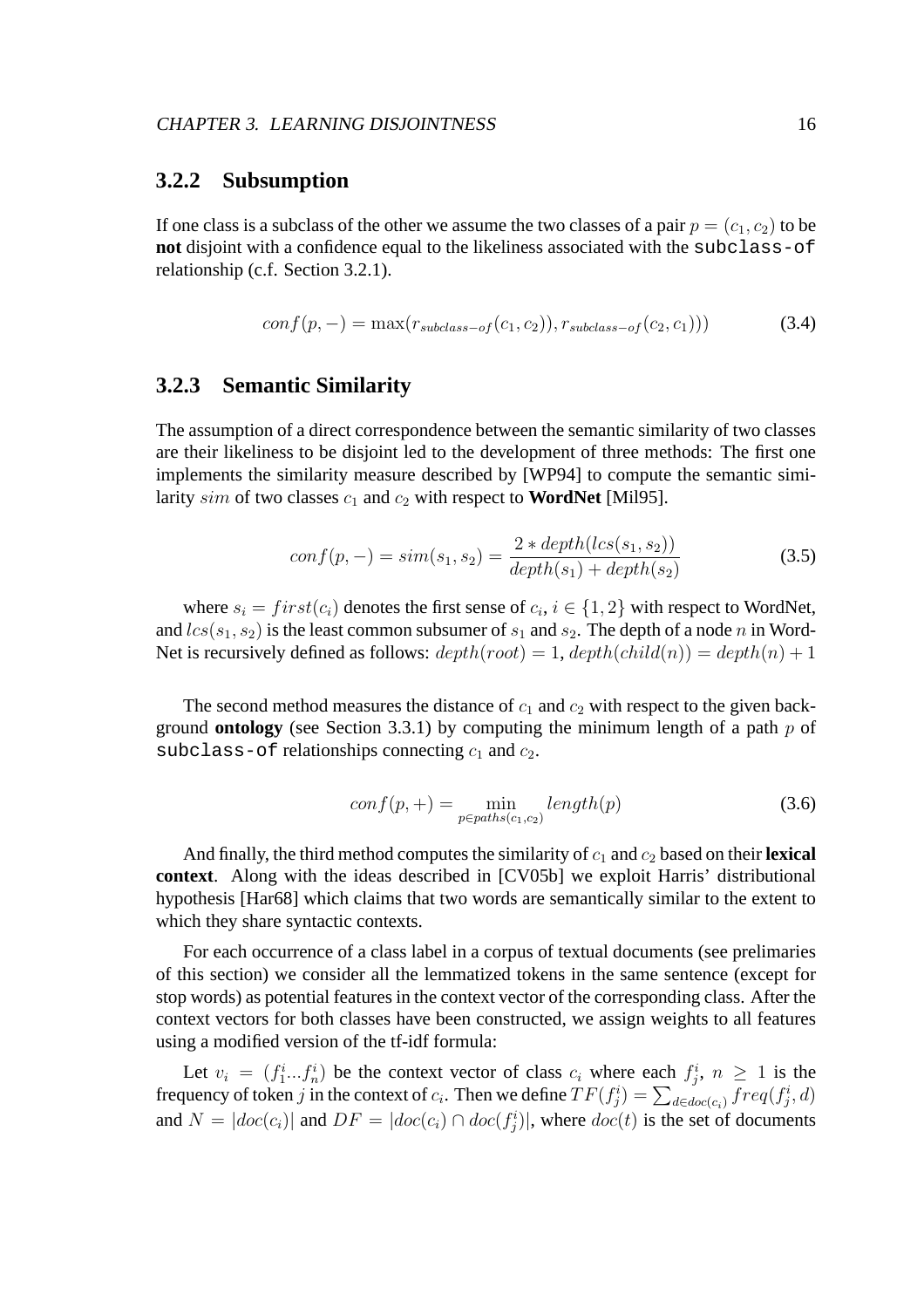containing term t and  $freq(t, d)$  is the frequency of term t in document d. And finally, we get  $TFIDF(f_j^i) = TF(f_j^i) \cdot \log(\frac{N}{DF}).$ 

Given the *weighted* context vectors  $v'_1$  and  $v'_2$  the confidence in  $c_1$  and  $c_2$  being **not** disjoint is defined as  $conf(p, -) = cos(v'_1, v'_2)$ .

## **3.2.4 Patterns**

Since we found that disjointness of two classes is often reflected by human language, we defined a number of lexico-syntactic patterns to obtain evidence for disjointness relationships from a given corpus of textual resources. The first type of pattern is based on enumerations as described in [HV05]. The underlying assumption in there is that terms which are listed separately in an enumeration mostly denote disjoint classes. Therefore, from the sentence

*The pigs, cows, horses, ducks, hens and dogs all assemble in the big barn, thinking that they are going to be told about a dream that Old Major had the previous night.*

we would conclude that *pig*, *cow*, *horse*, *duck* and *dog* are disjoint classes. This is because we believe that – except for some idiomatic expressions it would be rather unusual to enumerate overlapping classes such as *dogs* and *sheep dogs* separately which would result in semantic redundancy. More formally:

Given an enumeration of noun phrases  $NP_1$ ,  $NP_2$ , ...,  $(and|or) NP_n$  we conclude that the concepts  $c_1, c_2, \ldots, c_k$  denoted by these noun phrases are pairwise disjoint, where the confidence for the disjointness of two concepts is obtained from the number of evidences found for their disjointness in relation to the total number of evidences for the disjointness of these concepts with other concepts.

The second type of pattern is designed to capture more explicit expressions of disjointness in natural language by phrases such as  $either$   $NP_1$  or  $NP_2$  or *neither*  $NP_1$  *nor*  $NP_2$ . For both types of patterns we compute the confidence for the disjointness of two classes  $c_1$  and  $c_2$  as follows:

$$
conf(p,+) = \frac{freq(c_1, c_2)}{\sum_{j \neq 1} freq(c_1, c_j) + \sum_{i \neq 2} freq(c_i, c_2)}
$$
(3.7)

where  $freq(c_i, c_j)$  is the number of patterns providing evidence for the disjointness of  $c_i$  and  $c_j$  with  $0 \le i, j \le |C|^2$  and  $i \ne j$ .

### **3.2.5 OntoClean**

In [VVS05] we introduced AEON, an approach to automatically evaluate ontologies according to the OntoClean methodology [GW00]. The basic idea is to use a pattern-based approach on top of the Web (and other textual data sources) for annotating classes of a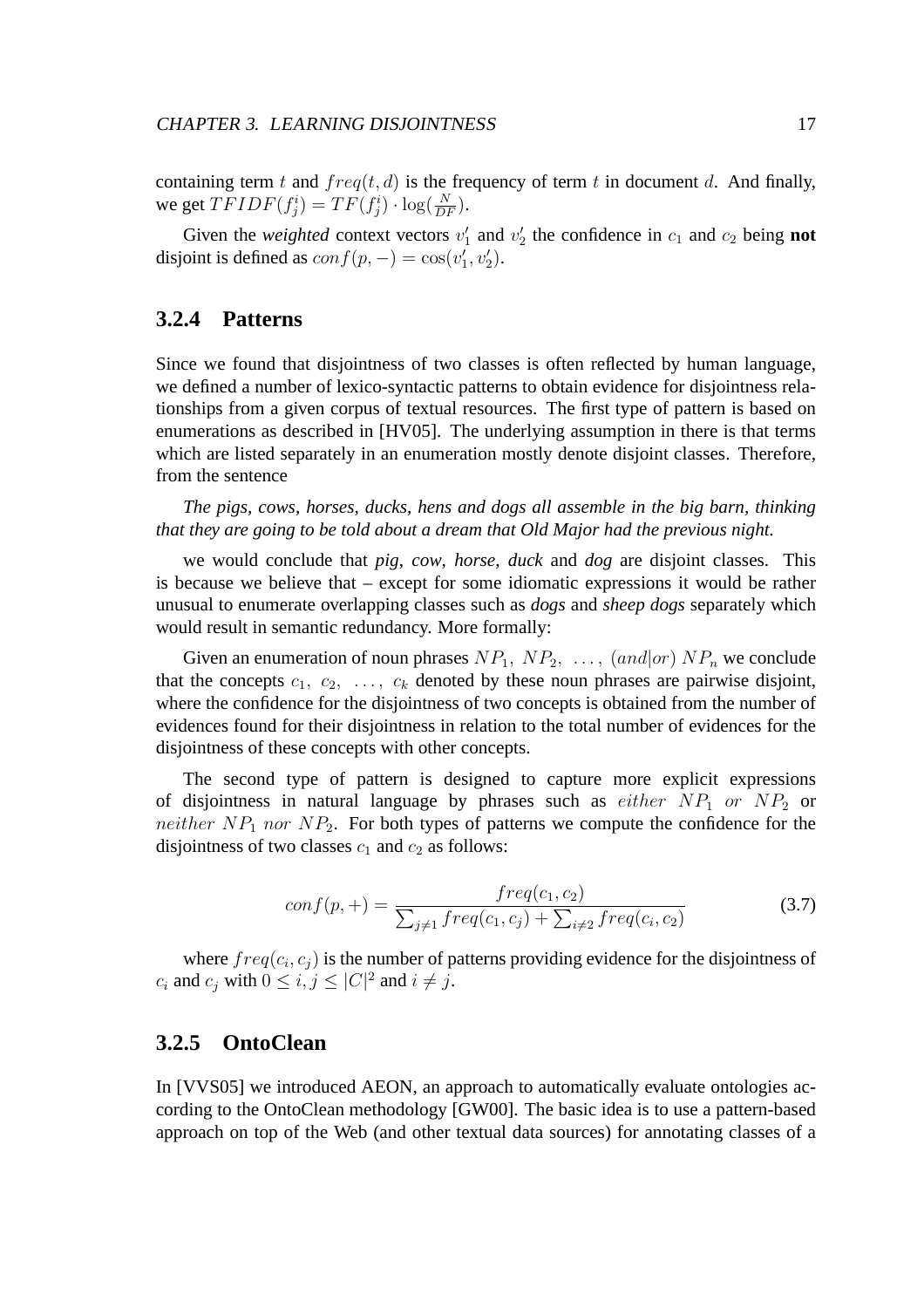given ontology with the OntoClean properties such as unity, identity and rigidity. Parts of the approach can be reused for learning disjointness axioms.

Two classes are disjoint if they have incompatible unity or identity criteria. This implies that a class carrying anti-unity ( $\sim$ U) must be disjoint of a class carrying unity (+U) – and similarly for identity. Since we use the same subset of the PROTON ontology as in our AEON experiments (c.f. Section 3.3.1), we can rely on the manual OntoClean taggings we collected earlier for the evaluation of AEON.

$$
conf(p,+) = \begin{cases} 1 & \text{if } c_1 \text{ tagged with } \phi\Omega, c_2 \text{ tagged with } \psi\Omega, \\ & \text{for } \Omega \in \{U, I\}, \phi, \psi \in \{\sim, +\}, \phi \neq \psi \\ 0 & \text{otherwise} \end{cases}
$$
(3.8)

### **3.2.6 Meta Algorithm**

The meta algorithm considers superclasses known to be disjoint (from previously computed confidence values) and propagates this information downwards in the taxonomic hierarchy. For  $p = (c_1, c_2)$  the confidence for  $c_1$  and  $c_2$  being disjoint is computed as follows:

$$
conf(p, +) = \frac{\sum_{p^s}(conf(p^s, +) - conf(p^s, -))}{|super(c_1)| \cdot |super(c_2)|}
$$
\n(3.9)

where  $p^s = (c_1^s, c_2^s)$  with  $c_i^s \in \{c|subclass - of(c_i, c)\}\$  for  $i \in \{1, 2\}$  and subclass –  $of(c_i, c_j)$  being the subclass-of relationship between  $c_i$  and  $c_j$ . Moreover,  $super(c)$ denotes the set of superclasses of c.

# **3.3 Experiment: Human Annotation of Disjointness**

We thoroughly evaluated our approach by performing a comparison of learned disjointness axioms against a large number of manually created ones to calculate (among other things) the degree of overlap. This section describes the generation of the evaluation dataset consisting of 2000 pairs of classes tagged by 30 annotators, and discusses methodological aspects related to the manual creation of disjointness axioms.

The structure of this section is as follows: First, we give a brief overview of the PROTON ontology which serves as a basis for our experiments (Section 3.3.1). In Section 3.3.2 we describe the creation of a gold standard which is later used to evaluate our classification-based approach (Section 3.4). Finally, sections 3.3.3 and 3.3.4 analyse the main difficulties encountered by our human annotators, in order to illustrate the difficulty of the task.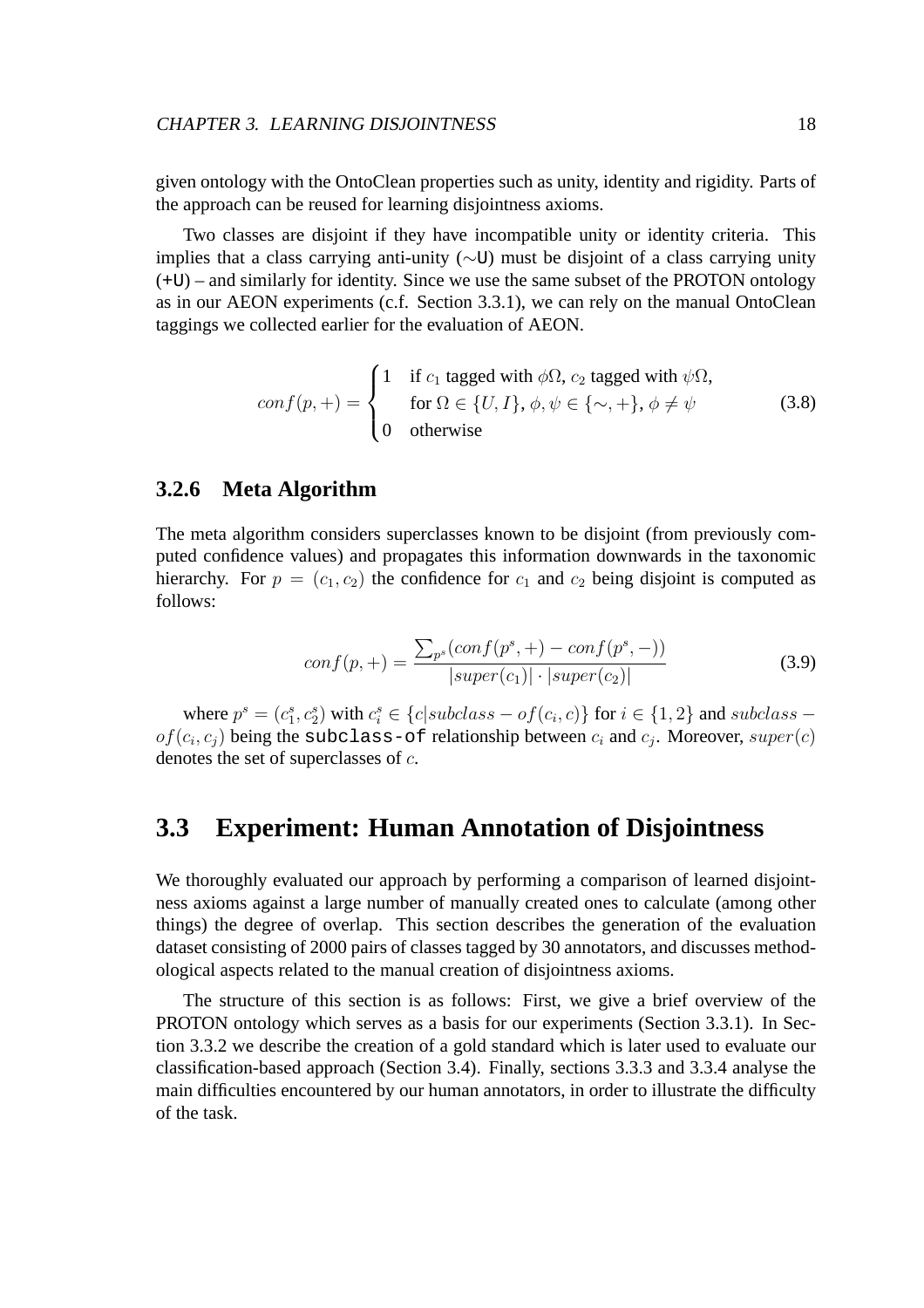Please note that the complete dataset is available for download from http://www. aifb.uni-karlsruhe.de/WBS/jvo/data/disjointness-111206.zip.

## **3.3.1 Ontology**

As a basis for the creation of the evaluation datasets and as background knowledge for the ontology learning algorithms we took a subset (*system*, *top* and *upper* module) of the freely available PROTON ontology (PROTo ONtology)<sup>4</sup>. In total our subset of PROTON contains 266 classes, 77 object properties, 34 datatype properties and 1388 siblings.

PROTON is a basic upper-level ontology to facilitate the use of background or preexisting knowledge for automatic metadata generation. PROTON covers the general concepts necessary for a wide range of tasks, including semantic annotation, indexing, and retrieval of documents. The design principles can be summarized as follows (as described in [TKM04]) (i) domain-independence; (ii) light-weight logical definitions; (iii) alignment with popular standards; (iv) good coverage of named entities and concrete domains (i.e. people, organizations, locations, numbers, dates, addresses).

## **3.3.2 Evaluation Setting: Manual Taggings**

To be able to compare the results of our trained model with the results generated by manual annotation we created a dataset consisting of 2000 pairs of classes as follows: First, we manually selected 200 (potentially) *non-disjoint* pairs from the ontology (see Section 3.3.1), since we assumed the set of non-disjoint pairs to constitute a weak minority class (which would have hampered the construction of a good model for our classifier). Then, we randomly chose 500 *siblings* – which constitute a subset of the data, which is of particular interest from a practical and theoretical aspect. And finally, we added another 1300 pairs chosen *randomly* without any selection criteria.

Once the dataset was complete, each pair was randomly assigned to 6 different people – 3 from each of two groups, the first one consisting of PhD students from our institute (all of them professional "ontologists"), the second being composed of under-graduate students without profound knowledge in ontological engineering. Each of the annotators was given between 385 and 406 pairs along with natural language descriptions of the classes whenever those were available. Possible taggings for each pair were  $+$  (disjoint),  $-$  (not disjoint) and ? (unknown). The result were two datasets A and B for "ontologists" and "students" and a third dataset  $C$  which was created by merging  $A$  and  $B$  (cf. table 3.1a)). Dataset D is a subset of C consisting of all siblings, whereas  $E$  contains all those pairs of classes which were randomly selected.

In order to get cleaner and less ambiguous training data for our classification model (see Section 3.4) we computed the *majority votes* for all the above mentioned datasets

<sup>4</sup>PROTON is available at http://proton.semanticweb.org/.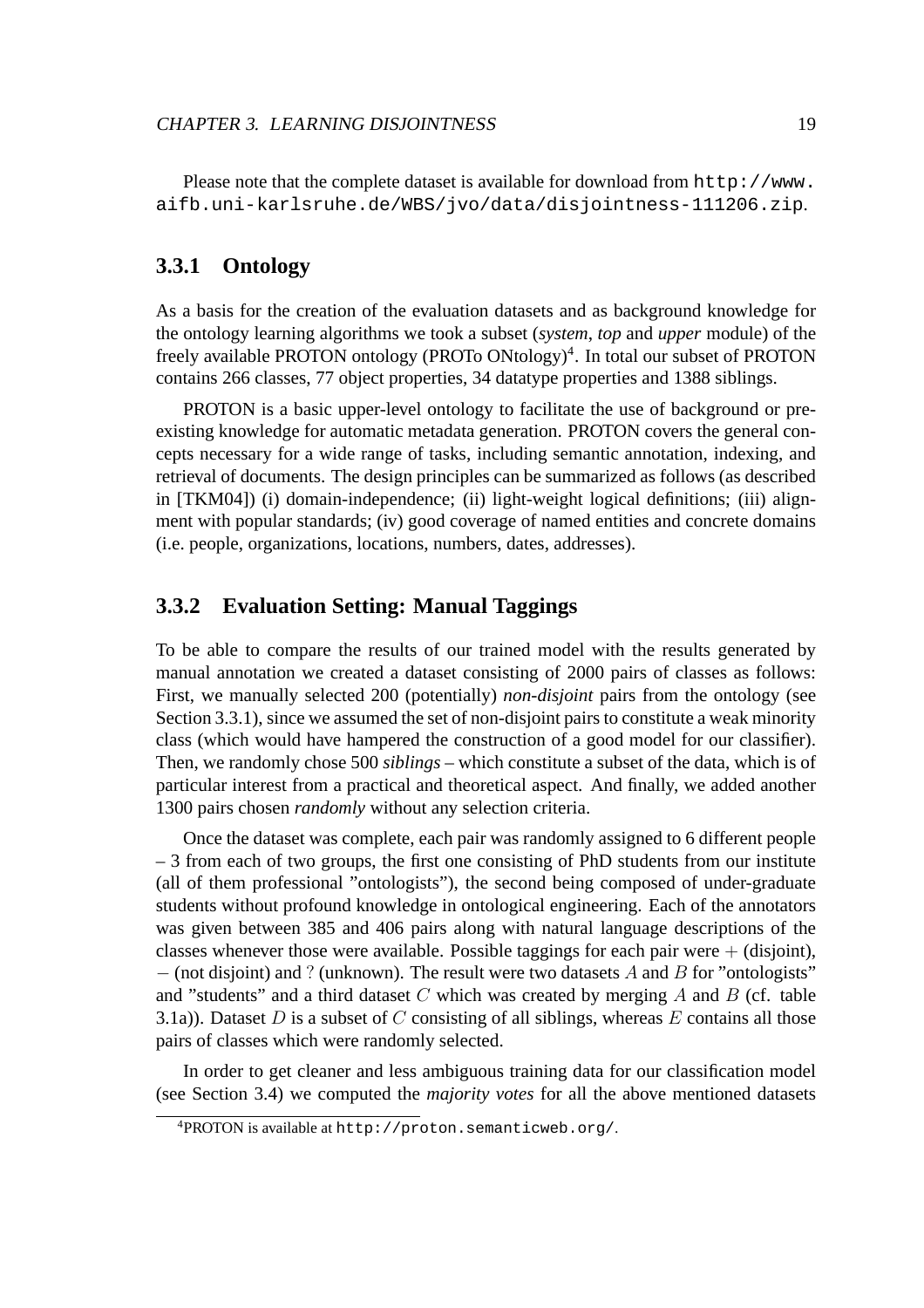by considering the individual taggings for each pair (3 in the case of A and B, and 6 for C). If at least 50% (or 100% respectively) of the human annotators agreed upon  $+$ or − this decision was assumed to be the majority vote for that particular pair. In case of equally many positive and negative taggings, the majority vote was defined as ? or *unknown*. These pairs were not used for training purposes. Some statistical properties of the majority vote datasets are given by table 3.3.

## **3.3.3 Analysis of Human Annotations**

In order to determine how difficult it is for humans to tag pairs of classes as being disjoint or not we measured the human agreement within and across different parts of the dataset (c.f. table 3.1). Table 3.2 shows the average agreement among the individual taggers, i.e. the average maximum ratio of annotators who agreed upon the same tag for a pair of classes. By analysing the figures we find that the average agreement for  $D$  is significantly lower than the agreement for any of the other datasets – which seems to imply that pairs of siblings (classes with a common direct superclass) are much more difficult to tag for human annotators than randomly chosen pairs of classes. This might be due to the fact that it is comparably hard to determine the differences between the intension and extension of classes which are semantically very close.

| ID             | Dataset         | Annotators | Tags per Pair | Pairs |
|----------------|-----------------|------------|---------------|-------|
| А              | Experts         | 15         |               | 2000  |
| В              | <b>Students</b> | 15         |               | 2000  |
| $\overline{C}$ | All             | 30         |               | 2000  |
| D              | Siblings        | 30         | 6             | 541   |
| F,             | Random          | 30         |               |       |

Table 3.1: Evaluation Datasets

Table 3.2: Tagged Pairs (Individual)

| Dataset |                    | ີ<br><b>Individual Taggings</b> |      |       |       |             |  |
|---------|--------------------|---------------------------------|------|-------|-------|-------------|--|
|         | $\hspace{0.1mm} +$ |                                 | ?    | all   |       | avg. agree. |  |
| А       | 3849               | 2007                            | 144  | 6000  | 0.521 | 0.869       |  |
| В       | 3881               | 2106                            | 13   | 6000  | 0.543 | 0.858       |  |
| avq.    | 3865.0             | 2056.5                          | 78.5 | 6000  | 0.532 | 0.864       |  |
| C       | 7730               | 4113                            | 157  | 12000 | 0.532 | 0.824       |  |
| D       | 1362               | 1822                            | 62   | 3246  | 1.338 | 0.754       |  |
| E       | 6166               | 1554                            | 80   | 7800  | 0.252 | 0.853       |  |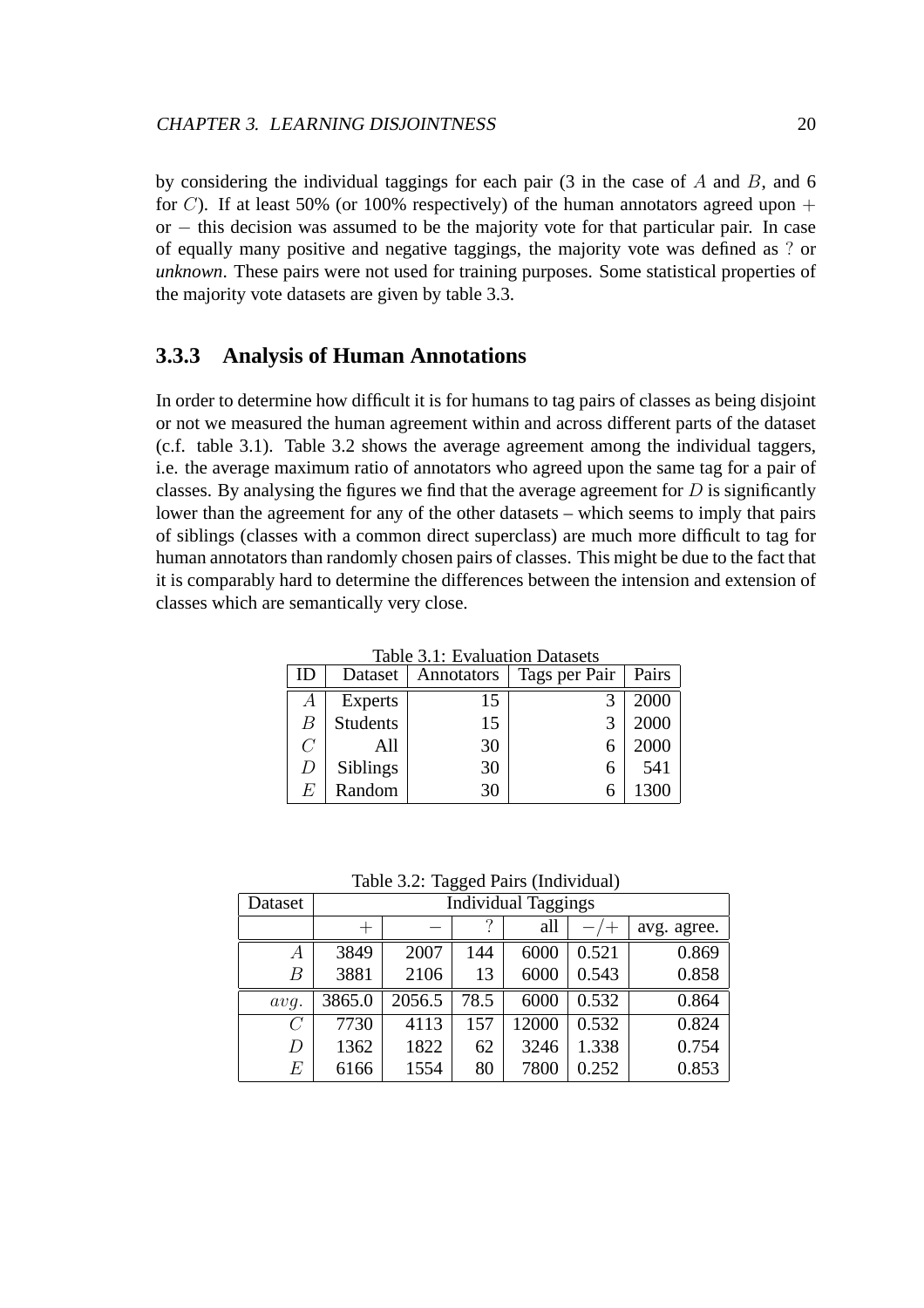### CHAPTER 3. LEARNING DISJOINTNESS 21

In addition to the computation of the agreement within each of the datasets, we also tried to capture communalities and differences between the taggings of people from the two groups of annotators – ontologists  $(A)$  and students  $(B)$ .

First, we measured the average agreement of the individual tagging of the experts with the majority vote 100% of the students and vice versa. The figures – 0.852 for the agreement between  $A$  and the majority vote of  $B$ , and a slightly lower value of 0.834 for the agreement between  $B$  and the majority vote of  $A$  – indicate that, maybe due to the relatively higher disagreement among the students (see table 3.2b)), those tend to agree mainly on very evident cases of disjointness.

The hypothesis that there is a considerable number of pairs which are comparably easy to tag, thus provoking a high agreement, is supported by the figures we get for the agreement among the majority votes  $100\%$  (0.964) and 50% (0.793) of A and B.

And finally, we completed our analysis of the annotation results by inspecting concrete examples of differently tagged pairs. Table 3.4 and 3.5 contain all pairs of classes which were assigned different tags by the majority votes 100% (which means that all 3 annotators of  $A$  or  $B$  agreed upon each tag) of experts and students. An extensive discussion of the differences which tries to explain some of the problems the human annotators encountered can be found in the following section.

### **3.3.4 Discussion**

During the creation of the human annotations, we had the chance to study the problems humans face when using disjointness. Even in the taggings of the experts group – consisting of post-graduates all involved in Semantic Web research – the overlap of the taggings was lower than expected (cf. Section 3.3.3). Table 3.4 and 3.5 show all pairs where all experts agreed on one tagging, and all students agreed on the other. Based on an analysis of the taggings and subsequent discussions with the taggers, we identified several types of problems regarding disjointness:

| Dataset          |       | Majority Vote 50% |      |      |       |       |       | Majority Vote 100\% |      |       |
|------------------|-------|-------------------|------|------|-------|-------|-------|---------------------|------|-------|
|                  | +     |                   | ച    | all  |       |       |       | ച                   | all  |       |
| А                | 1297  | 649               | 54   | 2000 | 0.500 | 931   | 330   | 739                 | 2000 | 0.354 |
| $\boldsymbol{B}$ | 1346  | 648               | 6    | 2000 | 0.481 | 846   | 307   | 847                 | 2000 | 0.363 |
| avq.             | 321.5 | 648.5             | 30.0 | 2000 | 0.490 | 888.5 | 318.5 | 793.0               | 2000 | 0.359 |
| $\overline{C}$   | 1276  | 537               | 187  | 2000 | 0.421 | 616   | 194   | 1190                | 2000 | 0.315 |
| D                | 188   | 274               | 79   | 541  | .457  | 28    | 96    | 417                 | 541  | 3.429 |
| E                | 1072  | 140               | 88   | 300  | 0.131 | 588   | 35    | 677                 | 1300 | 0.060 |

Table 3.3: Tagged Pairs (Majority Vote)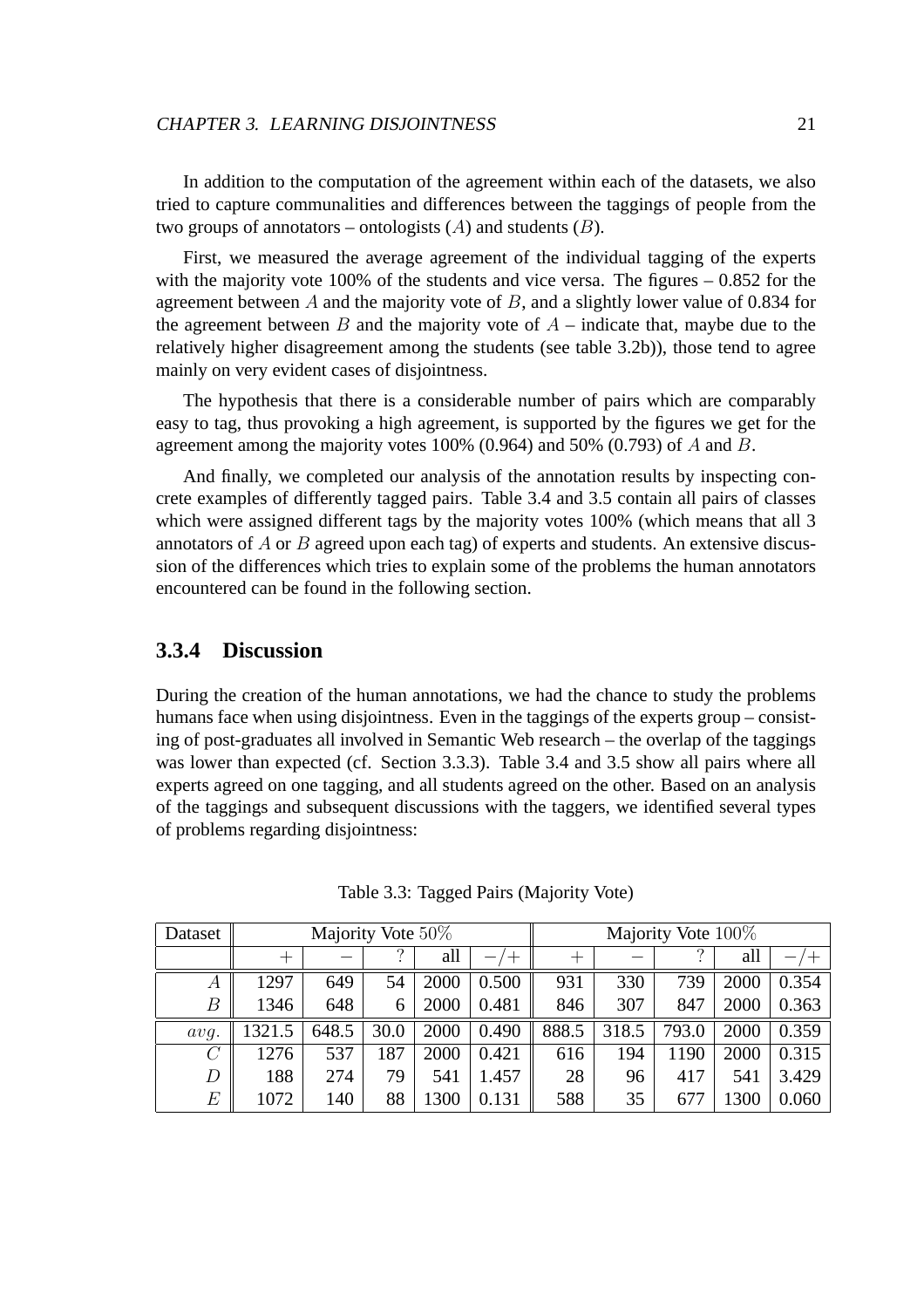| A | $\overline{B}$     |                           |                 |
|---|--------------------|---------------------------|-----------------|
|   | $^{+}$             | RailroadFacility          | Pipeline        |
|   | $^+$               | Order                     | Abstract        |
|   | $\hspace{0.1mm} +$ | Newspaper                 | HomePage        |
|   | $^+$               | School                    | MineSite        |
|   | $^{+}$             | TelecomFacility           | Monument        |
|   | $^{+}$             | ReligiousLocation         | Canal           |
|   | $^{+}$             | InternationalOrganization | StockExchange   |
|   | $^{+}$             | WaterRegion               | PoliticalRegion |
|   | $^{+}$             | <b>InternetDomain</b>     | EntitySource    |
|   | $^{+}$             | ReligiousOrganization     | Airline         |
|   | $^{+}$             | RecreationalFacility      | Capital         |
|   | $\hspace{0.1mm} +$ | City                      | Archipelago     |
|   | $\hspace{0.1mm} +$ | Pipeline                  | LaunchFacility  |
|   | $^{+}$             | AstronomicalObject        | Mountain        |
|   | $^{+}$             | GovernmentOrganization    | AmusementPark   |
|   | $\hspace{0.1mm} +$ | <b>AmusementPark</b>      | Galaxy          |
|   | $\hspace{0.1mm} +$ | LaunchFacility            | <b>Bridge</b>   |

Table 3.4: Differences between majority votes 100% of A (experts) and B (students): pairs considered to be *disjoint* by the **students**.

- 1. the label and comment of a class often do not provide an unambiguous idea of what is meant with this class
- 2. some disjointness axioms may depend on the context: whereas *Dog* and *Livestock* may be disjoint in most parts of Europe, in the Chinese Wordnet<sup>5</sup> the latter is actually a hypernym of the former.
- 3. classes that have abstract individuals, like *Money*, *Message* or *Idea*
- 4. often the extension of two classes may be disjoint, although their intension is not, e.g. *US President* and *Woman*. Annotators struggle with this difference.
- 5. also, the extensions of two classes may be not disjoint, even though their intensions are: although *Weapon* and *Pitchfork* are disjoint intensionally (in the literal sense), their extensions do not need to be
- 6. mixing roles and so called basic classes, e.g. the role *Professor* and the *Person* itself that plays the role, which may be defined disjoint (depending on how roles are modeled [KSKM06])

<sup>5</sup>http://www.keenage.com/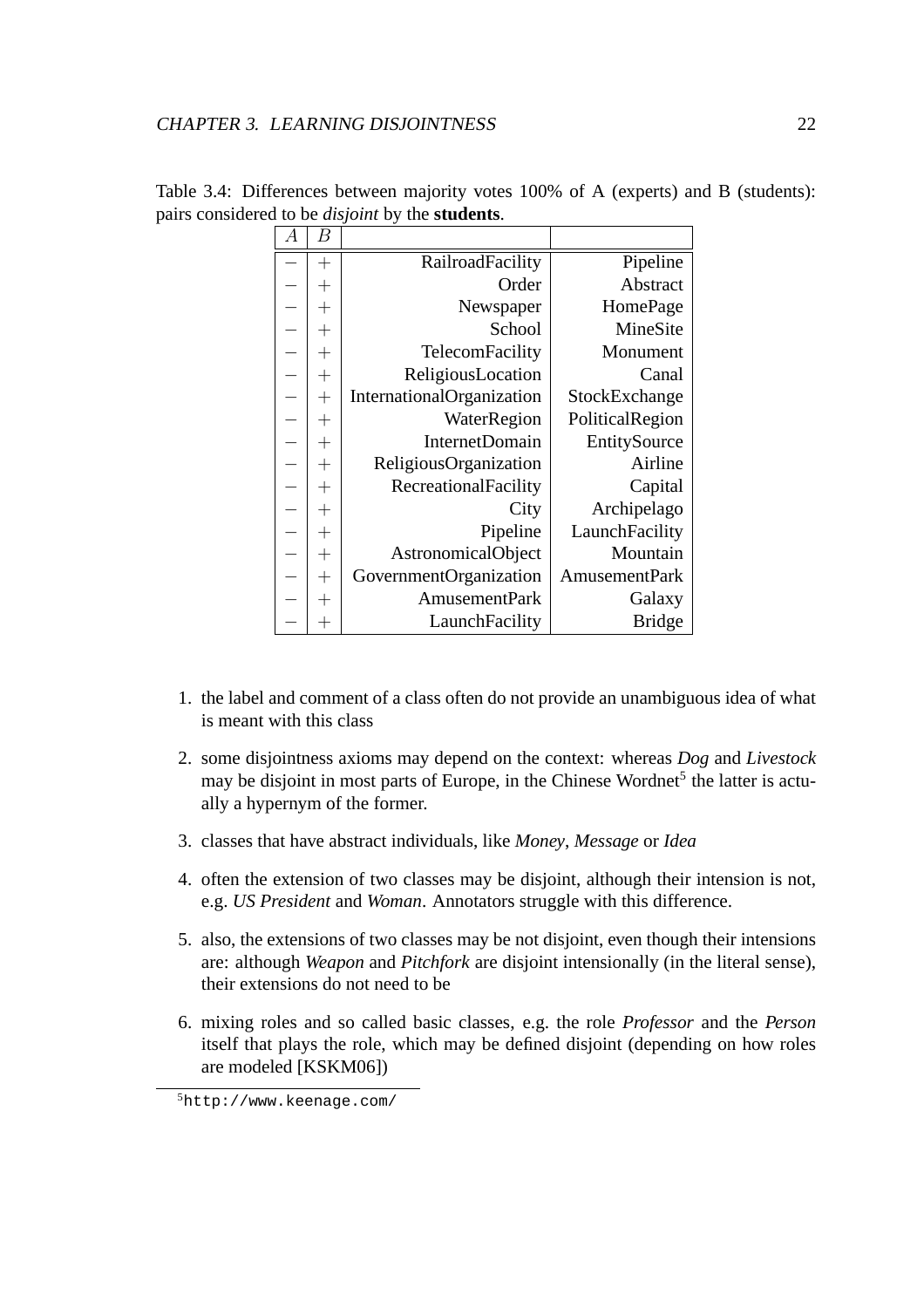|        | B |                                 |               |
|--------|---|---------------------------------|---------------|
|        |   | Canal                           | Harbor        |
|        |   | <b>OfficialPoliticalMeeting</b> | Parliament    |
|        |   | Week                            | Month         |
|        |   | Mountain                        | Peninsula     |
|        |   | Island                          | Valley        |
| $^{+}$ |   | Government                      | Parliament    |
|        |   | Service                         | Telecom       |
|        |   | Park                            | Festival      |
|        |   | OilField                        | Province      |
|        |   | Patent                          | AirplaneModel |
|        |   | Ministry                        | Location      |
|        |   | Delta                           | River         |
|        |   | TVCompany                       | Movie         |

Table 3.5: Differences between the majority votes 100% of A (experts) and B (students): pairs considered to be *disjoint* by the **experts**.

- 7. mixing mereological and instantiation relations: a *Week* is part of a *Month*, so are these two classes disjoint? What about *Delta* and *River*?
- 8. mixing other types of relations with instantiation relations: see for example the pairs *Movie*/*TVCompany*, *Government*/*Parliament*, or *Patent*/*AirplaneModel*, where the instances have close relations and thus seem to confuse the annotators
- 9. instantiations at different levels of abstraction. E.g., when describing animals, *Eagle* may be the label of both an individual (e.g. of the class *Species*) and of a class itself. Are then the two classes *Species* and *Eagle* disjoint? (note that the individual *Eagle* is not the same as the class *Eagle*, but they may be connected via an axiom like *Class:Eagle* ≡ ∃*species*.{*Individual:Eagle*})
- 10. mixing lexical information with ontological one. The PROTON ontology contains concepts like *Alias* that form lexical information. Is a *JobTitle* disjoint from a *Job* or the *Person* having the *Job* or *JobTitle*?

Note that this list does not speak about problems of disjointness with regards to its definition in description logics, but rather with the problems our annotators had when they had to decide if two classes are disjoint or not. Many of the above problem types have a well-defined answer with regards to the formal semantics of disjointness, e.g. #7, where *Week* and *Month* are disjoint as they don't have common instances (since a week consists of seven days, and months consist of around 28-31 days. Note that the definition of week and month can change, but this basically means that we introduce new concepts who may or may not have the same name).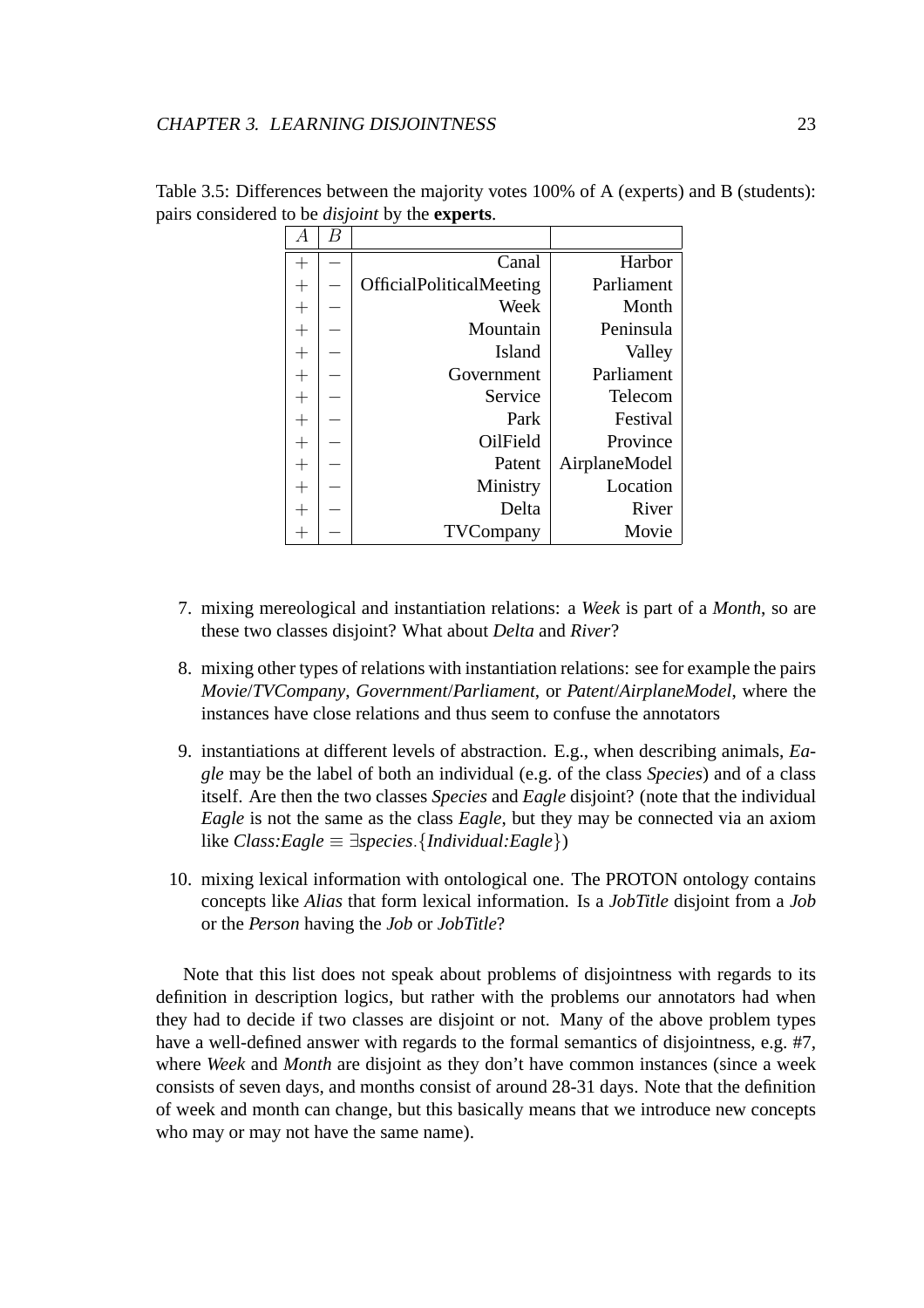### CHAPTER 3. LEARNING DISJOINTNESS 24

Recognizing the problem type would allow an ontology development environment to offer much more appropriate help than just a general description of the meaning of the disjointness axiom, which can be hard to apply at times.

Often the decision, if two classes are disjoint or not, will uncover underspecified or ambiguous classes, i.e. moot points in the description of one or both classes. Instead of simply adding (or, which is far harder to tract, *not* adding) a disjointness axiom, the rationale behind this decision should also be documented, following an ontology lifecycle methodology like DILIGENT [PTS04] for the continuous evolution and refinement of the ontology.

# **3.4 Evaluation: Learning a Classifier**

In this section we present the evaluation procedure and analyse the results of the comparison between the classifier which has been trained on the features described in Section 3.2 and the sets of manual annotations (see Section 3.3).

## **3.4.1 Experimental Settings**

To train the classifier we skipped pairs of classes tagged with ? since the definition of disjointness only distinguishes between disjoint and not disjoint classes. For the rest of the evaluation we will consider this two-class problem. We evaluate our learned classifier against two baseline: the random and majority baseline.

**Random Baseline:** The idea of the random baseline is to randomly choose the target class of the classifier. As we have a two-class problem we will distribute the pairs equally over the two classes. This will result in a 50% baseline for accuracy as 50% of the  $+$ examples will be classified in  $+$  which means that these examples are classified correctly. The same holds for the  $-$  class.

**Majority Baseline:** The majority baseline is determined by taking the largest class as default classification. This way, we will get a high accuracy if the classes are unequally distributed. In this case, of course, the majority baseline is much more difficult to beat than the random baseline. Nevertheless, since in the experiments at hand we only have to deal with two classes  $(+ or -)$  which are not equally distributed, the majority baseline should be considered as more realistic than the random baseline.

**Classifier settings:** In order to be able to classify each pair of classes as being disjoint (+) or not (−), we trained a classifier based on the manual taggings created by human annotators (see section 3.3.2). The features for the classifier are the confidence values obtained from various sources as described in section 3.2.

We tested a couple of different classifiers made available by the Weka package<sup>6</sup>. In

<sup>6</sup>http://www.cs.waikato.ac.nz/ml/weka/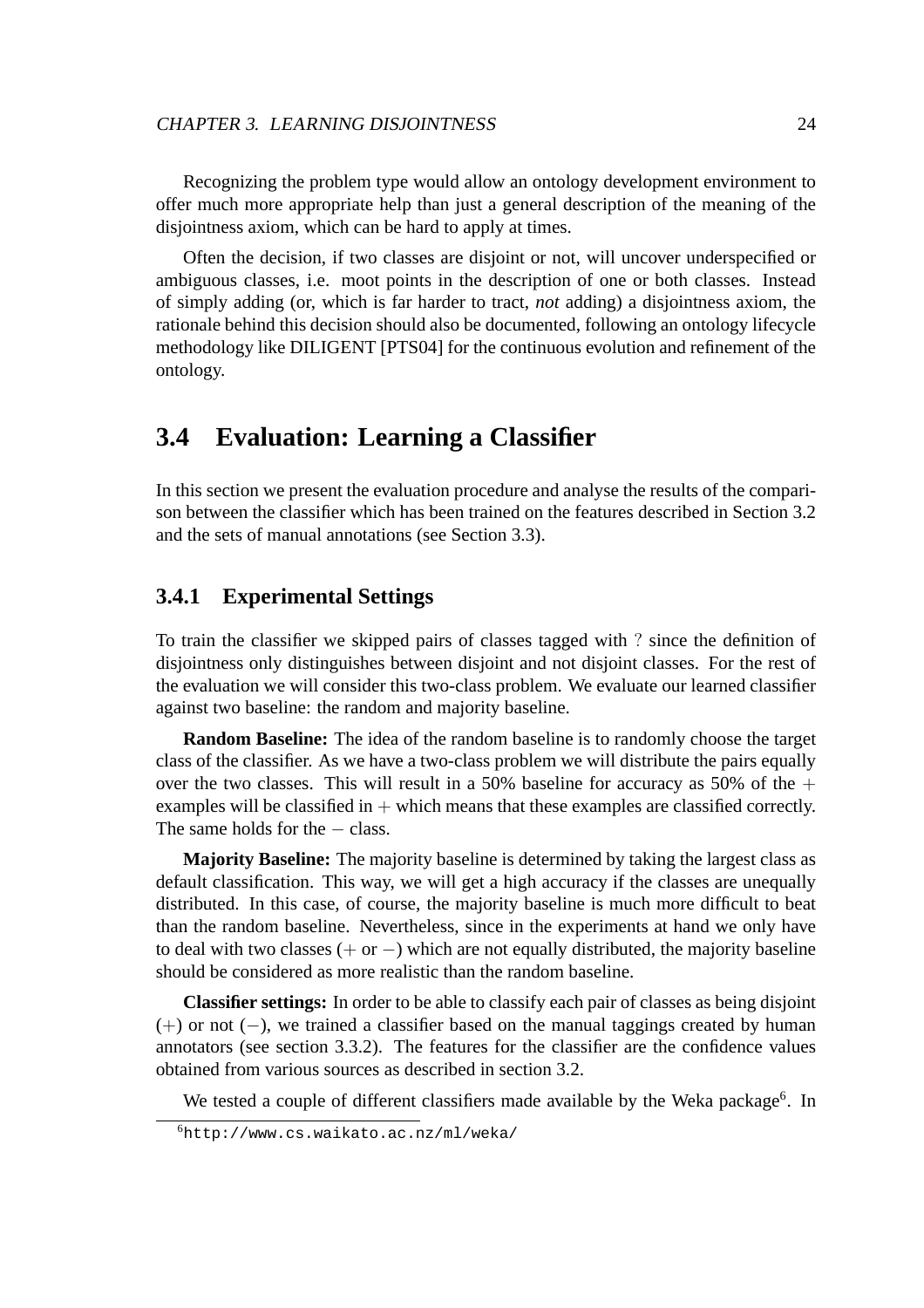general, decision trees outperformed all other classifiers – maybe, because of the highly selective character of our features – while the performance of different types of decision trees was more the less comparable. Therefore, we finally chose the *ADTree* classifier [FM99] with default settings for our experiments which shows very good performance while at the same time providing interpretable results.

First, we performed a 10-fold cross-validation against the majority votes 100% and 50% of the datasets A (ontologists), B (students), C (all) and E (random) (cf. table 3.1a). The results for the random dataset are included to show the performance of our approach for an unbiased dataset  $(E$  contains examples chosen randomly from the set of all possible pairs without any selection criteria). To get the results for dataset  $D$  (siblings), we split dataset C into two independent parts - one for evaluation and one for training. The training set for the evaluation with dataset  $D$  consists of all manually tagged pairs except for the siblings.

## **3.4.2 Results**

Table 3.7 and 3.6 list the results of our evaluation experiments by means of Precision  $(P)$ , Recall  $(R)$ , F-Measure  $(F)$  and Accuracy  $(Acc)$  (for definitions cf. [WF05]). From the tables it becomes evident that we easily beat the baselines for the datasets A (experts), B (students) and C in both cases majority vote 50% and 100%. With an accuracy of over 90% the performance of our system for dataset  $C$  is remarkable, especially in the case of the total majority vote. These results are comparable with the human inter-annotator agreement for experts and students – and even better for dataset  $C$  (90.9%) in comparison to the human agreement of 86.4%.

Dataset  $D$ , which only contains pairs of siblings, is certainly the most difficult to handle – for the classifier, but also for the human annotators – because, as explained in Section 3.3.3 siblings are semantically close, so that differences between their intensions and extensions may often be hard to grasp. As dataset  $D$  shows a relatively low average agreement compared to the other datasets (cf. table 3.2b)) the classifier seems to have more difficulties to learn it. This is also expressed by the very bad classification accuracy with 37% for majority vote 100%.

An investigation of the learned classifier revealed that the very important taxonomic feature (see Section 3.2.2) is not well populated in the siblings part of the dataset. To analyse the influence of this feature we constructed a dataset without this feature. As expected the accuracy for the training dataset drops, whereas for the evaluation set it is improved considerably from 37.9% to 74.2%. Moreover, the results for the majority vote 50% rise to 76.6% which can be interpreted as an indication to the noise insert by this feature.

Our approach seems to work very well also for the random dataset  $E$  as we got a better accuracy in both cases. The difference to the majority baseline is much smaller than for A, B, and C but the baseline of around 90% is very difficult to beat. To conclude, the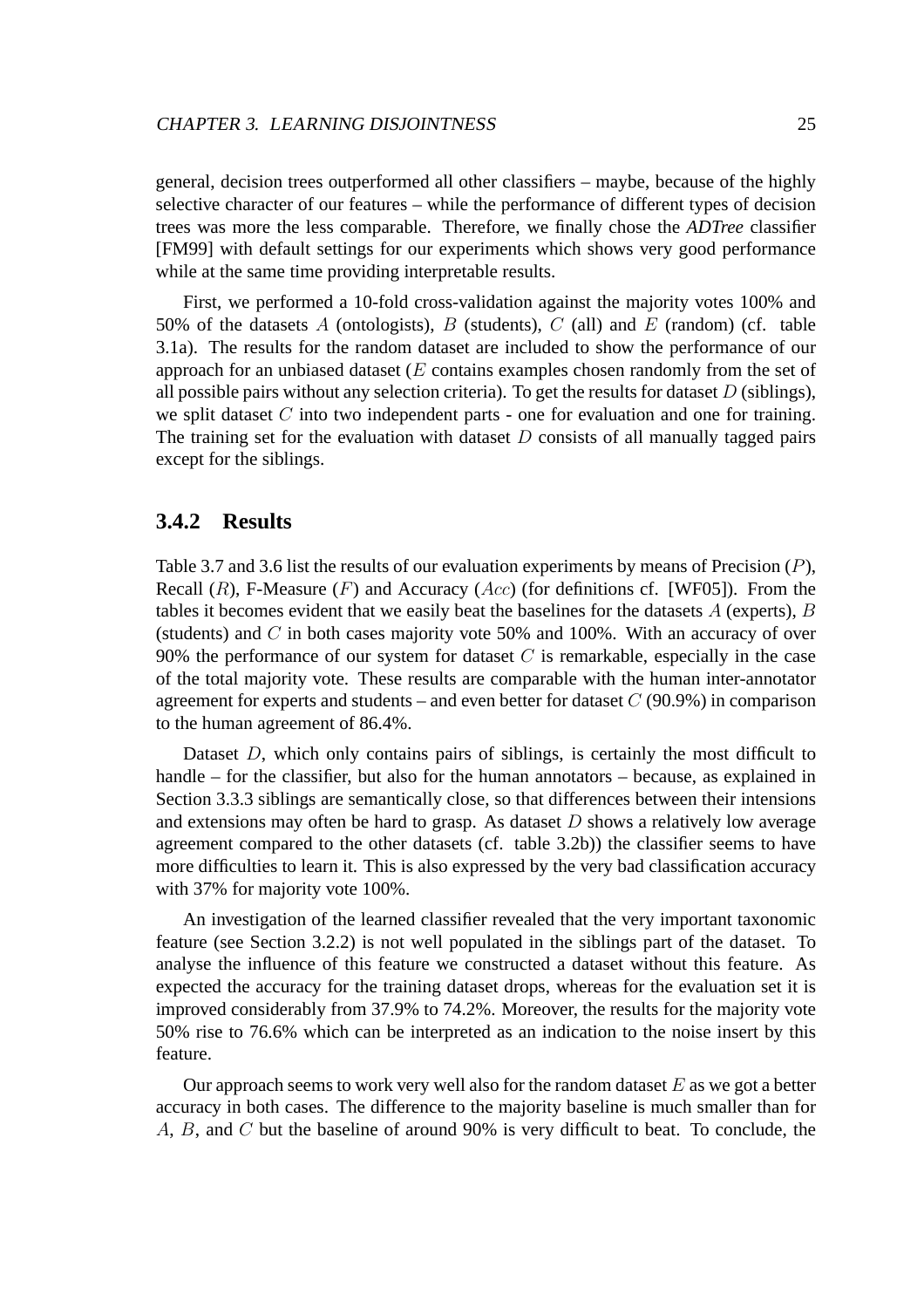results – not only for the random dataset – are very promising and allow us to setup a competitive classifier to support ontology engineering.

In order to find out which classification features contributed most to the overall performance of the classifier we performed an analysis of our initial feature set with respect to the gain ratio measure [Qui93]. The ranking produced for data set  $C$  clearly indicates an exceptionally good performance of the features taxonomic overlap (Section 3.2.1), similarity based on WordNet and lexical context (Section 3.2.3), and Del.icio.us (Section 3.2.1). The contribution of other features such as the one presented in Section 3.2.4 relying on lexico-syntactic patterns seems to be less substantial. However as the classification accuracy tested on every single feature is always below the overall performance the combination of all features is necessary to achieve a very good overall result.

## **3.5 Related Work**

Several ontology learning frameworks have been designed and implemented in the last decade. The Mo'K workbench [BNC00], for instance, basically relies on unsupervised machine learning methods to induce concept hierarchies from text collections. In particular, the framework focuses on agglomerative clustering techniques and allows ontology engineers to easily experiment with different parameters. OntoLT [BOS03] is an ontology learning plug-in for the Protégé ontology editor. It is targeted at end users and heavily relies on linguistic analysis, i.e. it makes use of the internal structure of noun phrases to derive ontological knowledge from texts. JATKE<sup>7</sup> is a Protégé based unified platform for ontology learning which allows for inclusion of modules for ontology learning. The OntoLearn framework [NVCN04] mainly focuses on the problem of word sense disambiguation, i.e. of finding the correct sense of a word with respect to a general ontology or lexical database. TextToOnto [MS01] is a framework implementing a variety of algorithms for diverse ontology learning subtasks. In particular, it implements diverse relevance measures for term extraction, different algorithms for taxonomy construction as well as techniques for learning relations between concepts. The recent RelExt approach [SB05] focusses on the extraction of triples, i.e. classes connected by a relation. None of the mentioned approaches deals with disjointness.

# **3.6 Conclusion and Future Work**

Learning of disjointness axioms is an intuitive and useful extension of existing ontology learning frameworks. We have motivated the need for richter ontologies which include disjointness axioms and presented an approach consisting of a number methods to extract expressive feature for learning disjointness from different sources of evidence. In

 $7$ http://jatke.opendfki.de/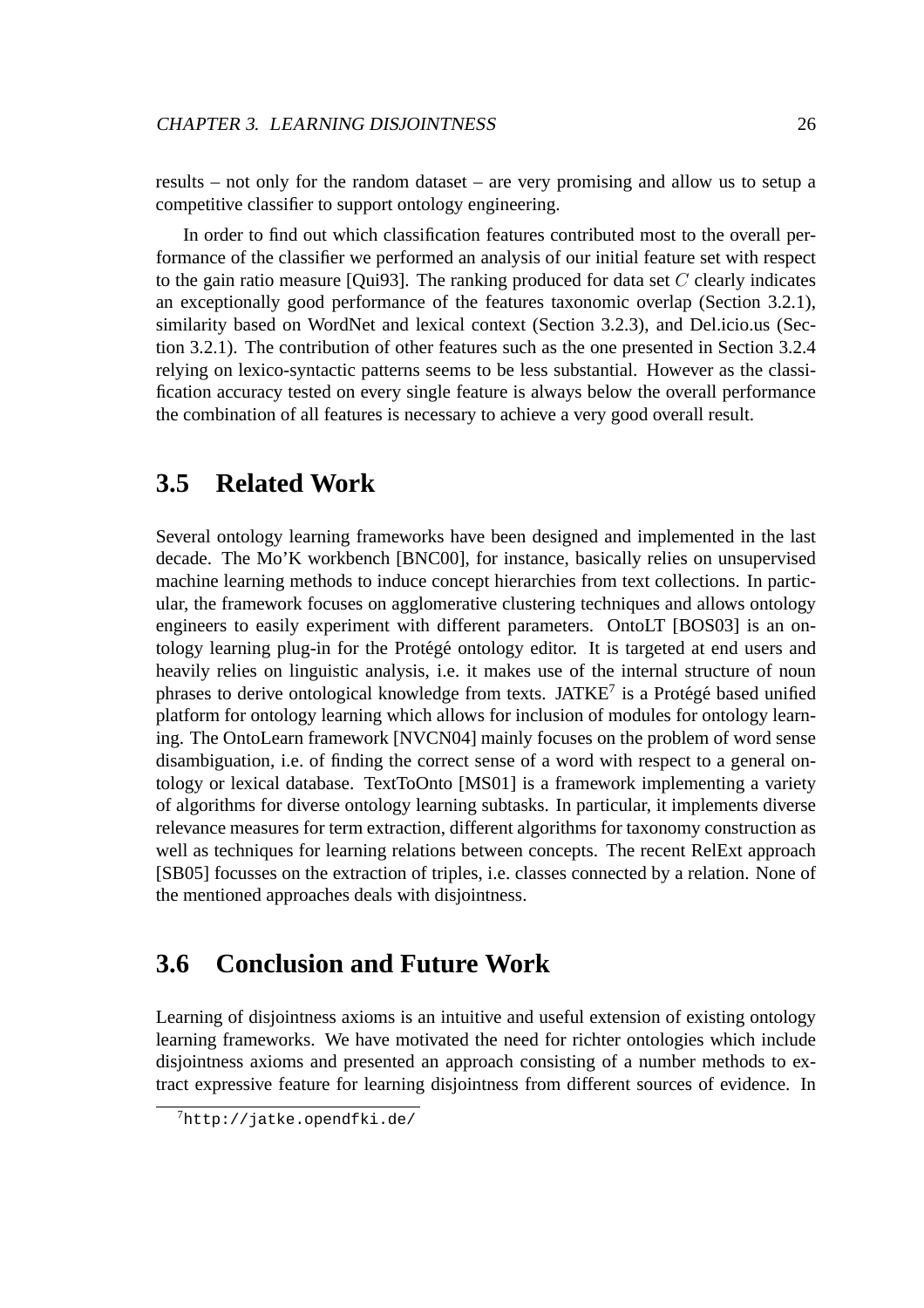a thorough evaluation our learning approach behaved competitive to human annotators. As a by-product we captured lessons learned from human annotators with respect to their difficulties when modeling disjointness axioms.

Future work includes a combination with ontology evaluation approaches for richly axiomatized ontologies such as [Sch05]. Moreover, we want to integrate the novel methods into the Text2Onto [CV05a] framework for ontology learning from texts.

**Acknowledgments:** Research reported in this paper has been partially financed by the EU in the IST project SEKT (IST-2003-506826) (http://www.sekt-project.com). We would like to thank our colleagues, especially Peter Haase, for fruitful discussions, and all the students and colleagues at the AIFB and the University of Kassel for providing us with more than 10,000 taggings.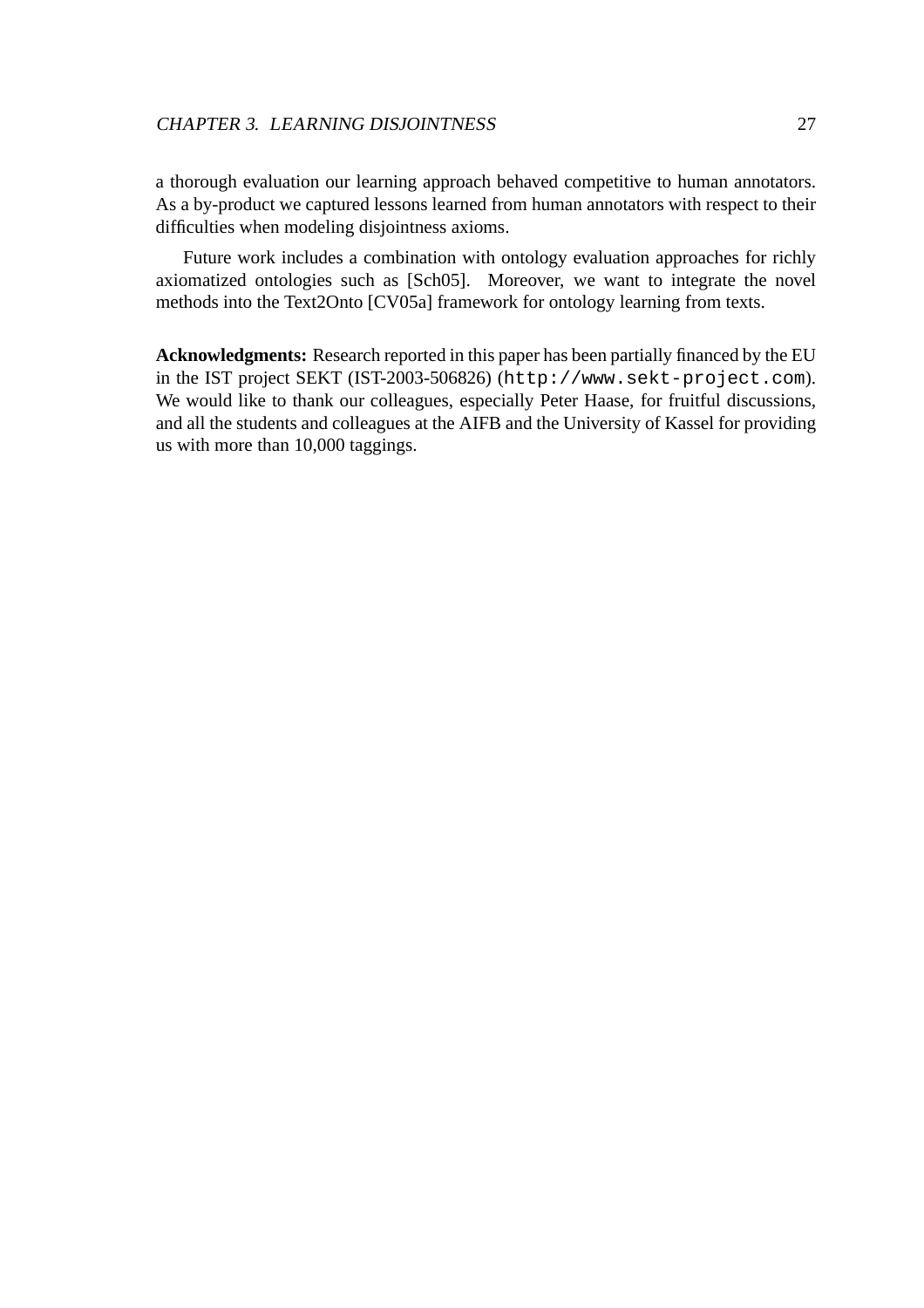|                                                          | $4C_{mag}$         |      | 0.666 | 0.675                                                                                | 0.671                                                                                                                                                                                                                                                        | 0.704 | 0.593                                                                         | 1.884                                                                          |  |  |
|----------------------------------------------------------|--------------------|------|-------|--------------------------------------------------------------------------------------|--------------------------------------------------------------------------------------------------------------------------------------------------------------------------------------------------------------------------------------------------------------|-------|-------------------------------------------------------------------------------|--------------------------------------------------------------------------------|--|--|
|                                                          | $+$ ACC random $+$ |      | 0.500 | 0.500                                                                                | 0.500                                                                                                                                                                                                                                                        | 0.500 | 0.500                                                                         | 0.500                                                                          |  |  |
| Table 3.6: Evaluation against Majority Vote 50% (ADTree) | Acc                |      |       |                                                                                      |                                                                                                                                                                                                                                                              |       |                                                                               | 0.904                                                                          |  |  |
|                                                          |                    | avg. |       | $0.725 \mid 0.844 \mid 0.580 \mid 0.712 \mid 0.825 \mid 0.609 \mid 0.717 \mid 0.758$ |                                                                                                                                                                                                                                                              |       | $0.593$   $0.255$   $0.861$   $0.558$   $0.350$   $0.726$   $0.538$   $0.615$ | $0.836 \mid 0.990 \mid 0.250 \mid 0.620 \mid 0.948 \mid 0.376 \mid 0.662 \mid$ |  |  |
|                                                          |                    |      |       |                                                                                      |                                                                                                                                                                                                                                                              |       |                                                                               |                                                                                |  |  |
|                                                          |                    |      |       |                                                                                      |                                                                                                                                                                                                                                                              |       |                                                                               |                                                                                |  |  |
|                                                          | £                  | avg. |       |                                                                                      |                                                                                                                                                                                                                                                              |       |                                                                               |                                                                                |  |  |
|                                                          |                    |      |       |                                                                                      |                                                                                                                                                                                                                                                              |       |                                                                               |                                                                                |  |  |
|                                                          |                    |      |       |                                                                                      |                                                                                                                                                                                                                                                              |       |                                                                               |                                                                                |  |  |
|                                                          |                    | avg. |       |                                                                                      |                                                                                                                                                                                                                                                              |       |                                                                               |                                                                                |  |  |
|                                                          |                    |      |       |                                                                                      |                                                                                                                                                                                                                                                              |       |                                                                               |                                                                                |  |  |
|                                                          |                    |      |       | $\overline{B}$ 0.807 0.642                                                           | $\frac{avg.}{C}\left \frac{0.811}{0.854}\right \frac{0.640}{0.682}\left \frac{0.726}{0.874}\right \frac{0.834}{0.644}\left \frac{0.603}{0.759}\right \frac{0.822}{0.864}\left \frac{0.621}{0.672}\right \frac{0.722}{0.758}\left \frac{0.725}{0.758}\right $ |       | $D \mid 0.558 \mid 0.628$                                                     | $E \mid 0.910 \mid 0.76$                                                       |  |  |
|                                                          | <b>Jacaset</b>     |      |       |                                                                                      |                                                                                                                                                                                                                                                              |       |                                                                               |                                                                                |  |  |

| $\bf{v}$<br>$\frac{1}{2}$                                                             |
|---------------------------------------------------------------------------------------|
| .<br>.<br>l                                                                           |
|                                                                                       |
| $+70.5$                                                                               |
| )<br>1                                                                                |
| ֚֚֡                                                                                   |
| $\overline{\phantom{a}}$<br>֧֦֧֦֧֦֧֦֧֦֧֦֧֦֧֦֧֦֧֦֧֦֧֦֧֦֧֧֦֧֧֦֧֧֪֪֪֪֦֚֞֜֜֜֓֜֜֜֞֓֜֓֓֓֝֓֞ |
|                                                                                       |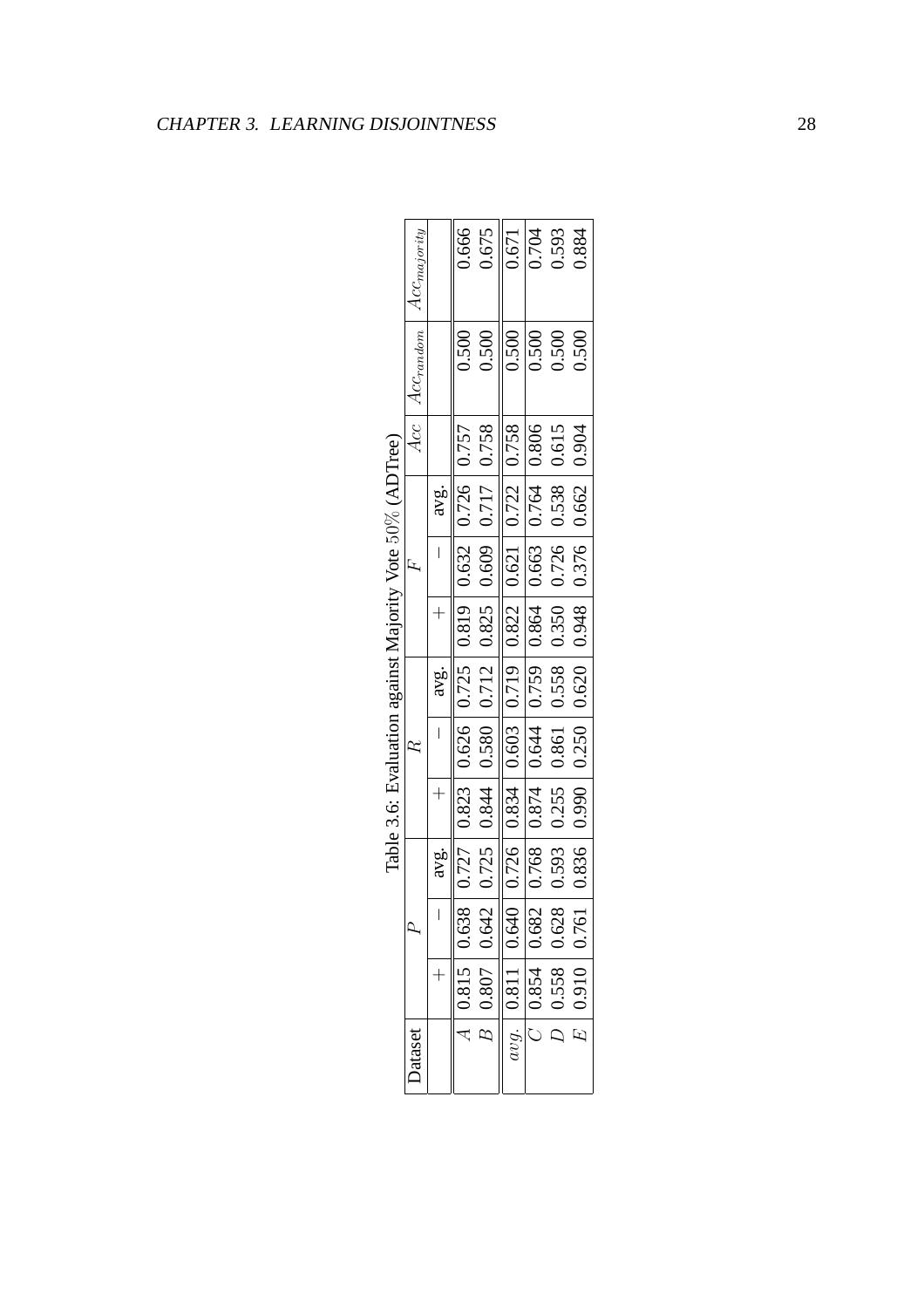|                                                           | $AC_{majority}$    |      | 0.738                                                                                                                                                                                                                                                                      | 0.734                                                                                | 0.736                                                                         | 0.760                                                                 | 0.774                         | 0.944                 |
|-----------------------------------------------------------|--------------------|------|----------------------------------------------------------------------------------------------------------------------------------------------------------------------------------------------------------------------------------------------------------------------------|--------------------------------------------------------------------------------------|-------------------------------------------------------------------------------|-----------------------------------------------------------------------|-------------------------------|-----------------------|
| Table 3.7: Evaluation against Majority Vote 100% (ADTree) | $-$ ACC random $-$ |      | 0.500                                                                                                                                                                                                                                                                      | 0.500                                                                                | 0.500                                                                         | 0.500                                                                 | 0.500                         | 0.500                 |
|                                                           | Acc                |      |                                                                                                                                                                                                                                                                            |                                                                                      |                                                                               |                                                                       | 0.379                         | 0.976                 |
|                                                           | L,                 | avg. |                                                                                                                                                                                                                                                                            |                                                                                      |                                                                               |                                                                       | $0.364$   0.394   0.379       | 0.987   0.737   0.862 |
|                                                           |                    |      |                                                                                                                                                                                                                                                                            |                                                                                      |                                                                               |                                                                       |                               |                       |
|                                                           |                    |      |                                                                                                                                                                                                                                                                            |                                                                                      |                                                                               |                                                                       |                               |                       |
|                                                           |                    | avg. |                                                                                                                                                                                                                                                                            |                                                                                      |                                                                               |                                                                       |                               |                       |
|                                                           |                    |      |                                                                                                                                                                                                                                                                            |                                                                                      |                                                                               |                                                                       |                               | 0.600 0.799           |
|                                                           |                    |      | $0.808 \begin{array}{ l } 0.903 \end{array} \begin{array}{ l } 0.703 \end{array} \begin{array}{ l } 0.803 \end{array} \begin{array}{ l } 0.899 \end{array} \begin{array}{ l } 0.712 \end{array} \begin{array}{ l } 0.806 \end{array} \begin{array}{ l } 0.851 \end{array}$ | $0.828 \mid 0.942 \mid 0.599 \mid 0.771 \mid 0.903 \mid 0.681 \mid 0.792 \mid 0.851$ | $0.818$   $0.923$   $0.651$   $0.787$   $0.901$   $0.697$   $0.799$   $0.851$ | $606.0\mid ELS.0\mid S08.0\mid 0.940\mid 0.940\mid 0.873\mid 0.949.0$ | 0.522   0.786   0.260   0.523 | 0.998                 |
|                                                           |                    | avg. |                                                                                                                                                                                                                                                                            |                                                                                      |                                                                               |                                                                       |                               | 0.966                 |
|                                                           |                    |      |                                                                                                                                                                                                                                                                            |                                                                                      |                                                                               |                                                                       |                               | 0.955                 |
|                                                           |                    |      | $A \mid 0.896 \mid 0.720$                                                                                                                                                                                                                                                  | $B \begin{array}{ c c } \hline B & 0.866 & 0.790 \\ \hline \end{array}$              | $\frac{avg.}{C}\left \frac{0.881}{0.934}\right 0.755$                         |                                                                       | $D\big 0.237\big 0.806$       | $E \mid 0.977$        |
|                                                           | <b>Dataset</b>     |      |                                                                                                                                                                                                                                                                            |                                                                                      |                                                                               |                                                                       |                               |                       |

| $\frac{1}{2}$<br> <br> <br> <br>֦֖֖֖֪֧֪֪֪֪֪֪֪֦֛֚֚֚֚֚֚֚֚֚֚֚֚֚֚֚֚֚֝֬֝֝֝֝֝֝֬֝֬֝֬֝֬֝֬֝֓֬֝֓֬֝֓֬֝֬֝֬֝֓֝֬֓ |  |
|-----------------------------------------------------------------------------------------------------|--|
| l                                                                                                   |  |
| $\ddot{\phantom{0}}$                                                                                |  |
|                                                                                                     |  |
| $\ddot{a}$ and $\ddot{a}$ and $\ddot{a}$                                                            |  |
| j                                                                                                   |  |
| ֧֧֧֧֧֧֧֧֧֧֧֧֧֧֧֧֧֧֚֚֚֚֚֚֚֚֚֚֚֚֚֚֚֚֚֚֚֚֚֚֚֚֝֝֝֝֝֝֝֓֝֬֝֓֝֬֝֓֝֬֝֬֝֬֝֬֝֬֝֬֝֬֝֬֝֬֝֬֝֬֝֬<br>I             |  |
| l                                                                                                   |  |
| Ş                                                                                                   |  |
|                                                                                                     |  |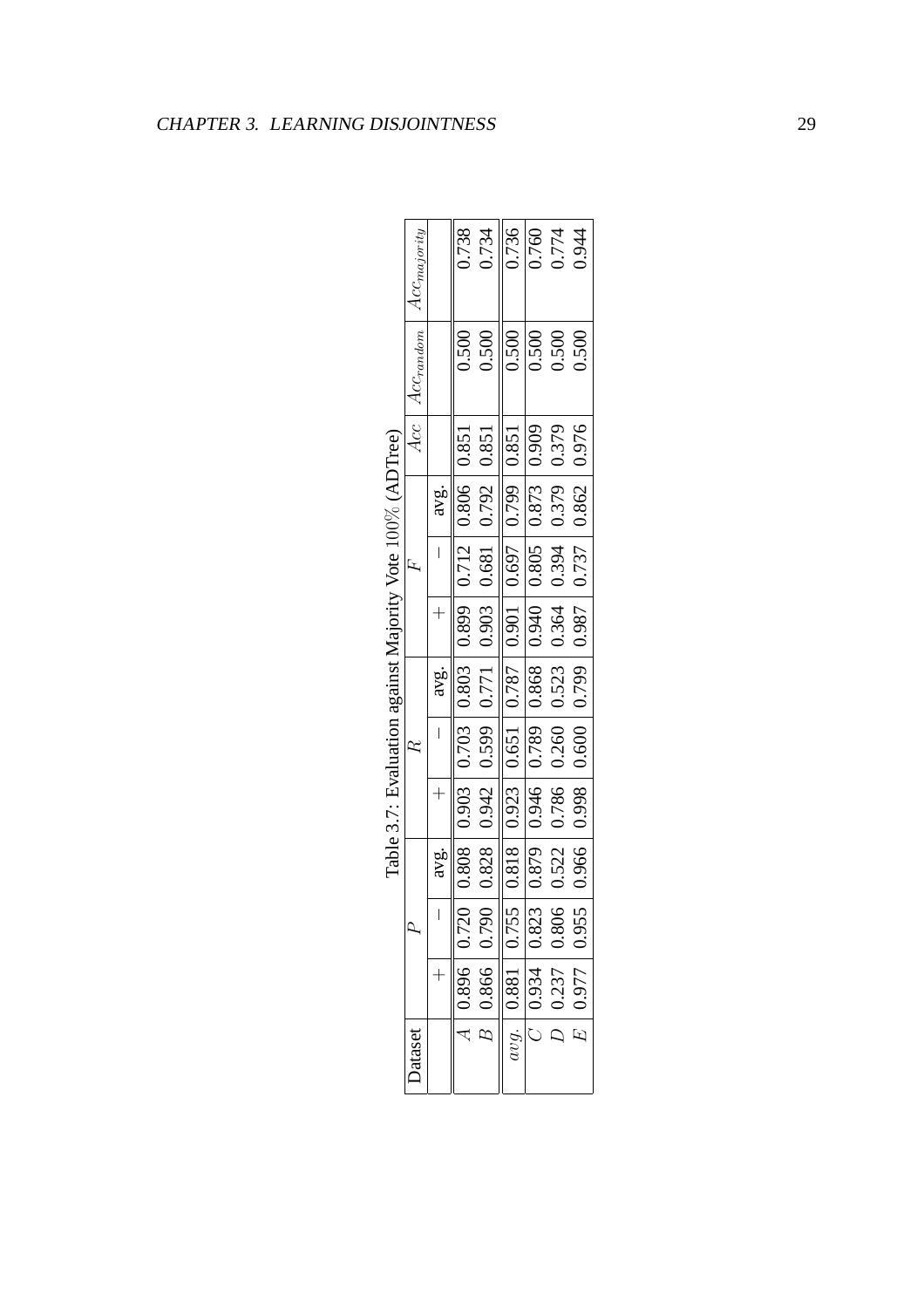# **Chapter 4**

# **Conclusion and Future Work**

The work presented in this deliverable adds to the state-of-the-art in ontology learning by implementing new methods for ontology acquisition from Spanish resources, and the automatic generation of disjointness axioms.

For the future we will aim at a tighter integration of ontology learning, reasoning and evaluation by investigating possible applications of learning disjointness to ontology debugging, and the integration of reasoning into the learning process. We believe that a combination of semi-automatic means for ontology learning with different ontology evaluation measures and techniques for inconsistency detection and resolution will greatly support the process of engineering expressive ontologies in future ontology engineering environments.

# **4.1 Acknowledgements**

Thanks to Sergi Fernández Langa his help in implementing the Spanish ontology learning algorithms – and Núria Casellas for performing the evaluation of Text2Onto in the context of the Legal Case Study.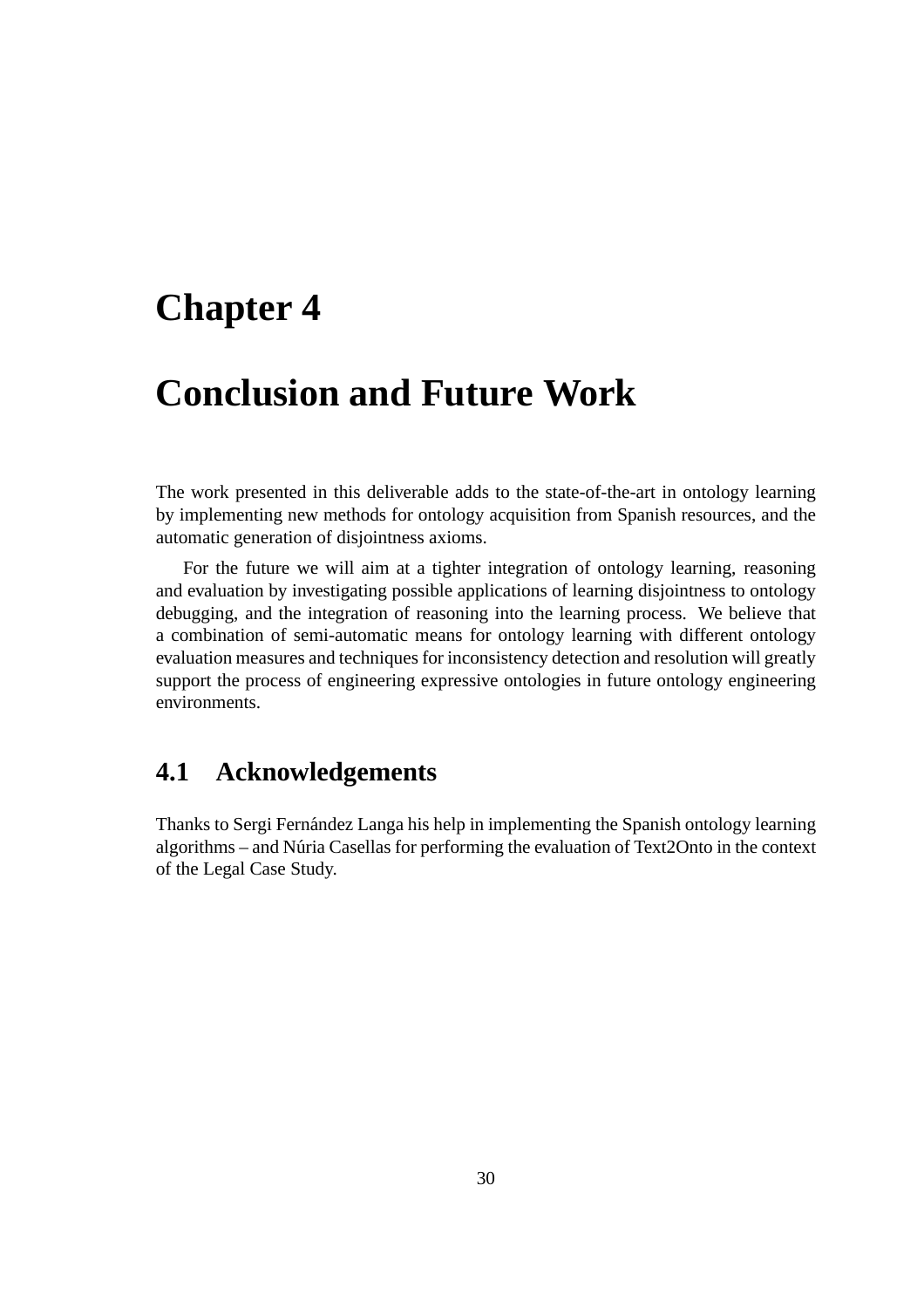# **Appendix A**

# **Installation of Text2Onto (Spanish)**

# **A.1 License and Availability**

Text2Onto is published under the GNU Lesser General Public License (LGPL). Sources and binaries can be obtained from http://ontoware.org/projects/ text2onto/.

# **A.2 Software Requirements**

- Java  $1.5+$
- Any Java compatible operating system.
- GATE version 3.1
- English WordNet version 2.0
- Spanish WordNet (license required)
- TreeTagger and Spanish parameters

# **A.3 Installation (Windows)**

- 1. Download Text2Onto from http://ontoware.org/projects/ text2onto/.
- 2. Unzip file to <T2O-DIR> (e.g. c:\text2onto).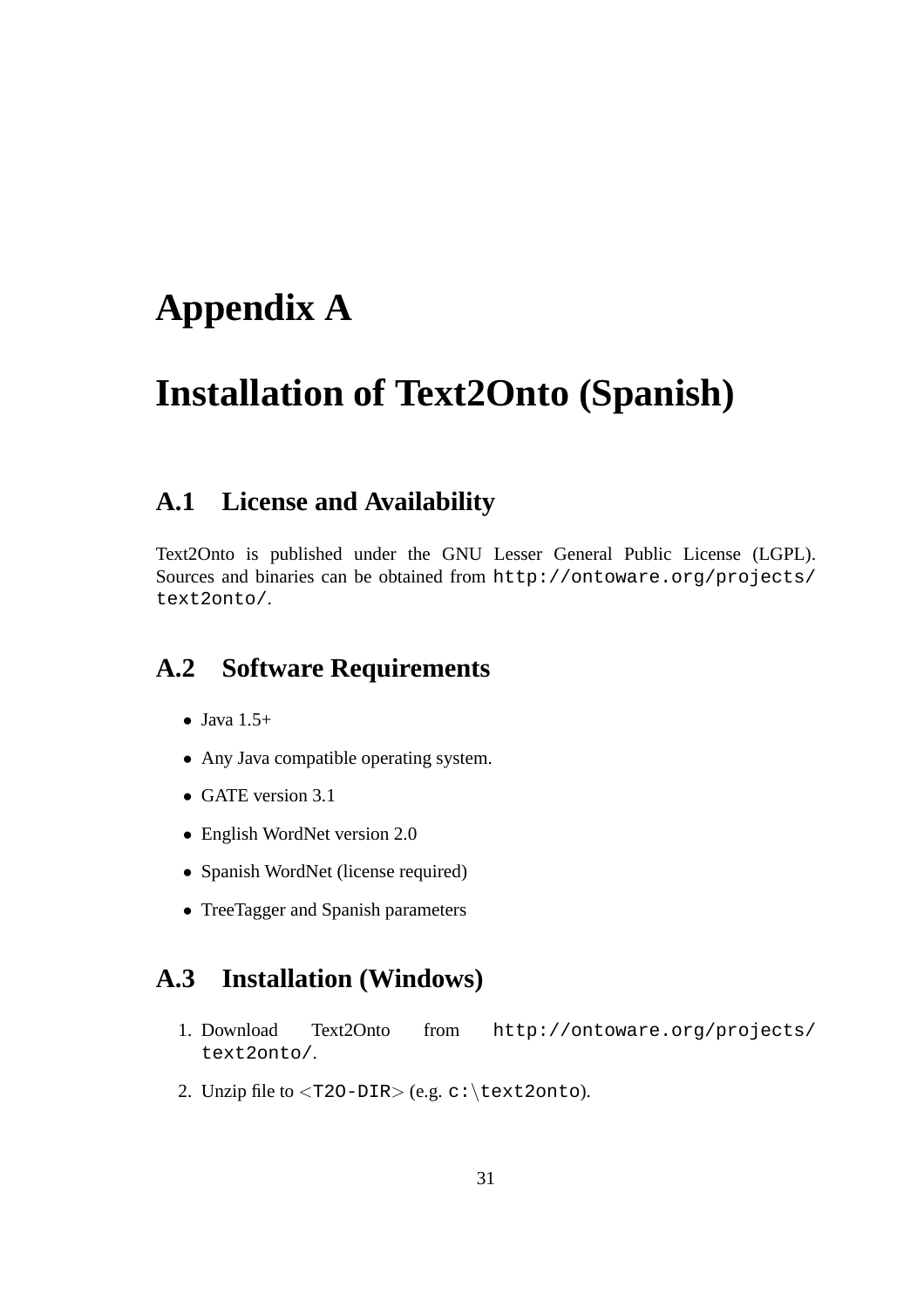- 3. Install GATE  $3.1<sup>1</sup>$  to  $<$ GATE-DIR>.
- 4. Copy the TreeTagger<sup>2</sup> (including the Spanish parameter file) to  $\langle TT-DIR \rangle$ .
- 5. Install WordNet  $2.0^3$  to  $\langle$ WN-DIR $\rangle$ .
- 6. Copy Spanish WordNet<sup>4</sup> to  $\langle$ T2O-DIR>3rdparty\spanishwordnet.
- 7. Please note that none of the above mentioned directories should have a name which includes space characters, since this causes problems with the current version of the Text2Onto installer.
- 8. Make sure that you have installed the latest version of the Java virtual machine<sup>5</sup>, since Text2Onto does not work with Java versions prior to 1.5.
- 9. Run the Text2Onto installer by executing installer.bat or <T2O-DIR>installer\installer\myInstall.jar. During the installation procedure you will be asked to specify the home directories of GATE, WordNet and the TreeTagger.
- 10. Start text2onto.bat.

# **A.4 Graphical User Interface**

The graphical user interface of Text2Onto is composed of different views for the configuration of the ontology learning process and the presentation of the results (cf. figure A.1).

On the top left  $(A)$  there is a controller view, which can be used to set up an workflow by selecting appropriate algorithms for the different ontology learning tasks. The user may choose among a number of pre-defined strategies for combining the results of these algorithms (see figure A.2).

In the bottom left corner  $(B)$  the user will find a corpus view, which allows him to set up a corpus by specifying the text documents the ontology should be extracted from.

The panel on the right  $(C)$  shows the results of the current ontology learning process. There are different tabs - one for each type of modeling primitives extracted from the corpus.

<sup>1</sup>http://gate.ac.uk

<sup>2</sup>http://www.ims.uni-stuttgart.de/projekte/corplex/TreeTagger/

<sup>3</sup>http://wordnet.princeton.edu/

<sup>4</sup>http://www.lsi.upc.edu/<sup>∼</sup>nlp/web/index.php

 $5$ http://java.sun.com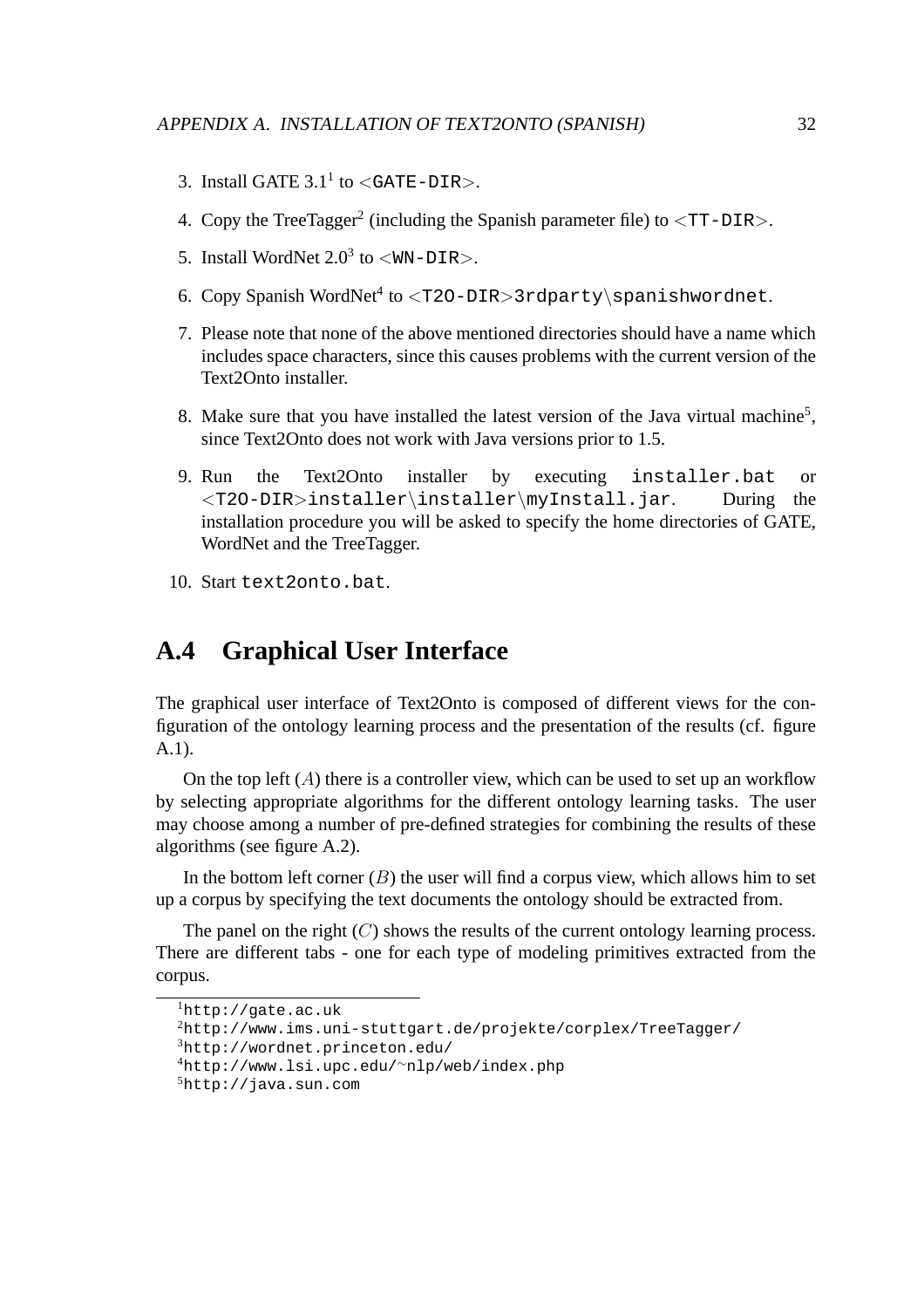And finally, below the results panel there is a view for debugging output and GUI error messages. Please note that most of the run-time information generated by Text2Onto is still printed to the command line.

| 蚃<br>Text20nto                                                                                                                                                                  |   |              |  |                                                                            |             |   |
|---------------------------------------------------------------------------------------------------------------------------------------------------------------------------------|---|--------------|--|----------------------------------------------------------------------------|-------------|---|
| File Help                                                                                                                                                                       |   |              |  |                                                                            |             |   |
| $\blacktriangleright\mathop{\triangleright}\mathop{\triangleright}\mathop{\triangleright}\mathop{\triangleright}\mathop{\triangleright}\mathop{\triangleright}$<br>$\mathbb{Z}$ |   |              |  |                                                                            |             |   |
| □ 3 Algorithms                                                                                                                                                                  | 1 |              |  | Concepts   Subclass-of   Instances   Instance-of   Relations   Similiarity |             |   |
| C ConceptExtraction<br>InstanceExtraction<br>SimilarityExtraction<br>ConceptClassification<br>InstanceClassification<br>RelationExtraction                                      |   | Label        |  |                                                                            | Probability |   |
|                                                                                                                                                                                 |   |              |  |                                                                            |             |   |
| Corpus                                                                                                                                                                          |   | Debug Errors |  |                                                                            |             |   |
| В                                                                                                                                                                               |   |              |  |                                                                            |             | D |

Figure A.1: GUI

In order to start the ontology learning process, the user can select  $File \rightarrow Run$  from the main menu or just press the appropriate toolbar button.

Moreover, the *File* also allows to start a new ontology learning session (*New*), import an existing ontology (*Import*), export the POM to a concrete KAON or RDFS ontology (*Export*) and exit Text2Onto (*Exit*).

Once, an ontology has been extracted from the corpus the different modeling primitives are displayed to the user, who can interact with the POM by giving feedback to individual learning results (cf. figure A.3).

A maximum degree of traceability is given by the fact that the user can not only view the change history of any ontology element, but also get a natural language explanation for all modeling decisions of the system (see figure A.4).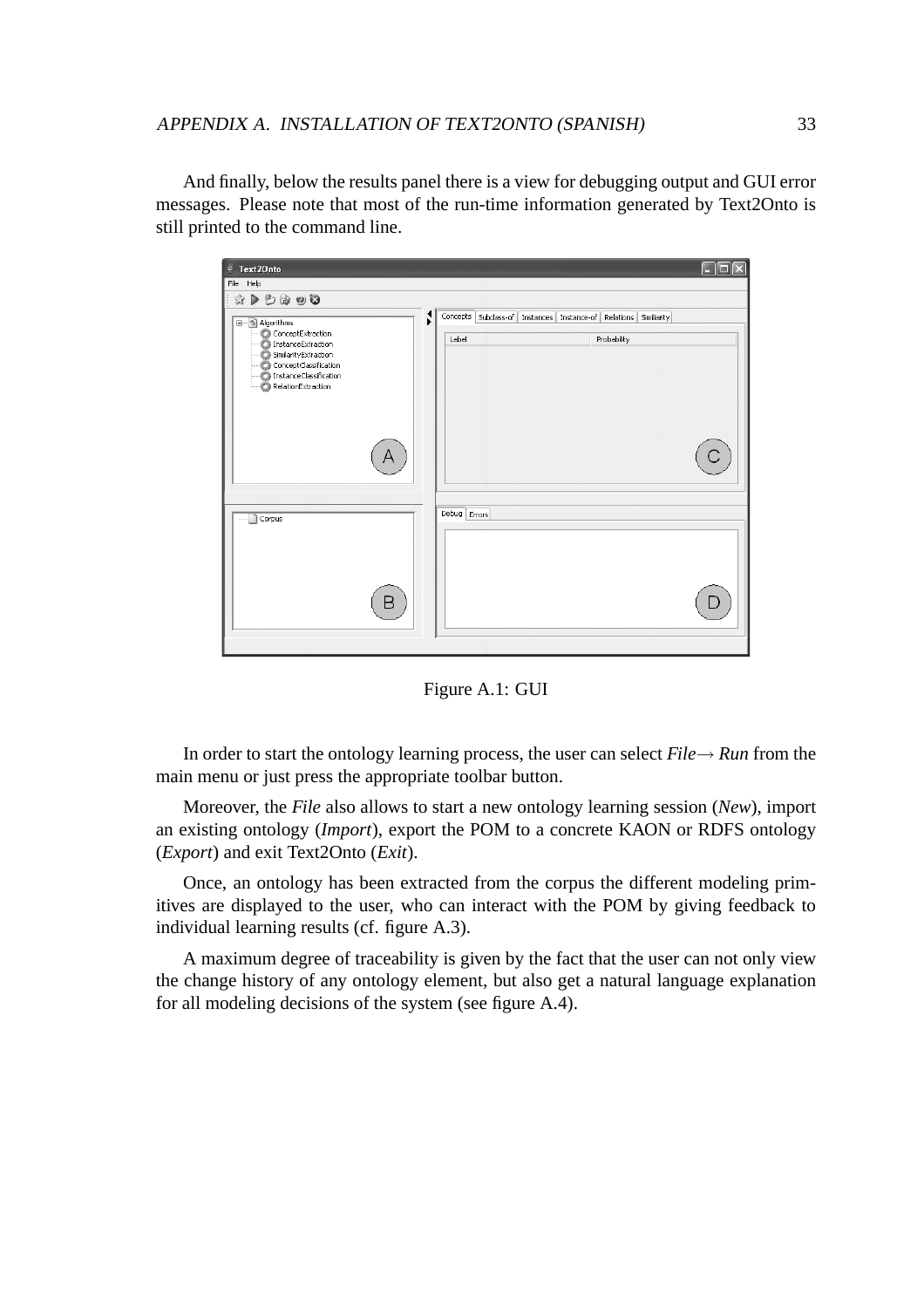

Figure A.2: Controller View

# **A.5 API**

In addition to the graphical user interface, Text2Onto features a java-based API which provides users and developers with programmatic access to the complete functionality of the ontology learning framework. This programming interface allows for integrating Text2Onto in other software applications and facilitates the development of new ontology learning algorithms.

The following example (cf. listing A.1) shows how to set up a simple ontology learning workflow including one type of concept extraction and different concept classification algorithms for learning subclass-of relationships. The resulting POM is then transformed into an OWL ontology.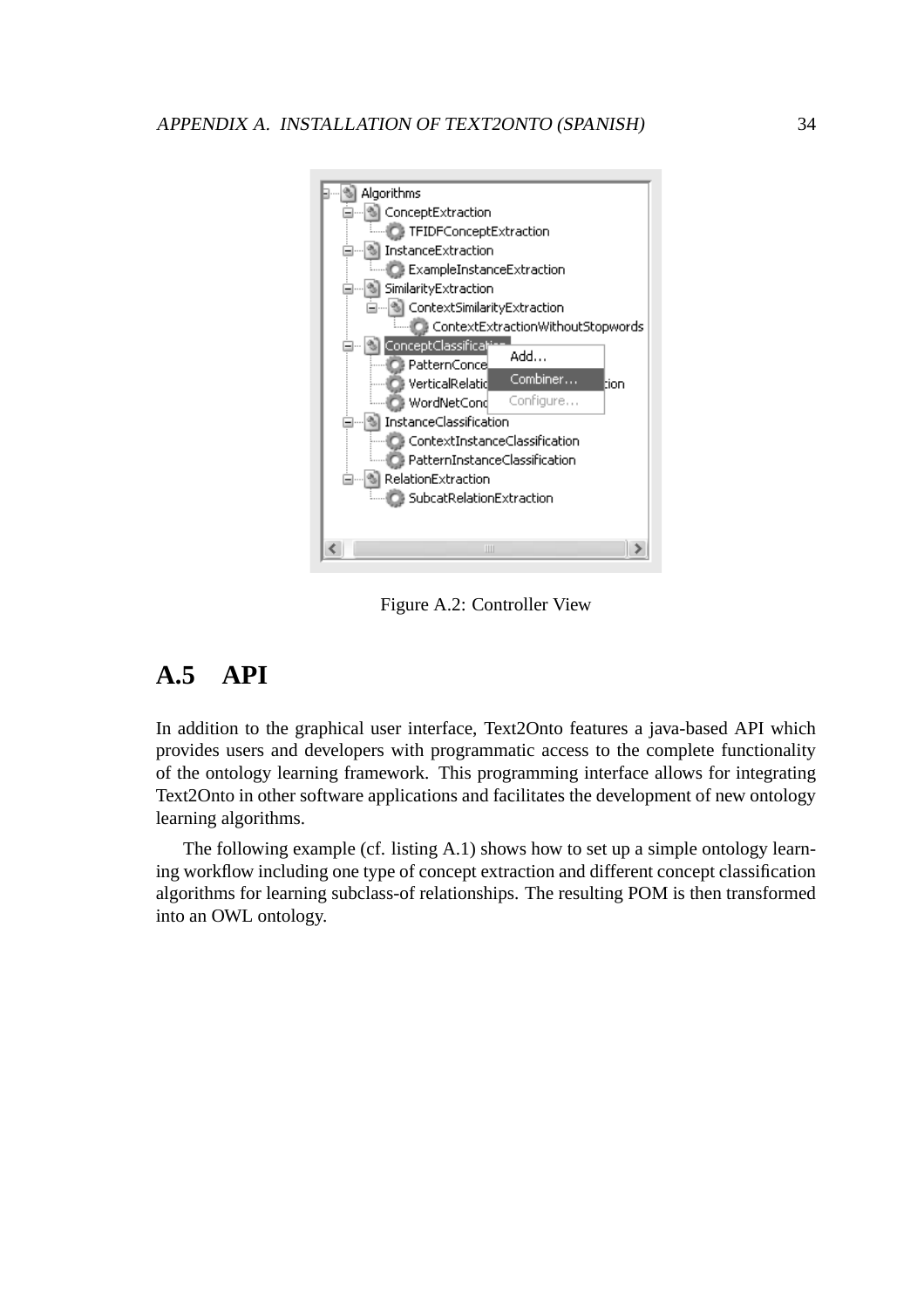```
Listing A.1: API
```

```
Corpus corpus = CorpusFactory. newCorpus (sCorpusDir);
POM pom = POMFactorv.newPOM():
Algorithm Controller ac =new Algorithm Controller (corpus, pom);
/ / c o n c e p t e x t r a c t i o n
ac. addAlgorithm ( new TFIDFConceptExtraction () );
/ / c o n c e p t c l a s s i f i c a t i o n
ComplexAlgorithm conceptClassification =
      new ComplexAlgorithm ( ) ;
concept Classification . set Combiner (new Average Combiner () );
ac. addAlgorithm ( conceptClassification );
ac. addAlgorithmTo ( conceptClassification,
      new Pattern Concept Classification () );
ac.addAlgorithmTo ( conceptClassification,
      new Vertical Relations Concept Classification () );
ac.addAlgorithmTo ( conceptClassification,
      new WordNetConceptClassification() );
ac. ex execute ();
Ontology Writer writer = new OWLWriter (pom );
writer.write ( new URI ( "pom.owl" ) );
```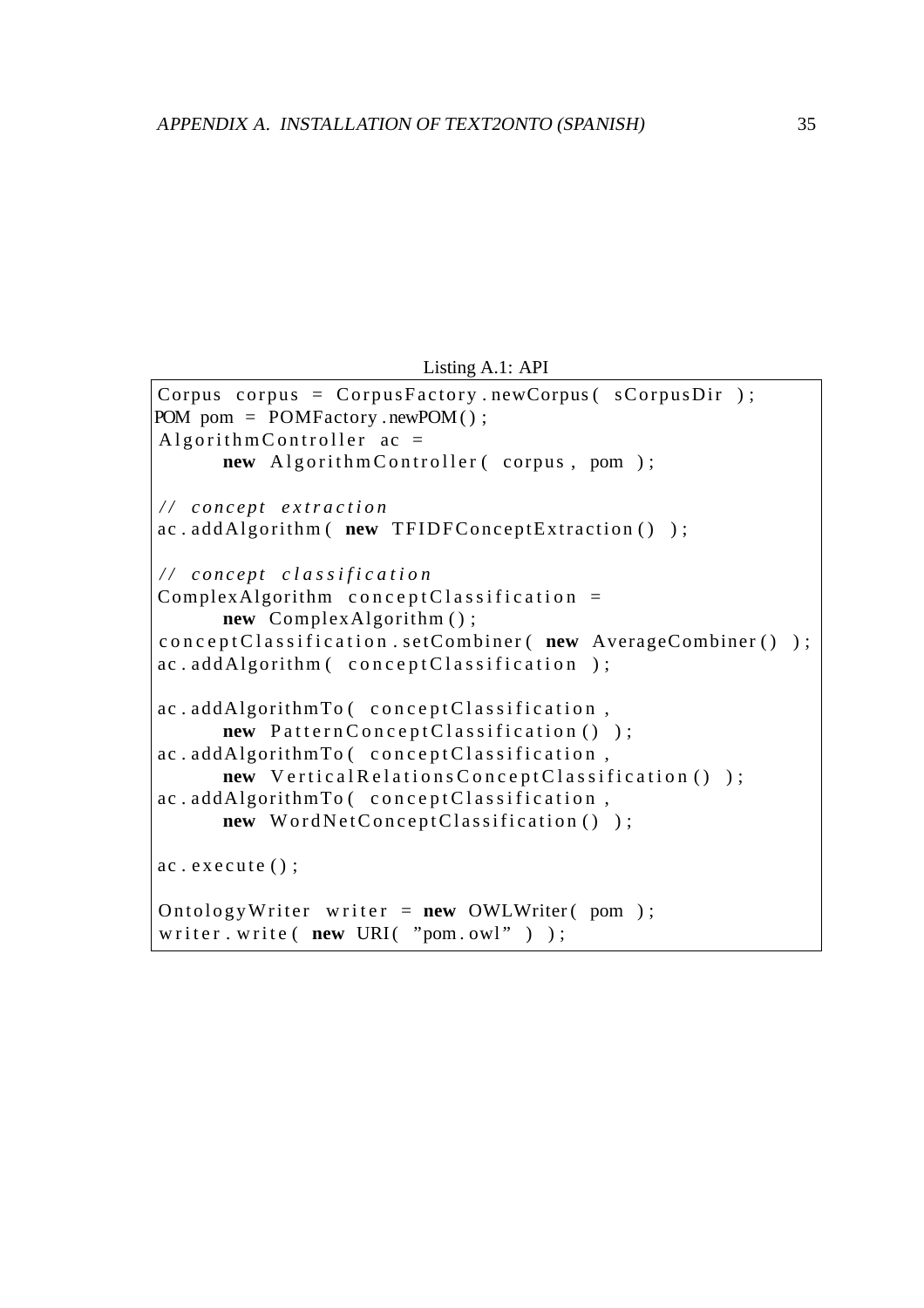

Figure A.3: User Feedback



Figure A.4: Changes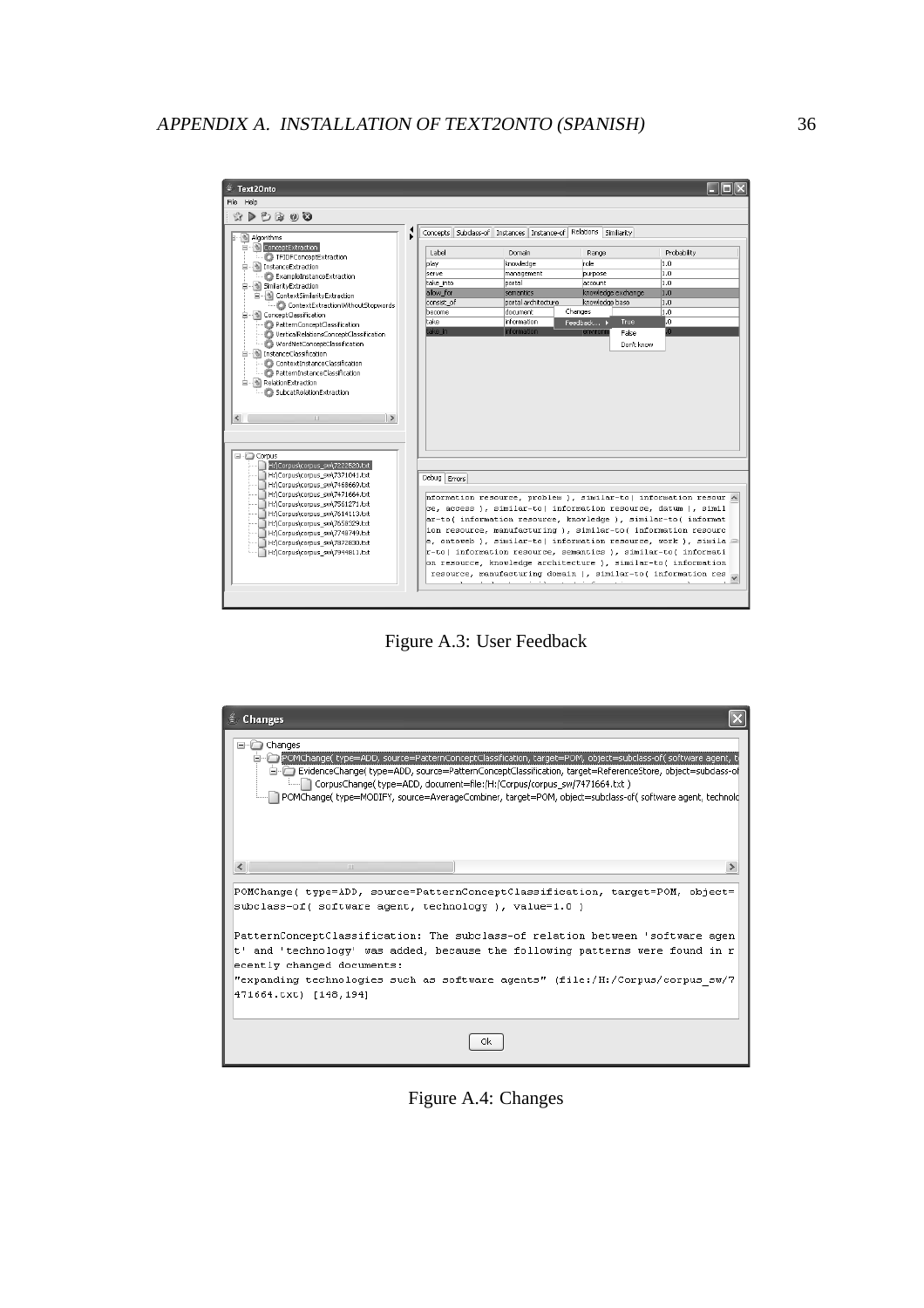# **Bibliography**

- [BNC00] G. Bisson, C. Nedellec, and L. Canamero. Designing clustering methods for ontology building - The Mo'K workbench. In *Proceedings of the ECAI Ontology Learning Workshop*, pages 13–19, 2000.
- [BOS03] P. Buitelaar, D. Olejnik, and M. Sintek. OntoLT: A protégé plug-in for ontology extraction from text. In *Proceedings of the International Semantic Web Conference (ISWC)*, 2003.
- [BTS06] E. Paslaru Bontas, C. Tempich, and Y. Sure. ONTOCOM: A cost estimation model for ontology engineering. In I. Cruz et al., editors, *Proceedings of the 5th International Semantic Web Conference (ISWC 2006)*, volume 4273 of *LNCS*, pages 625–639. Springer-Verlag Berlin Heidelberg, 2006.
- [CLS05] Philipp Cimiano, Günter Ladwig, and Steffen Staab. Gimme the context: Context-driven automatic semantic annotation with c-pankow. In Allan Ellis and Tatsuya Hagino, editors, *Proceedings of the 14th World Wide Web Conference*, pages 332 – 341, Chiba, Japan, MAY 2005. ACM Press.
- [CMBT02] H. Cunningham, D. Maynard, K. Bontcheva, and V. Tablan. GATE: A framework and graphical development environment for robust NLP tools and applications. In *Proceedings of the 40th Annual Meeting of the ACL*, 2002.
- $[CV05a]$  P. Cimiano and J. Völker. Text2onto a framework for ontology learning and data-driven change discovery. In *Proc. of the 10th Int.l Conf. on Applications of Natural Language to Information Systems (NLDB'05)*, June 2005.
- [CV05b] P. Cimiano and J. Völker. Towards large-scale, open-domain and ontologybased named entity classification. In G. Angelova, K. Bontcheva, R. Mitkov, and N. Nicolov, editors, *Proc. of the International Conference on Recent Advances in Natural Language Processing (RANLP)*, pages 166–172, Borovets, Bulgaria, September 2005. INCOMA Ltd.
- [CV05c] Philipp Cimiano and Johanna Völker. Towards large-scale, open-domain and ontology-based named entity classification. In *Proceedings of the International Conference on Recent Advances in Natural Language Processing (RANLP'05)*, pages 166–172, SEP 2005.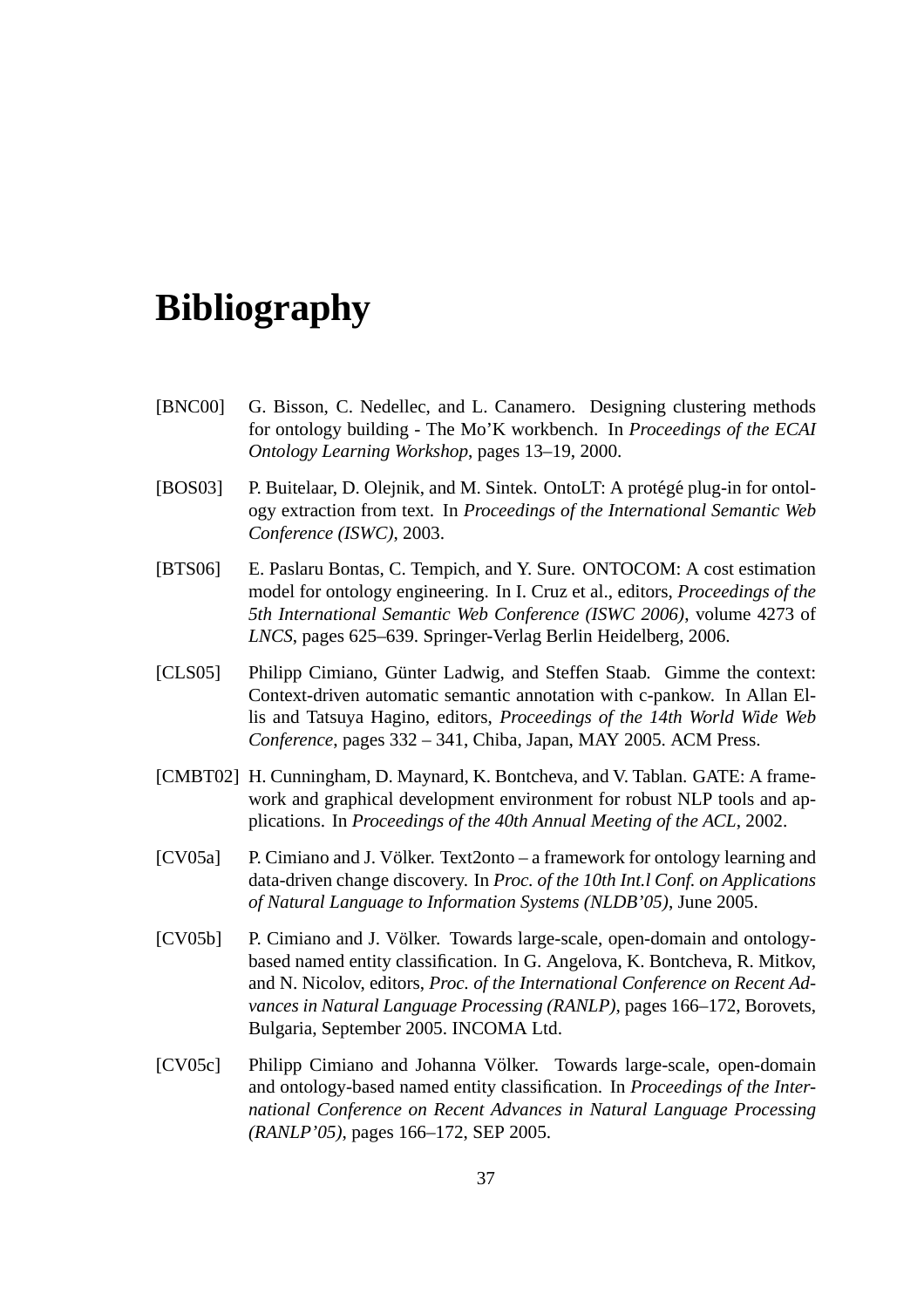- [FM99] Yoav Freund and Llew Mason. The alternating decision tree learning algorithm. In *ICML*, pages 124–133, 1999.
- [GW00] N. Guarino and C. A. Welty. A formal ontology of properties. In *Knowledge Acquisition, Modeling and Management*, pages 97–112, 2000.
- [Har68] Z. Harris. *Mathematical Structures of Language*. Wiley, 1968.
- [HV05] Peter Haase and Johanna Völker. Ontology learning and reasoning dealing with uncertainty and inconsistency. In *Proc. of the Workshop on Uncertainty Reasoning for the Semantic Web (URSW)*, pages 45–55, 2005.
- [KSKM06] K. Kozaki, E. Sunagawa, Y. Kitamura, and R. Mizoguchi. Fundamental considerations of role concepts for ontology evaluation. In *Proc. of the Workshop EON – Evaluation of Ontologies for the Web*, 2006.
- [Mil95] G. Miller. WordNet: A lexical database for English. *Communications of the ACM*, 38(11):39–41, 1995.
- [MS01] A. Maedche and S. Staab. Ontology learning for the semantic web. *IEEE Intelligent Systems*, 16(2), 2001.
- [NVCN04] R. Navigli, P. Velardi, A. Cucchiarelli, and F. Neri. Extending and enriching WordNet with OntoLearn. In *Proc. of the GWC 2004*, pages 279–284, 2004.
- [PC06] N. Casellas M. Poblet M. Blázquez J. Contreras V.R. Benjamins J.-M. López Cobo P. Casanovas, J.-J. Vallbé. D10.4.1 after analysis. 2006. with the collaboration of Z. Huang, and J. Völker.
- [PTS04] H. Sofia Pinto, Christoph Tempich, and Steffen Staab. Diligent: Towards a fine-grained methodology for distributed, loosely-controlled and evolving engingeering of ontologies. In *Proceedings of the 16th European Conference on Artificial Intelligence (ECAI)*, 2004.
- [Qui93] J. R. Quinlan. *C4.5 Programs for Machine Learning*. Morgan Kaufmann, California, 1993.
- [RDH<sup>+</sup>04] A. Rector, N. Drummond, M. Horridge, J. Rogers, H. Knublauch, R. Stevens, H. Wang, and C. Wroe. OWL pizzas: Practical experience of teaching OWL-DL – common errors & common patterns. In *Proc. of EKAW 2004*, pages 63–81, 2004.
- [RSW02] T.G. Rose, M. Stevenson, and M. Whitehead. The reuters corpus volume 1-from yesterdays news to tomorrows language resources. *Proc. of the Third International Conference on Language Resources and Evaluation*, pages 29– 31, 2002.